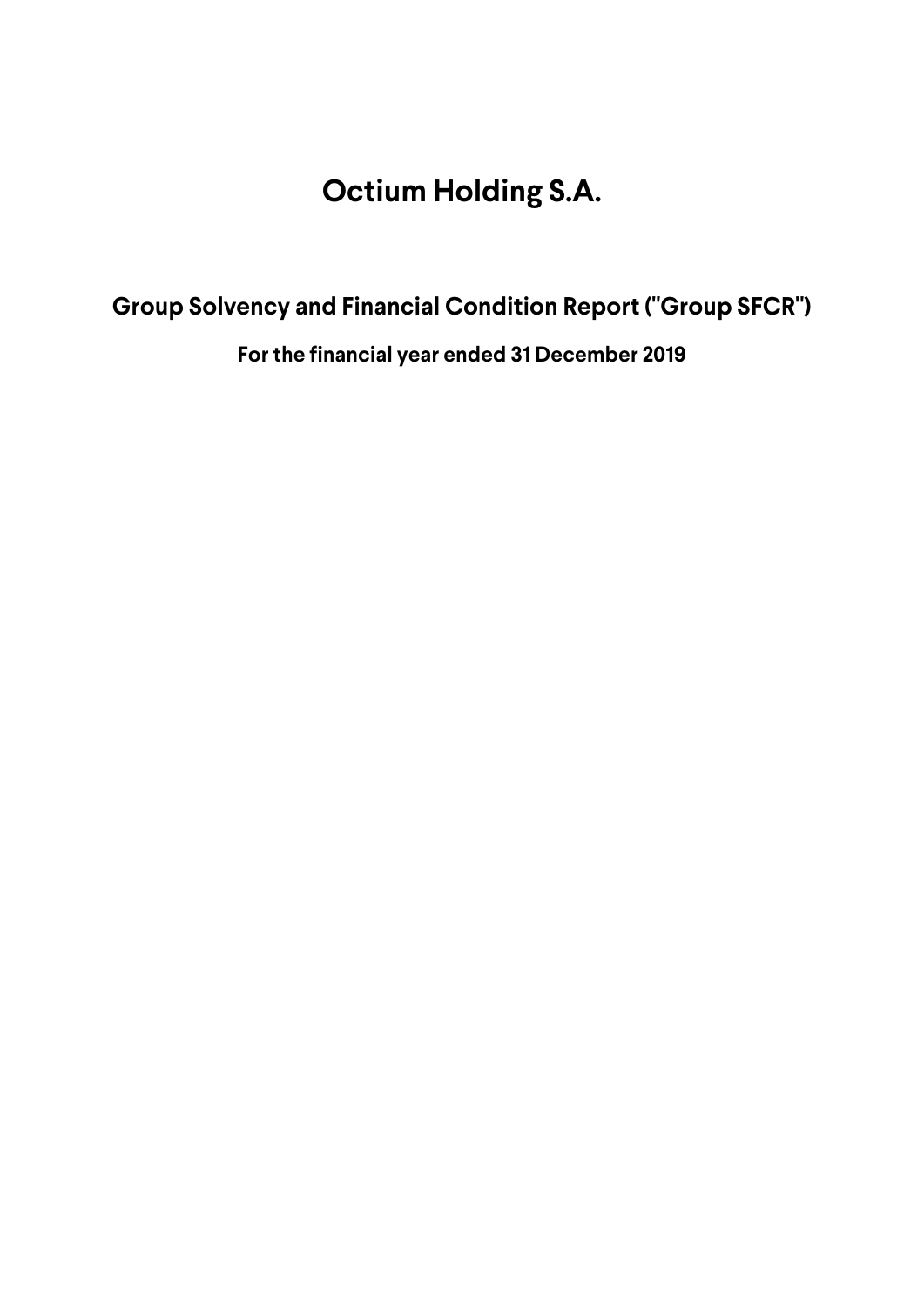# Group Solvency and Financial Condition Report 31 Dec 2019

| B.3. Risk management system including the own risk solvency assessment 16 |  |
|---------------------------------------------------------------------------|--|
|                                                                           |  |

| E.3. Use of the duration-based equity risk sub-module in the calculation of the Solvency |  |
|------------------------------------------------------------------------------------------|--|
|                                                                                          |  |
| E.4. Differences between the standard formula and any internal model used 38             |  |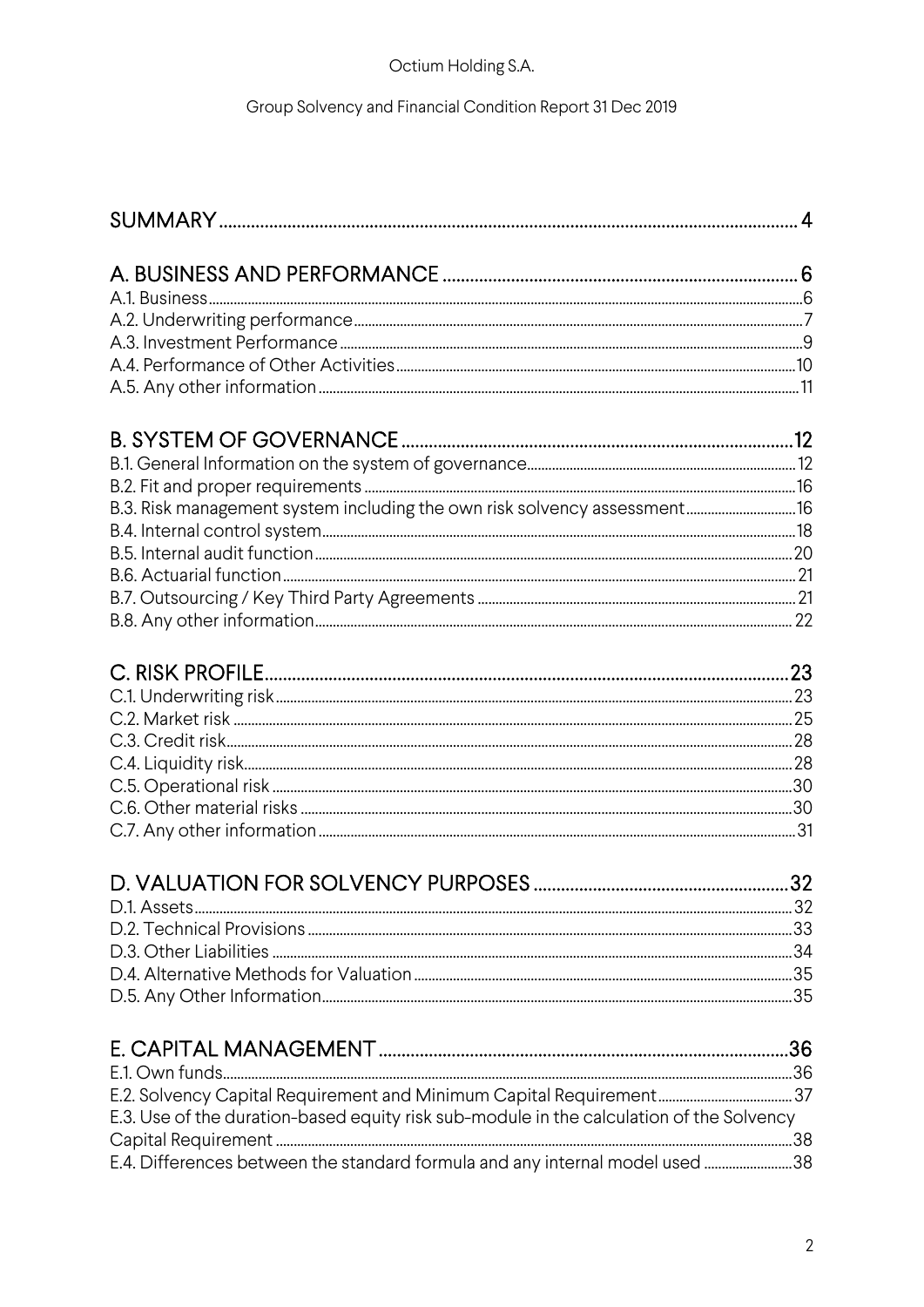## Group Solvency and Financial Condition Report 31 Dec 2019

| E.5. Non-compliance with the Minimum Capital Requirement and non-compliance with |  |
|----------------------------------------------------------------------------------|--|
|                                                                                  |  |
|                                                                                  |  |

# F. APPENDIX: GROUP QUANTITATIVE REPORTING TEMPLATES ...............39 F.1. QRT – S.02.01.02 – Balance Sheet ................................................................................................................. 39

|  | F.3. QRT - S.05.01.02 - Premiums, claims and expenses by line of business41              |  |
|--|------------------------------------------------------------------------------------------|--|
|  |                                                                                          |  |
|  |                                                                                          |  |
|  | F.6. QRT – S.25.01.22 – Solvency Capital Requirement – for groups on standard formula 43 |  |
|  |                                                                                          |  |
|  |                                                                                          |  |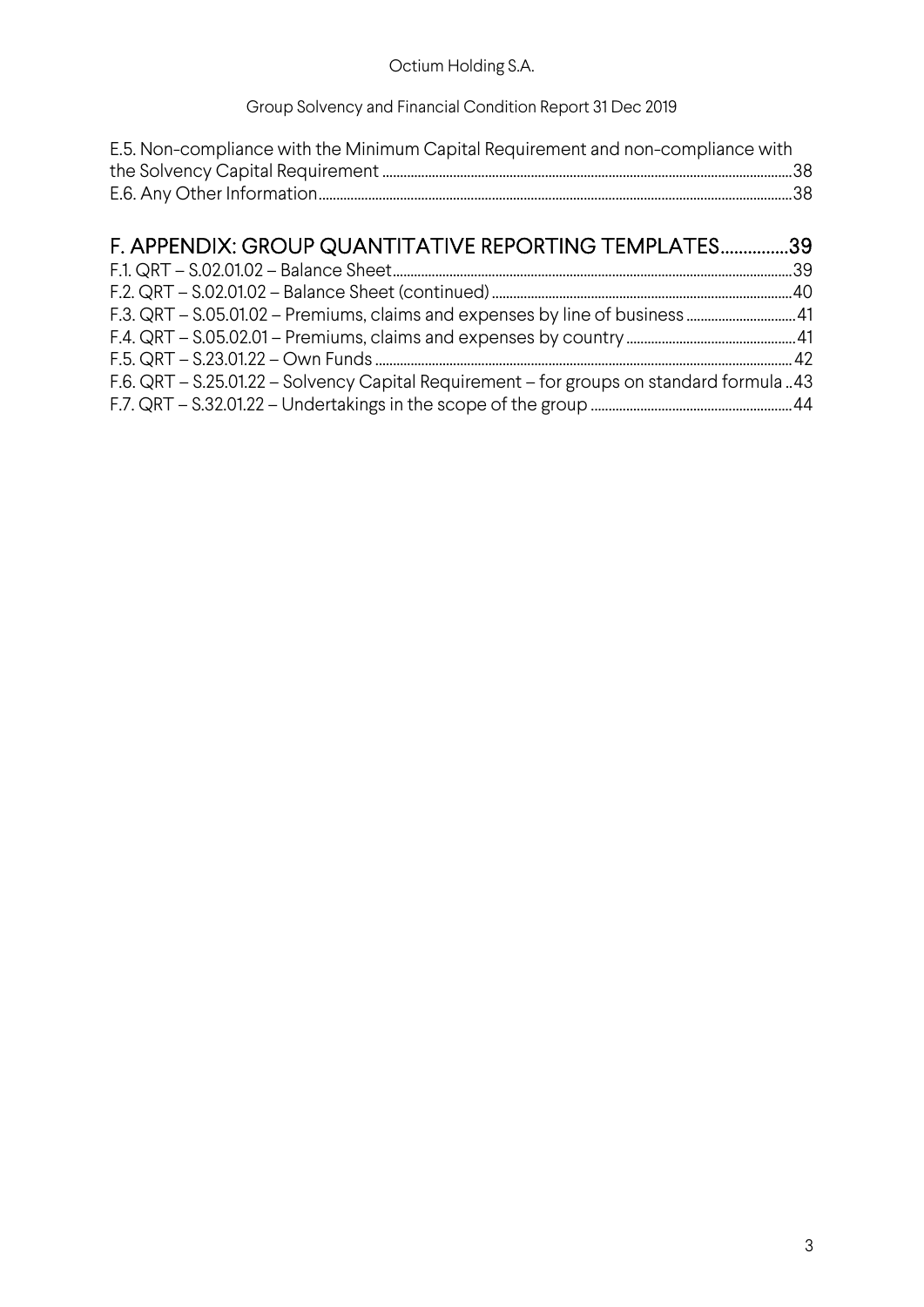# Summary

Octium Holding S.A. ("Octium Holding") is the ultimate parent entity of the insurance group to which Octium Life DAC ("Octium" or "the Company") belongs (collectively referred to as the "Group") and which is subject to group supervision under Solvency II Regulations. In accordance with Solvency II, Octium Holding is required to make publicly available an annual report on the solvency and financial condition at the level of the Group (the "Group SFCR").

On 31 December 2019 the Group simplified the corporate ownership structure of Octium by removing Abbeyview Limited from the ownership structure. This had the effect that Octium Holding S.A. became the ultimate parent undertaking of Octium for the purposes of group supervision. This is further illustrated in Section A.1.2 below. Given the size of Abbeyview Limited, which had less that €100k of gross assets at 31 December 2019, the transaction did not have a material impact on the Group's own funds, solvency or liquidity. For ease of comparison, Group numbers reported in this report for both current year and comparatives where relevant will be those of the group subject to group supervision at the time.

Octium Life DAC, a unit-linked life assurance company established in Ireland, is the only insurance undertaking within the Group. Octium is registered in Ireland and regulated by the Central Bank of Ireland. The Havilland Group, a financial services group, acquired Octium from UBS in May 2017. Octium provides life products to High Net Worth individuals. Octium distributes its products through banks and other suitable intermediaries seeking wealth planning solutions for their clients.

Below is a summary of the Group's business and risk profile, key changes and events in 2019.

## **Business and performance**

The Group made an operating profit before tax for the year ended 31 December 2019 of €6.1m (2018: €6.1m), consisting mostly of the profits of Octium. The assets under management increased from €4.1bn to €4.2bn during the period.

## **System of governance**

Octium Holding's Board of Directors has responsibility for compliance with the regulatory requirements and the governance arrangements applicable at the level of the Group. The Board has established effective governance and control systems to manage business activities and risks. There have been no material changes in the system of governance during the year.

## **Risk profile**

The Group is exposed to risks outlined in section C below. The most significant risks are market and lapse risk. Octium has established a robust risk management and internal control system to monitor and manage these risks. Although these risks may impact on future profitability, they do not have a significant impact on the Group's ability to meet payments to clients. Policyholder investments are managed on a unit-linked basis where we ensure we are always able to meet policyholder withdrawal requests. The low risk nature of the business means that the Group's Solvency Ratio remains resilient to changes in the business. There have been no material changes in risk exposures during the year.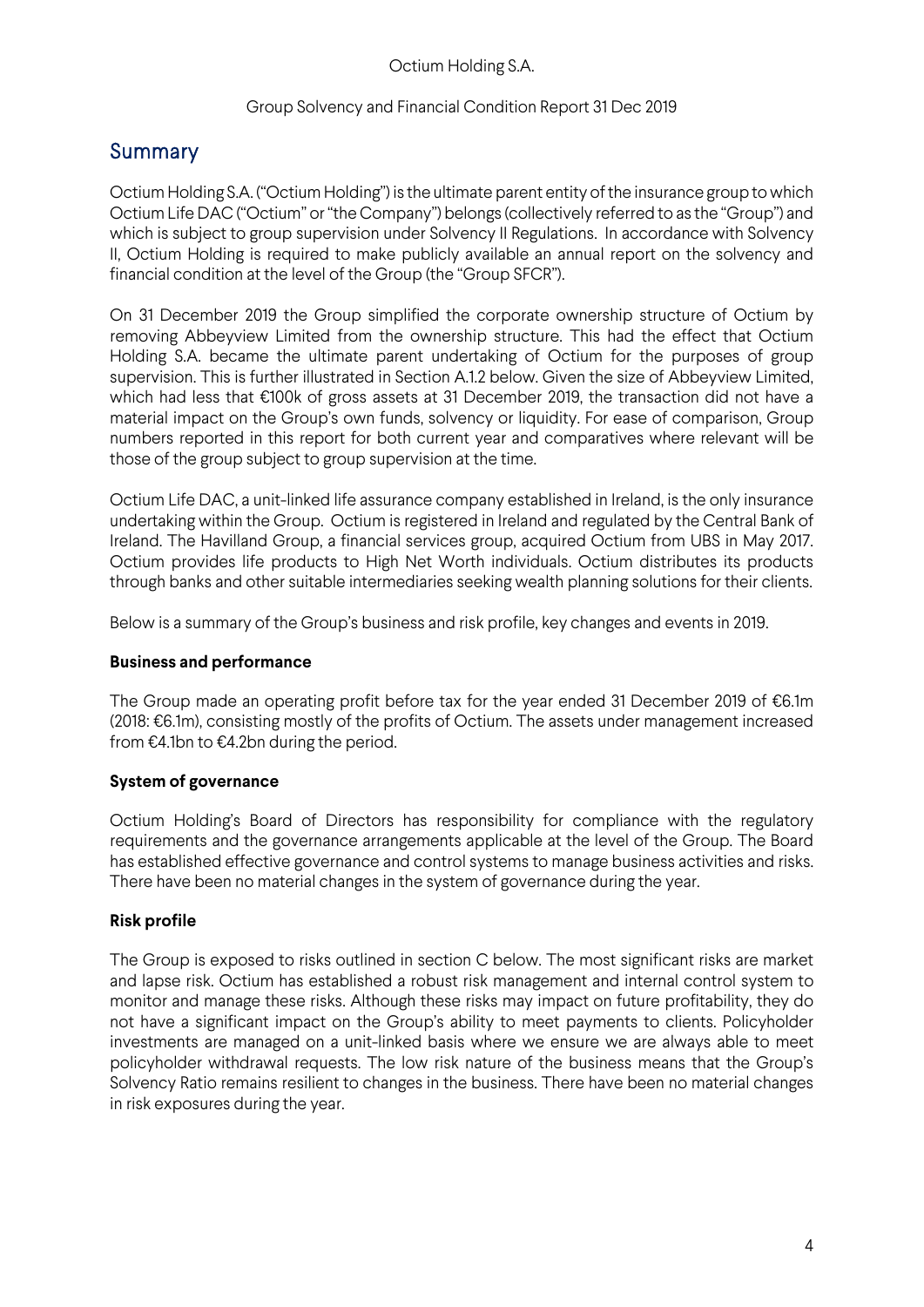#### Group Solvency and Financial Condition Report 31 Dec 2019

#### **Valuation for solvency purposes**

Octium continues to manage its balance sheet prudently to ensure its solvency is maintained adequately throughout the business cycle. The company holds sufficient assets to match its policyholder liabilities at all times. Octium is also required to keep a buffer in excess of policyholder liabilities to cover potential losses arising from business risks. The Octium Board ensures that Octium's capital is adequate to cover the expected requirements in the short to medium term.

#### **Capital management**

The Group has eligible own funds in excess of the Group's solvency capital requirement (the "Group SCR"). As at 31 December 2019, the Group SCR ratio is 189% (2018: 180%). Octium's solvency ratio at 31 December 2019 was 209% (2018: 217%). The solvency ratio indicates the amount of excess capital relative to regulatory requirements. The main driver for change in the Group Solvency Capital Requirement (SCR) was an increase in funds under management due to positive investment performance as well as accounting profits for the year, both of which increased own funds.

The Group does not plan to make a dividend payment to the shareholder during 2020.

#### **Other information**

This report has been prepared in accordance with the requirements of the Solvency II Directive as at 31 December 2019. The Group's and Octium's financial year runs to 31 December each year and both report their results in Euro. Octium's financial statements are prepared on the basis of Financial Reporting Standard 102 applicable in the UK and Republic of Ireland (FRS 102). For the purposes of the Solvency II Group SCR and Group Own Funds calculation, the Group prepared a consolidated balance sheet in accordance with Luxembourg Generally Accepted Accounting Principles.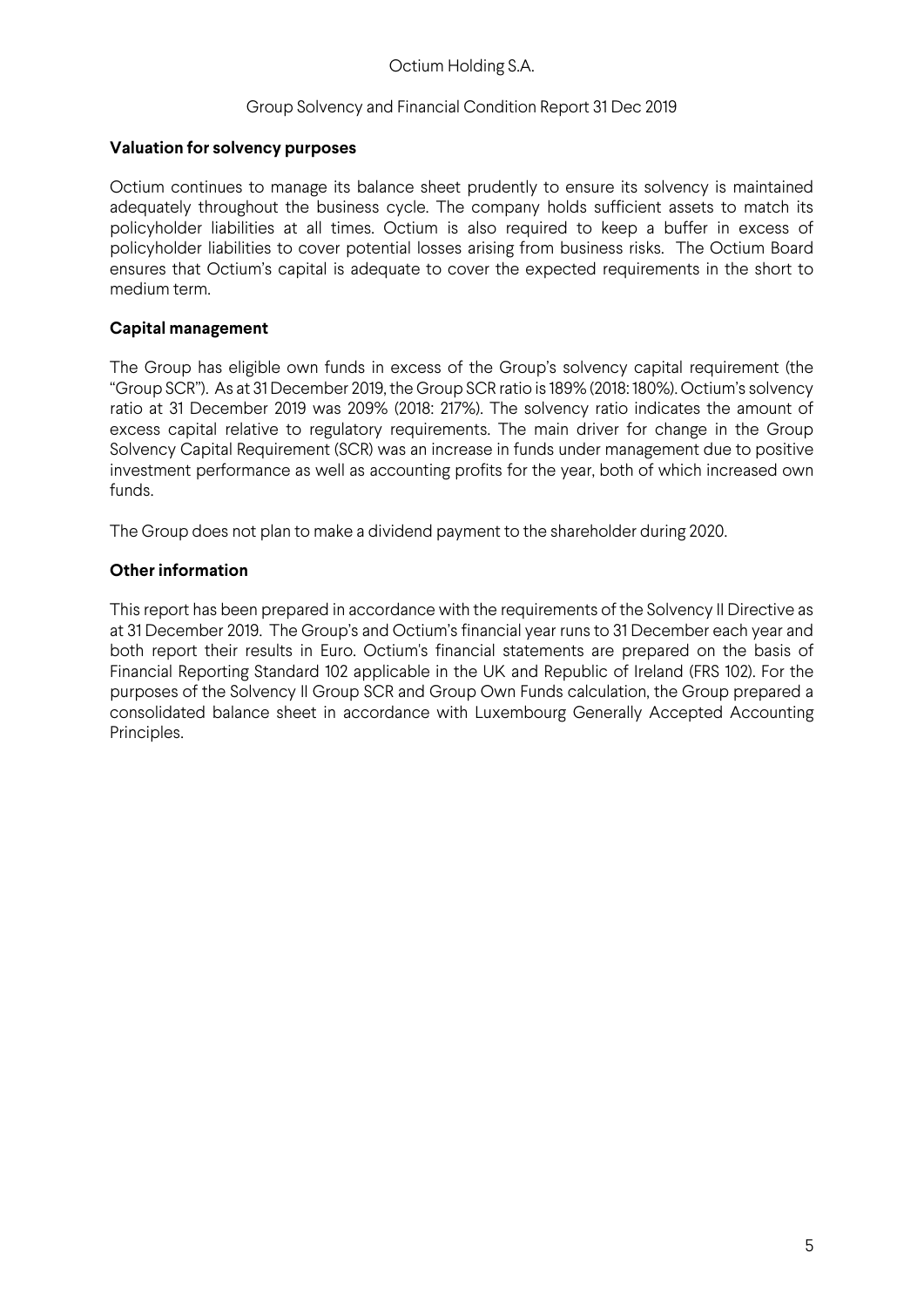# A. Business and Performance

# **A.1. Business**

## **A.1.1. Company information**

Octium Holding, a holding company incorporated and resident for tax purposes in Luxemburg, is the ultimate parent entity of Octium for the purposes of group supervision in accordance with Regulation 216(3)(b) of S.I. 485 of 2015 (the "Solvency II Regulations").

Octium is an Irish domiciled and authorised insurance company whose principal activity is the transaction of cross-border life insurance business. The Company was established in 2003 originally as UBS International Life Ltd but its name changed to Octium Life DAC following its acquisition by the Havilland Group in May 2017.

| Name of Company                                       | Octium Holding S.A.             | <b>Registered Address:</b><br>35 Avenue J. F. Kennedy<br>L-1855 Luxembourg<br>Luxembourg |
|-------------------------------------------------------|---------------------------------|------------------------------------------------------------------------------------------|
| <b>Group Auditors</b>                                 | Deloitte Ireland LLP            | Deloitte & Touche House,<br>29 Earlsfort Terrace<br>Dublin 2<br>Ireland, D02 AY28        |
| <b>Regulatory Supervisor</b><br>of the Group & Octium | Central Bank of Ireland ("CBI") | New Wapping Street,<br>North Wall Quay,<br>Dublin 1.<br>Ireland.                         |

## **A.1.2. Shareholdings**

Octium is the only insurance undertaking in the Group. The group structure below shows the entities within the scope of group supervision up to the 31 December 2019 (100% ownership at each level). From 31 December, following the restructuring of the Group as described above, the Group structure was as below with the exclusion of Abbeyview Limited.

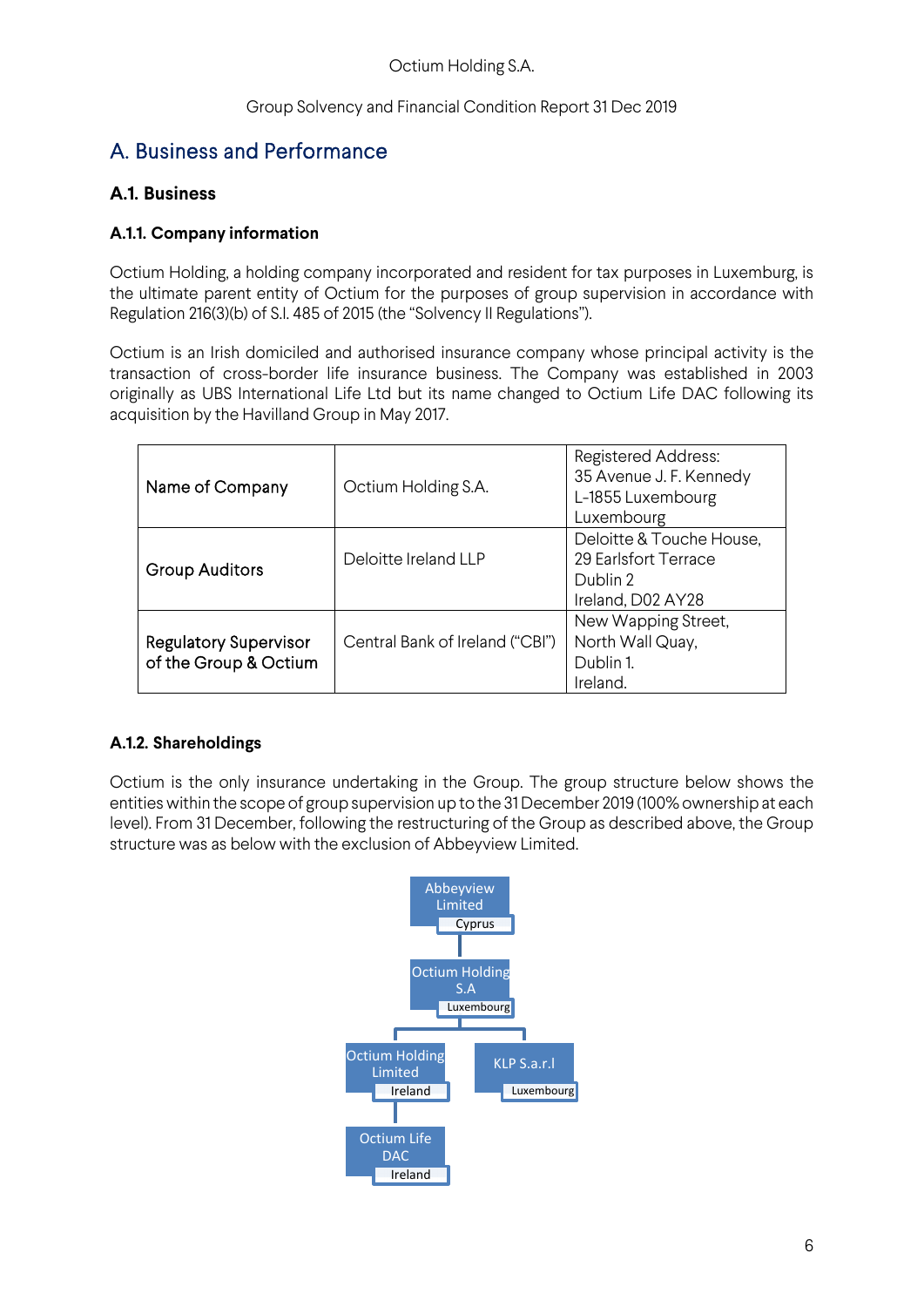## Group Solvency and Financial Condition Report 31 Dec 2019

The holding companies above are all based in the EU. They have no assets, other than the investment in Octium and small cash deposits to pay administrative expenses, and have no other risk exposures other than a non-subordinated liability (senior debt) issued in Q2 2017 and used to fund the acquisition of Octium. Part of this senior debt was converted into a Tier 1 subordinated liability (sub debt) in Q4 2017.

The Group's ultimate parent undertaking is Havilland Group (Gue).

## **A.1.3. Products**

Octium is a leading insurer in the offshore bond market offering unit linked life assurance products with an open architecture on a freedom of services basis in Germany, Italy, Spain, Turkey and UK. The main product offering is a portfolio bond, which allows policyholders to link to a fund which is managed by their chosen asset manager or investment advisor. The Company does not offer products with guaranteed investment returns.



## **A.1.4. Significant events**

In December 2018, Octium introduced an additional benefit to its Italian unit linked product range to provide a minimum death benefit of 90% of premiums paid (adjusted for surrenders). This benefit is projected to materially increase Octium's potential exposure to mortality risk over the business planning period. As a result, the Company entered into a new reinsurance treaty with Swiss Re for all life cover benefits. The option to select this benefit may be extended to products offered in other countries in the future.

There were no other significant events in the holding companies within the Group.

# **A.2. Underwriting performance**

Octium's financial statements were prepared in accordance with FRS 102 'The Financial Reporting Standard applicable in the UK and Republic of Ireland', the Companies Act 2014 and the European Union (Insurance Undertakings: Financial Statements) Regulations 2015. Under this accounting standard, the majority of Octium's unit linked policies are classified as investment contracts whereby premiums and claims are shown as deposits to and payments from investment contracts.

Octium has minimal exposure to mortality risk which is limited by product design and/or reinsurance. Octium's unit linked products offer a standard death benefit which is generally a percentage of the surrender value of the policy. The average death benefit percentage at 31 December 2019 was less than 1% although individual policies can have a death benefit of up to 10%. Octium reduces its underwriting exposure by reinsuring most of this risk in line with its risk appetite. Octium's maximum exposure is €30k per life insured.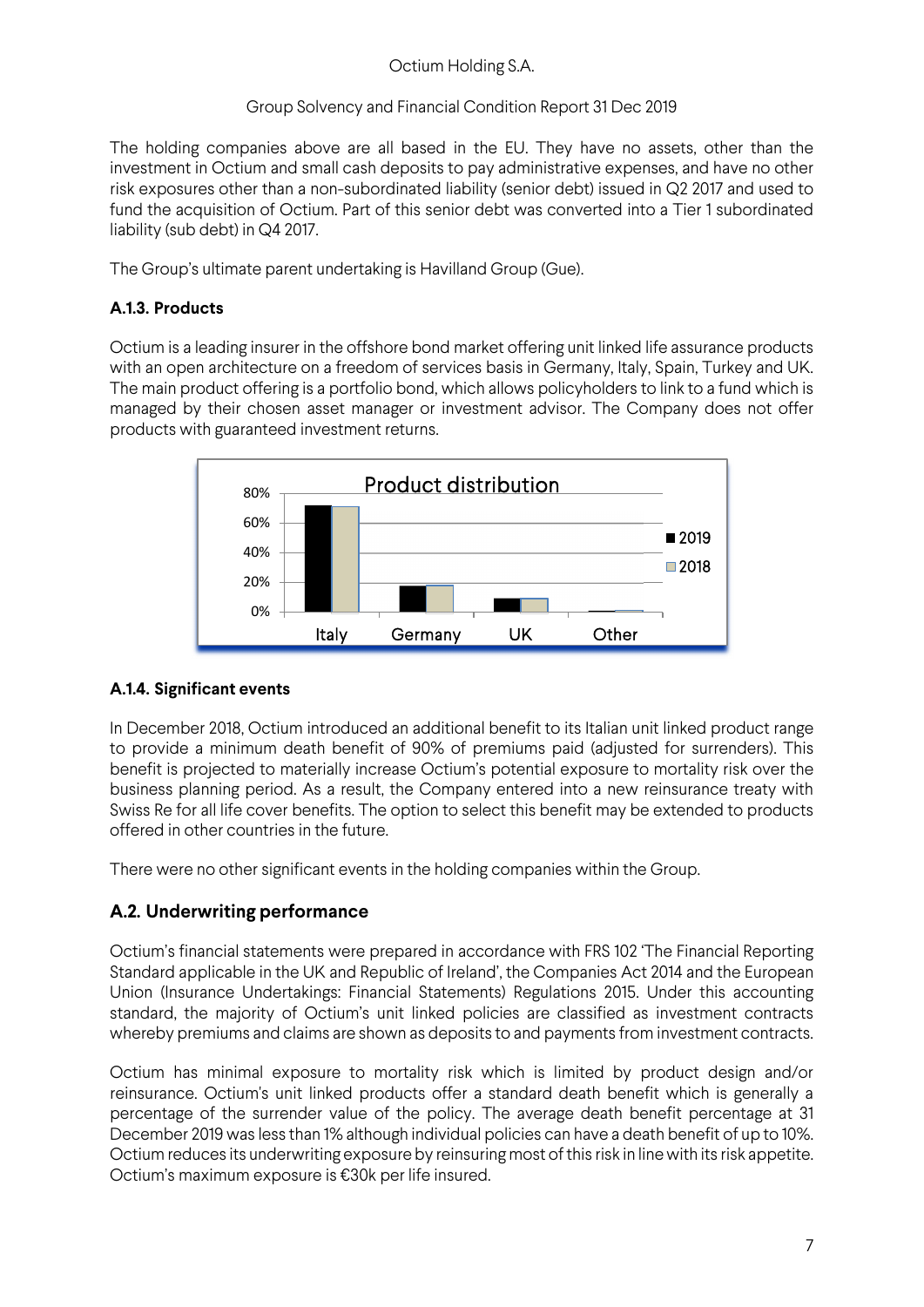## Group Solvency and Financial Condition Report 31 Dec 2019

Accounting profits are largely driven by policy administration fees received, net of commissions and other expenses as well as risk fees net of reinsurance and risk claims. Changes in the value of investments underlying unit linked policies are offset by corresponding changes in the value of technical provisions. Octium has defined accounting profits as a measure of its underwriting performance.

## **A.2.1. Overview of Octium's accounting profits**

| <b>Overview of accounting profits</b>  | 2019<br>€,000 | 2018<br>E,000 | Change % |
|----------------------------------------|---------------|---------------|----------|
| Gross accounting profits               | 7.769         | 7.670         | $1\%$    |
| Tax charge                             | 856           | 1,026         | $-17\%$  |
| Profit attributable to the shareholder | 6,913         | 6,644         | 4%       |

Overall, the profit is higher primarily driven by a valuation gain on the Italian substitute tax asset of €1.1m (2018: €0.4m loss). Net fees decreased year-on-year, primarily due to lower asset values.

## **A.2.2. Octium's risk fees net of reinsurance**

Risk fees are the element of policy charges that relate to mortality risk and the payment of death risk benefits. The table below represents the risk fees earned net of reinsurance.

| <b>Risk fees</b>                      | 2019<br>$\epsilon$ ,000 | 2018<br>E,000 | Change % |
|---------------------------------------|-------------------------|---------------|----------|
| Risk fees earned                      | 887                     | 822           | 8%       |
| Reinsurer's share net of profit share | 382                     | 461           | $-17%$   |
| Net Risk fees                         | 505                     | 361           | 40%      |

## **A.2.3. Premiums written by Octium**

The table below represents premiums written during the year as reported in QRT S.05.01.

| $^\prime$ Index-linked and unit-linked insurance $^\prime$ | 2019<br>€.000 | 2018<br>€.000 | <b>Change %</b> |
|------------------------------------------------------------|---------------|---------------|-----------------|
| Gross                                                      | 145.808       | 244,576       | -40%            |
| Reinsurer's share                                          |               |               | 0%              |
| Net Premiums                                               | 145,808       | 244,576       | -40%            |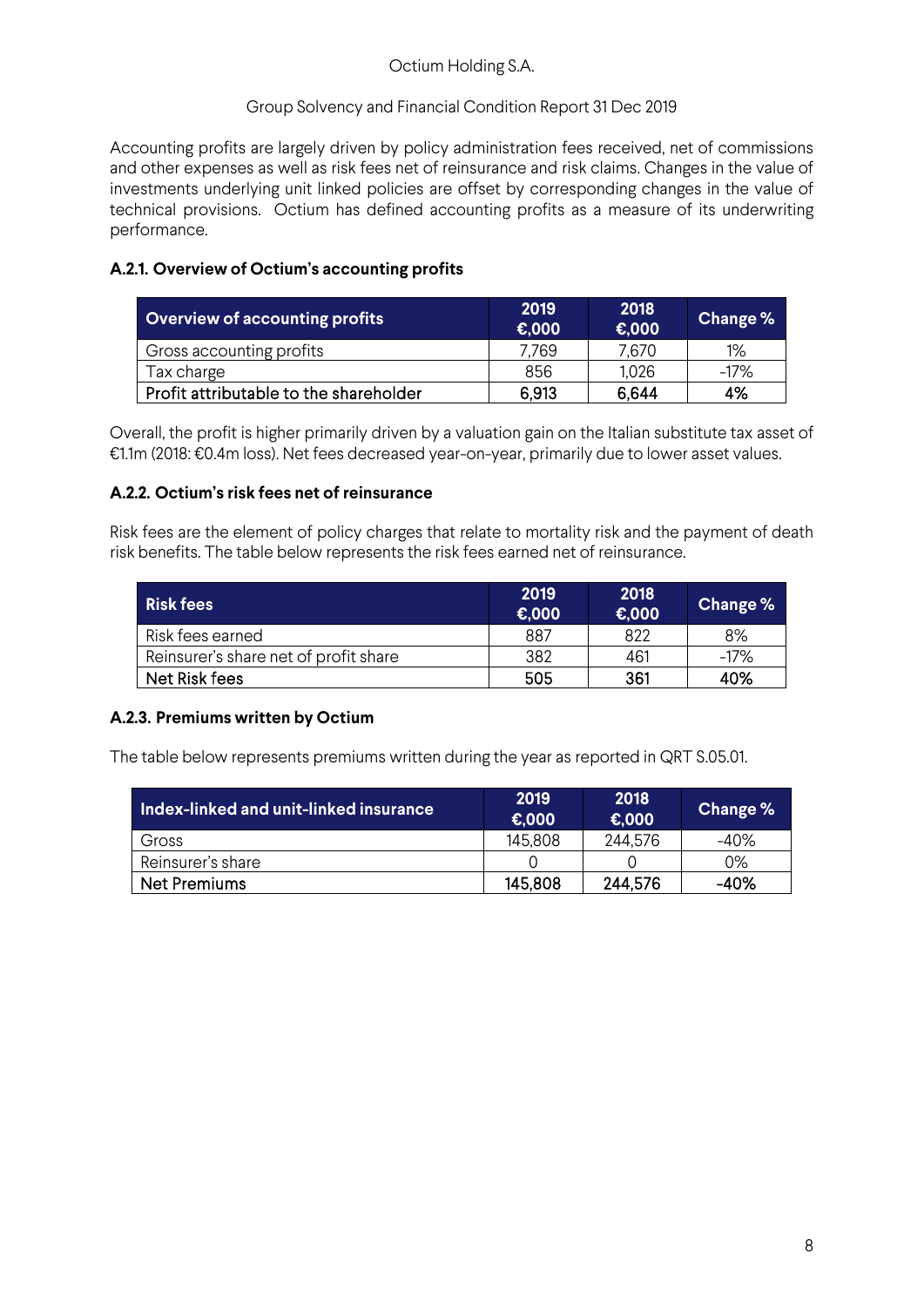## **A.2.4. Octium's death risk benefits net of reinsurance**

The table below represents amounts incurred with respect to death risk benefits.

| <b>Death benefits</b> | 2019<br>$\epsilon$ ,000 | 2018<br>€,000 | Change % |
|-----------------------|-------------------------|---------------|----------|
| Death risk benefits   | 124                     | 293           | -57%     |
| Reinsurer's share     | 97                      | 245           | $-20\%$  |
| Net Death benefits    | 27                      | 47            | -43%     |

## **A.2.5. Octium's claims incurred**

The table below represents total claims incurred as reported in QRT S.05.01.

| Index-linked and unit-linked insurance | 2019<br>€.000 | 2018<br>€,000 | Change % |
|----------------------------------------|---------------|---------------|----------|
| Gross claims                           | 343,329       | 327.027       | 5%       |
| Reinsurer's share                      |               |               | 0%       |
| Net claims                             | 343.329       | 327.027       | 5%       |

# **A.3. Investment Performance**

Octium does not provide investment advice. All investments are selected by the policyholder or their intermediary rather than the Company from a pre-approved list of funds or investment managers who are appointed in accordance with a specific investment mandate. The investments selected must be in line with the client's risk profile.

The unit linked nature of the business means that the impact on profit of investment performance is second order. Octium's main source of income is from administration fees charged on the value of unit linked insurance contracts and therefore Octium is exposed to market risk on unit linked investments to the extent that adverse movements in the value of these assets would reduce the future profitability of the Company through a decline in policy administration fees.

Other than some small cash deposits held in the holding companies to cover administration expenses the Group's assets consist of Octium's assets.

## **A.3.1. Description of Octium's assets**

The following investments are held in respect of shareholder and policyholder linked assets.

|                                      | 2019   |           | 2018   |           |
|--------------------------------------|--------|-----------|--------|-----------|
| <b>Asset Type</b>                    | %      | €'000     | %      | €'000     |
| Cash and deposits                    | 6%     | 251,851   | 5%     | 202,524   |
| <b>Collective Investment Schemes</b> | 80%    | 3,389,931 | 82%    | 3,376,577 |
| Equities                             | 3%     | 143,826   | 3%     | 129,983   |
| <b>Fixed Income Securities</b>       | 9%     | 377,867   | 9%     | 364,172   |
| Other                                | 2%     | 103,878   | 1%     | 68,078    |
| <b>Total Assets</b>                  | 100.0% | 4,267,351 | 100.0% | 4,141,334 |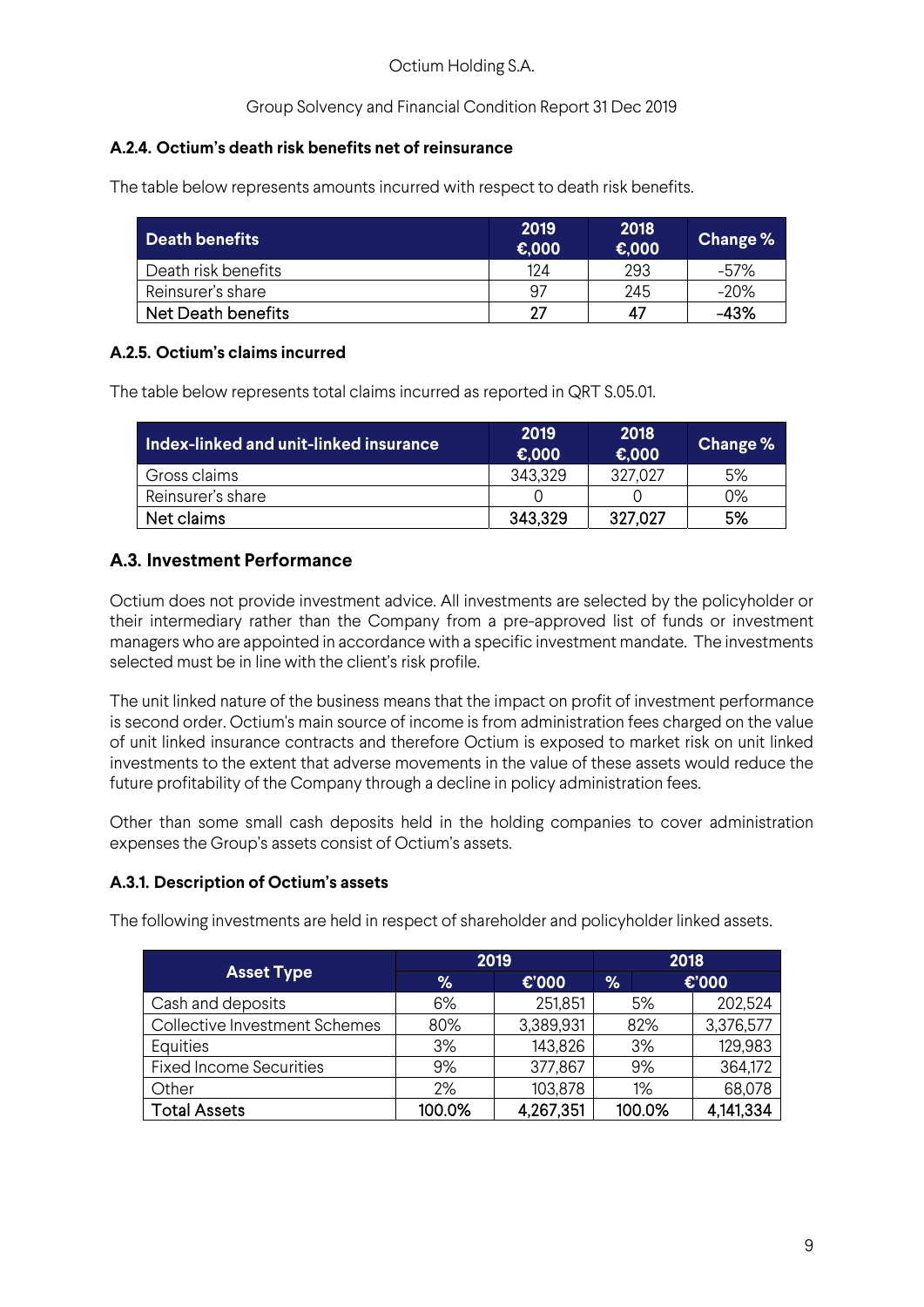## **A.3.2. Octium's investment return**

Investment income comprises interest, dividends and other income receivable, realised and unrealised gains and losses on investments and is net of related investment management fees and other account-keeping charges.

| <b>Investment Return,</b>                   | 2019<br>€'000 | 2018<br>$\epsilon$ '000 |
|---------------------------------------------|---------------|-------------------------|
| Interest income/expense - shareholders cash | (15)          | (52                     |
| Other investment income, gains and losses   | 317,283       | (257,079)               |
| Investment return                           | 317.268       | (257.131)               |

Asset performance during 2019 followed global market trends which saw significant gains, particularly in Q1.

## **A.4. Performance of Other Activities**

Octium's only activity is that of a unit linked life insurance company. Income is mainly in respect of fees charged to the policyholders for policy administration. Fees are charged based on a percentage of the policy value and are therefore affected by the performance of the underlying assets as well as premium and claim levels. The performance of the policies therefore depends on the performance of the assets selected and the expense relating to asset management, custody of assets and policy administration fees. The income for the current and previous years is shown below:

#### **A.4.1. Octium's other technical income net of reinsurance**

| <b>Other Technical Income</b>                 | 2019<br>€'000 | 2018<br>€'000 |
|-----------------------------------------------|---------------|---------------|
| Administration fees                           | 16,688        | 17.533        |
| Reinsurance premiums, profit share and claims | (285)         | (215)         |
| Retrocessions received                        |               | 326           |
| Other technical income                        | 16.404        | 644           |

Administration fee income was down in comparison with 2018 primarily due to lower asset values during 2019 compared to 2018.

#### **A.4.2. Octium's operating expenses**

| <b>Operating Expenses</b>      | 2019<br>€'000 | 2018<br>$\epsilon$ '000 |
|--------------------------------|---------------|-------------------------|
| Acquisition and administration | 7.272         | 6,542                   |
| Commission paid                | 2,357         | './09                   |
| Death claims                   | 124           | 293                     |
| <b>Operating expenses</b>      | 9,753         | 9.544                   |

Net operating expenses increased marginally during the year reflecting investment in business development activities.

Group expoenses mostly consist of Octium's expenses along with the administation expenses of he holding companies within the Group and interest on the senior debt.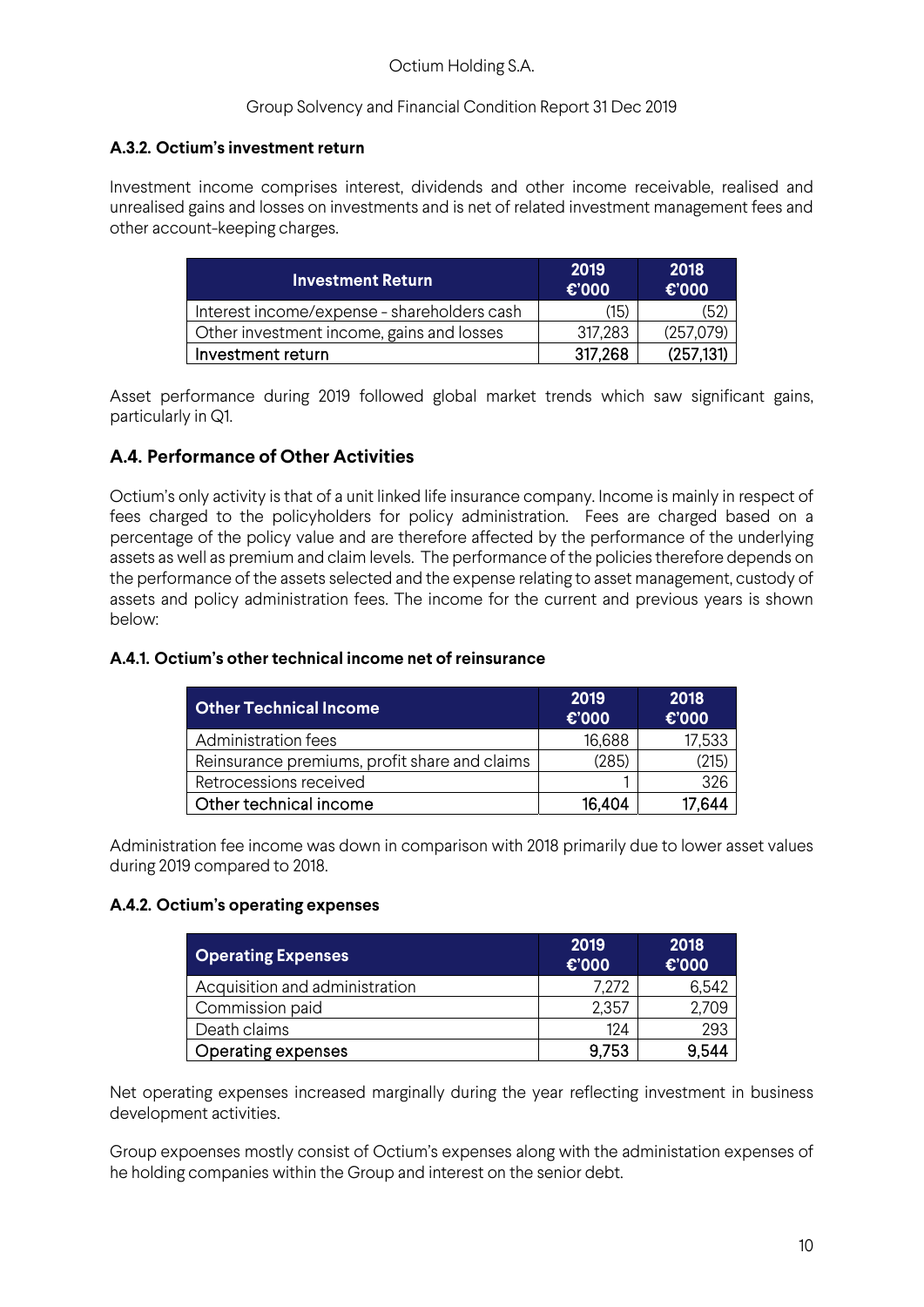## **A.4.3. Change in value of the Italian substitute tax asset**

As a withholding tax agent with respect to the Italian business, Octium makes advance payments to the Italian tax authorities in respect of policyholder exit tax. Recovery is made against exit tax on chargeable gains. The value of the tax asset is determined by discounting the expected future cash flows of these tax recoveries. The change in value of the tax asset each year, as it relates to the impact of discounting, gives rise to a gain or charge in Octium's Income Statement. A gain of €1.1m was recorded in the Company's 2019 Income Statement (2018: €379k charge) due primarily to an expected decrease in the recovery period.

# **A.5. Any other information**

## **A.5.1. Repayment of non-subordinated debt**

During the year Octium Holding S.A. repaid €4.4m of the non-subordinated loan it has with Albany Capital Limited, a related party. The loan balance was €11.1m at 31 December 2019.

## **A.5.2. Covid 19**

The recent outbreak of Covid-19 has been declared a global pandemic by the World Health Organisation and is having a significant adverse impact on global economic activity and financial markets. The expected impact on Octium's business is uncertain and is likely to remain uncertain for a number of months.

The most immediate impact will be on the Company's profitability as a result of falling markets impacting fee revenue and a significant reduction of economic activity reducing new business levels, particularly in Octium's main market Italy. The extent of the impact will depend on how long the outbreak lasts and market developments. The impact on Octium's life insurance risk is not expected to be material due to the low levels of risk in the product design and the reinsurance programme put in place by the Company.

Octium's and the Group's capital positions remain strong and well within targeted ranges. The Group is well capitalised to withstand severe but plausible events and similar stresses and scenarios are tested as part of the annual ORSA process.

The Group and the Company continue to closely monitor the situation to ensure is the are well positioned to respond appropriately as required.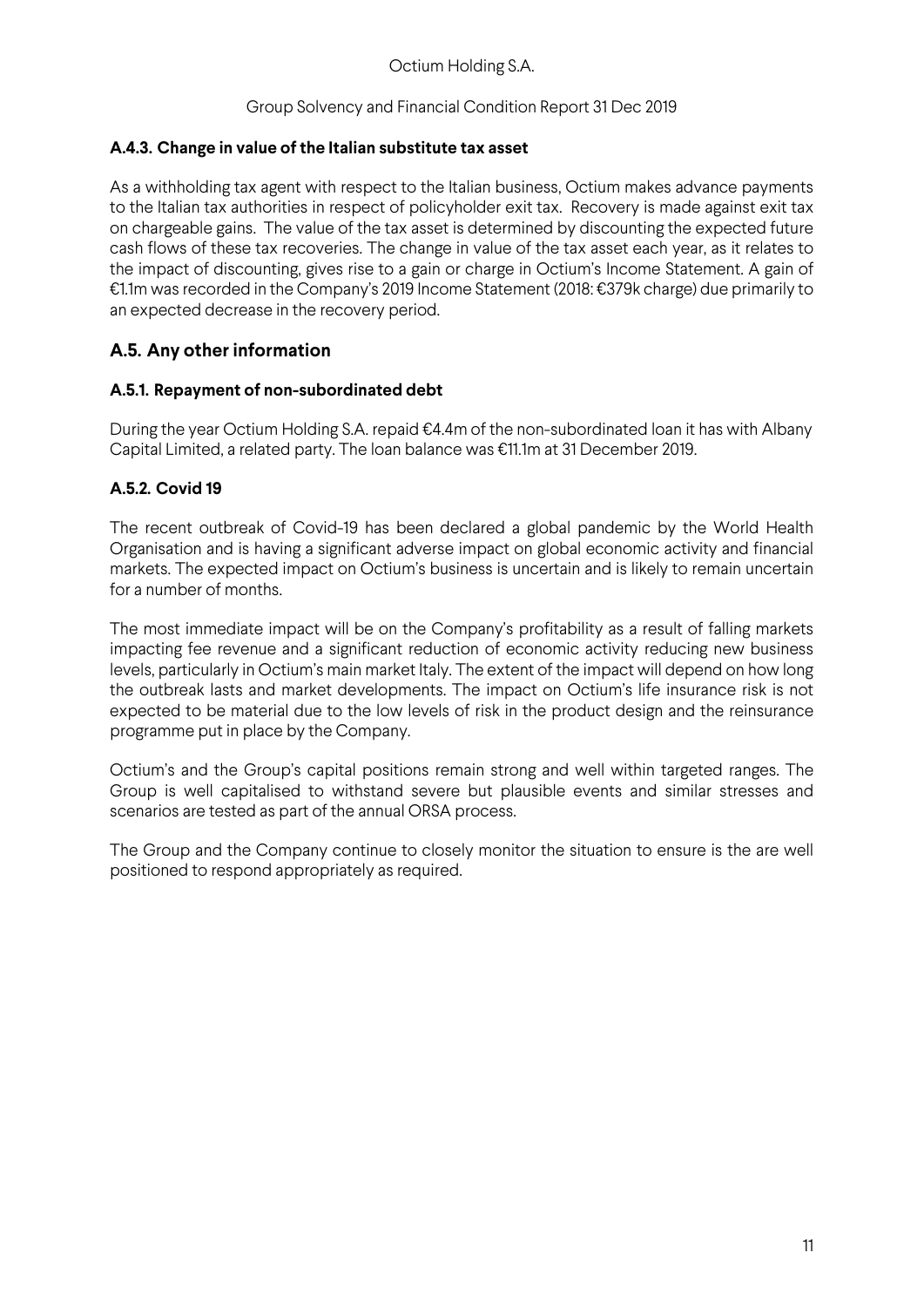Group Solvency and Financial Condition Report 31 Dec 2019

# B. System of Governance

## **B.1. General Information on the system of governance**

Octium is the sole operating entity within the Group and is classified as a medium high-risk firm under the Central Bank of Ireland's risk-based framework known as PRISM and is subject to the Central Bank of Ireland's Corporate Governance Requirements for Insurance Undertakings 2015.

Octium's Board of Directors is the supervisory body with responsibility for the overall direction, management and for ensuring the Company complies with applicable laws, rules and regulations. It decides on the strategic aims and the necessary financial and human resource requirements based on recommendations of the Management Committee and Chief Executive Officer.

Octium Holding's Board of Directors is responsible for ensuring that there are adequate mechanisms to monitor, manage and report significant intra-group transactions as well as significant risk concentrations within the Group; that eligible own funds are available in the Group which are always at least equal to the group SCR; that adequate systems and procedures are in place to identify and measure risks at the level of the Group; to ensure that an own risk and solvency assessment is carried out at the level of the Group; and to comply with other group supervision requirements, including regular reporting to the group supervisor.

Octium Holding's Board has delegated responsibility to individuals within Octium's Senior Management for the day to day risk management and reporting requirements applicable at group level.

## **B.1.1. Organisation structure**

The Group and Octium are committed to high standards of corporate governance. The Octium governance structure comprising the Board, Board Committees, Management Committee, sub committees of the Management Committee and key functions is outlined below:

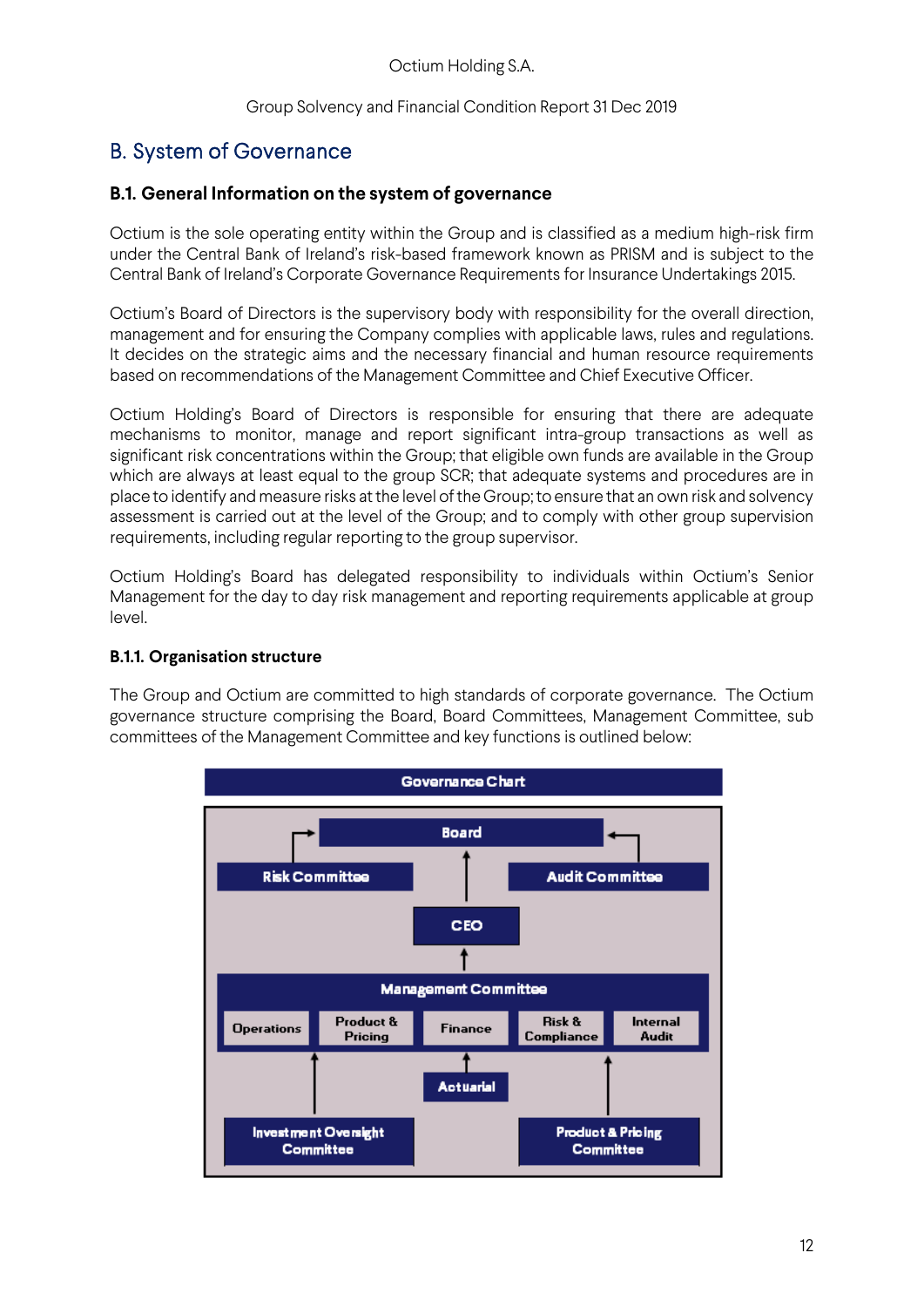## Group Solvency and Financial Condition Report 31 Dec 2019

## **B.1.2. Board of Directors:**

As at 31 December 2019, the Octium Board comprised: one Executive Director, two Group Non-Executive Directors and two Independent Non-Executive Directors.

| <b>Board</b>                             |                                    |  |  |
|------------------------------------------|------------------------------------|--|--|
| <b>Member</b>                            | Type                               |  |  |
| Jean-Francois Willems (Chairman)         | Non-Executive Director             |  |  |
| Ciaran McGettrick (Risk Committee Chair) | Independent Non-Executive Director |  |  |
| Seamus Hughes (Audit Committee Chair)    | Independent Non-Executive Director |  |  |
| Massimoluca Mattioli                     | Non-Executive Director             |  |  |
| Dara Hurley (CEO)                        | <b>Executive Director</b>          |  |  |

At least annually, the Board reviews its own performance, as well as the performance of its Committees to determine whether they are functioning effectively and efficiently.

The Board of Octium Holding is made up of three directors, all resident in Luxembourg.

#### **B.1.3. Board Committees**

The Risk Committee and Audit Committee assisted the Octium Board in discharging its obligations and have operated throughout the year. Both committees operate under defined terms of reference and report at each Board meeting.

## **B.1.3.1. Audit Committee**

The Audit Committee oversees the integrity of the Octium's financial statements and regulatory reports, the effectiveness of its internal and external audit functions, its reporting procedures, its risk management framework, its compliance with legal and regulatory requirements and its system of internal controls. Its membership consists of three non-executive directors.

#### **B.1.3.2. Risk Committee**

The Risk Committee oversees Octium's risk management framework. The Committee provides leadership, direction and oversight of the risk management function and reviews the principle risks and the way they are managed, controlled and mitigated. Its membership consists of three nonexecutive directors.

#### **B.1.4. Management Committee**

The Octium Management Committee consists of the senior management team and includes the Chief Executive Officer, Chief Financial Officer, Chief Operating Officer, Chief Risk Officer, Head of Compliance and Head of Product Development. The Committee has responsibility for:

- Day to day management of operations
- Implementation of policies and strategy approved by the Board
- Compliance with regulatory and legal obligations and ensuring there is adequate monitoring and reporting of breaches
- Financial management and reporting
- Product development and marketing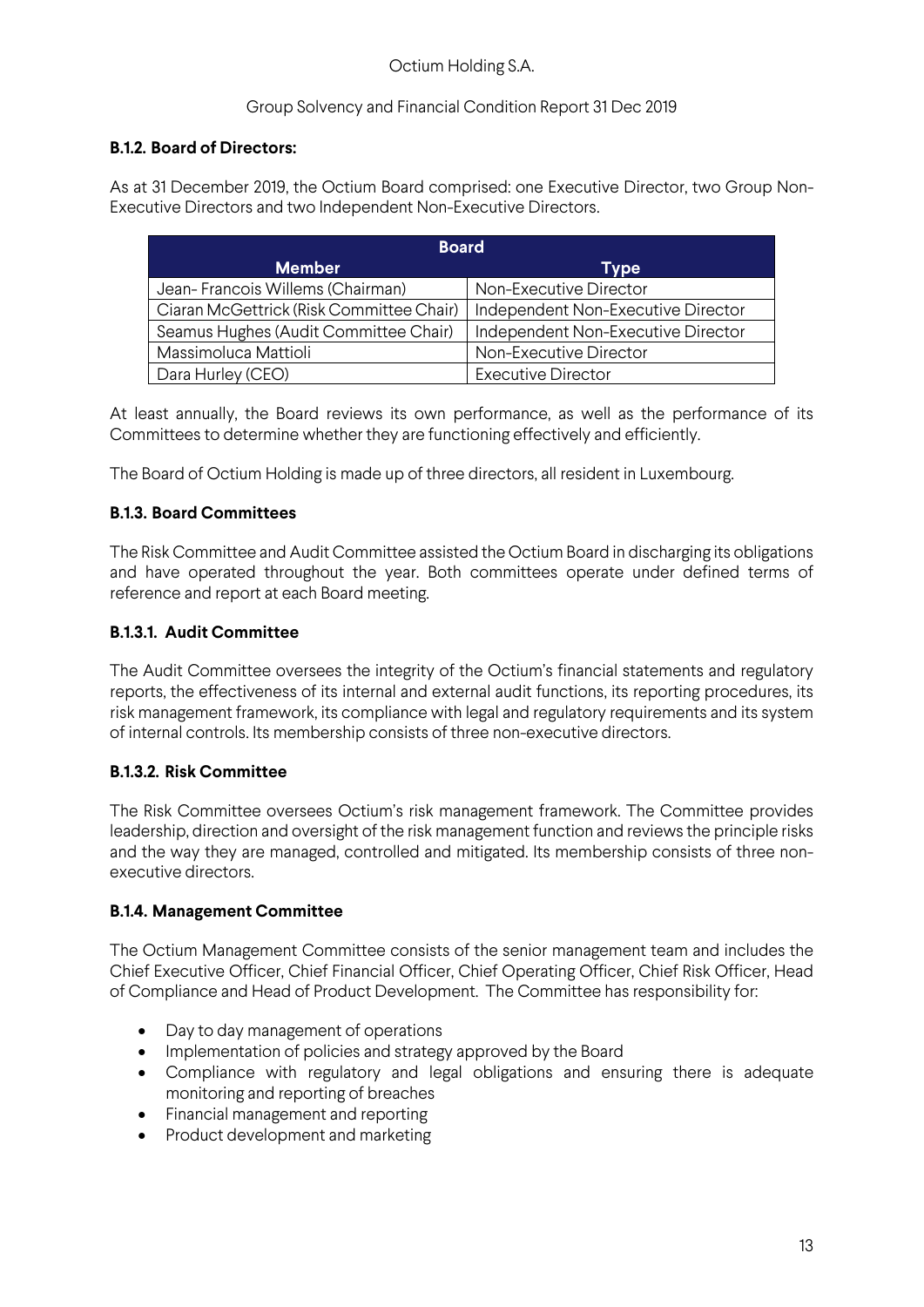### Group Solvency and Financial Condition Report 31 Dec 2019

Octium's Chief Financial Officer is responsible of monitoring compliance with group capital requirements and group supervisory reporting and is also responsible for group financial management.

## **B.1.5. Independent control functions**

Octium has established four key independent control functions, who are responsible for providing oversight of and challenge to the business and for providing assurance to the Board on matters relating to the risk management framework and system of internal controls.

- 1. Risk Management
- 2. Compliance
- 3. Actuarial
- 4. Internal Audit

## **B.1.5.1. Risk management**

The Octium Risk Management function, which is under the direct responsibility of the Chief Risk Officer, is charged with the oversight, review and supervision of the identification, measurement, management, reporting and monitoring of the risks to which the business is exposed. The responsibilities of the Chief Risk Officer include:

- To develop and maintain an effective risk management framework that meets the needs of the Company and is aligned with CBI expectations
- To facilitate the setting of Risk Appetites by the Board
- To develop and maintain appropriate risk policies and procedures that are consistent with the Company's Risk Appetite Statement
- To develop and maintain a risk register
- To monitor the impact of emerging issues and how they are managed within the business
- To ensure a comprehensive understanding of how risks affecting the Company are being managed and monitored and to communicate this appropriately
- To liaise with Head of Actuarial Function to review the outputs from the risk management framework and to ensure the universe of risks is adequately reflected within capital models
- To promptly inform the Board and CEO of any material risk limit breach
- To assess the capital model and provide input into the current and projected future solvency position
- To facilitate the production of the ORSA report and maintain the record-keeping file.

The Chief Risk Officer is a member of Octium's Management Committee, reports to the Octium's Chief Executive Officer and has direct access to the Chair of Octium's Board and Risk Committee as required.

## **B.1.5.2. Compliance**

The Octium Compliance function, which is under the direct responsibility of the Head of Compliance, is charged with oversight and implementation of the Company's Compliance Policy which aims to ensure Octium complies with all applicable laws, rules and regulations, and conducts its activities in compliance with those laws, rules and regulations.

The Head of Compliance provides advice and guidance in all compliance related matters, by identifying and evaluating all compliance risks associated with the Company's present and future business activities including new products and new business relationships.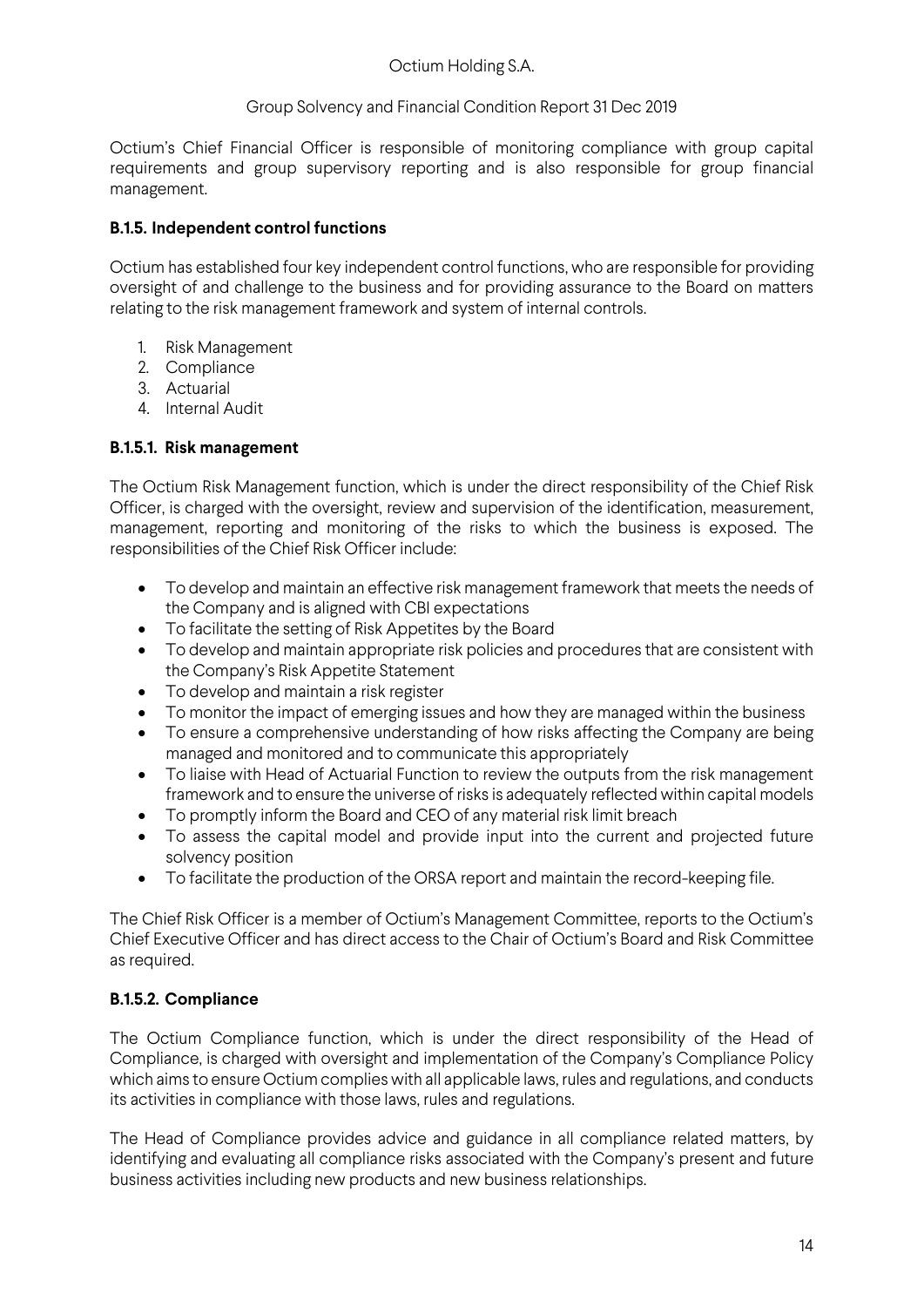## Group Solvency and Financial Condition Report 31 Dec 2019

The Head of Compliance responsibilities include:

- The design, implementation and execution of a risk-based compliance monitoring plan including reporting and escalation of issues to the Board, Audit or Management Committee as appropriate.
- Assisting in identifying the legal regulatory and code requirements which Octium is required to comply with and advising on new relevant regulations and standards.
- Maintaining a record of all material compliance obligations, together with details of how, when and by whom these are met and of any breaches that have been notified.
- Acting as Money Laundering Reporting Officer (MLRO) and in that capacity, the filing of Suspicious Activity Reports with the proper authorities in accordance with legislation and Octium Anti Money-Laundering Policies and Procedures ("AML Procedures").
- Reviewing staff training processes to ensure appropriate compliance competencies; and
- Promoting a culture of compliance across the company.

The Head of Compliance is a member of Octium's Management Committee, reports to Octium's Chief Risk Officer and has direct access to the Chair of Octium's Board and Audit Committee as required.

## **B.1.5.3. Actuarial**

Please refer to section B.6

#### **B.1.5.4. Internal audit**

Please refer to section B.5

#### **B.1.6. Changes to the system of governance**

The following changes to Octium's system of governance were made during 2019:

- Investment Oversight Committee, reporting to the Management Committee was established in September 2019
- Product and Pricing Committee, reporting to the Management Committee was established in December 2019.

There were no changes to the Group system of governance other than those highlighted for Octium above.

#### **B.1.7. Remuneration, Employee Benefits and Practices**

The Board of Octium have approved a Remuneration Policy to ensure employee remuneration is aligned with the Company's long-term business strategy, its business objectives, its risk appetite and values. The remuneration structure is designed to promote sound and effective risk management and does not encourage risk-taking beyond risk tolerance limits set out in the Board approved Risk Appetite Statement.

#### **B.1.8. Material transactions (with connected persons)**

In May 2017, Octium Holding S.A. issued a non-subordinated loan to fund the acquisition of Octium; in December 2017 part of that loan was converted into a Tier 1 subordinated loan. The holder of both the non-subordinated and subordinated loan is Albany Capital Limited, a connected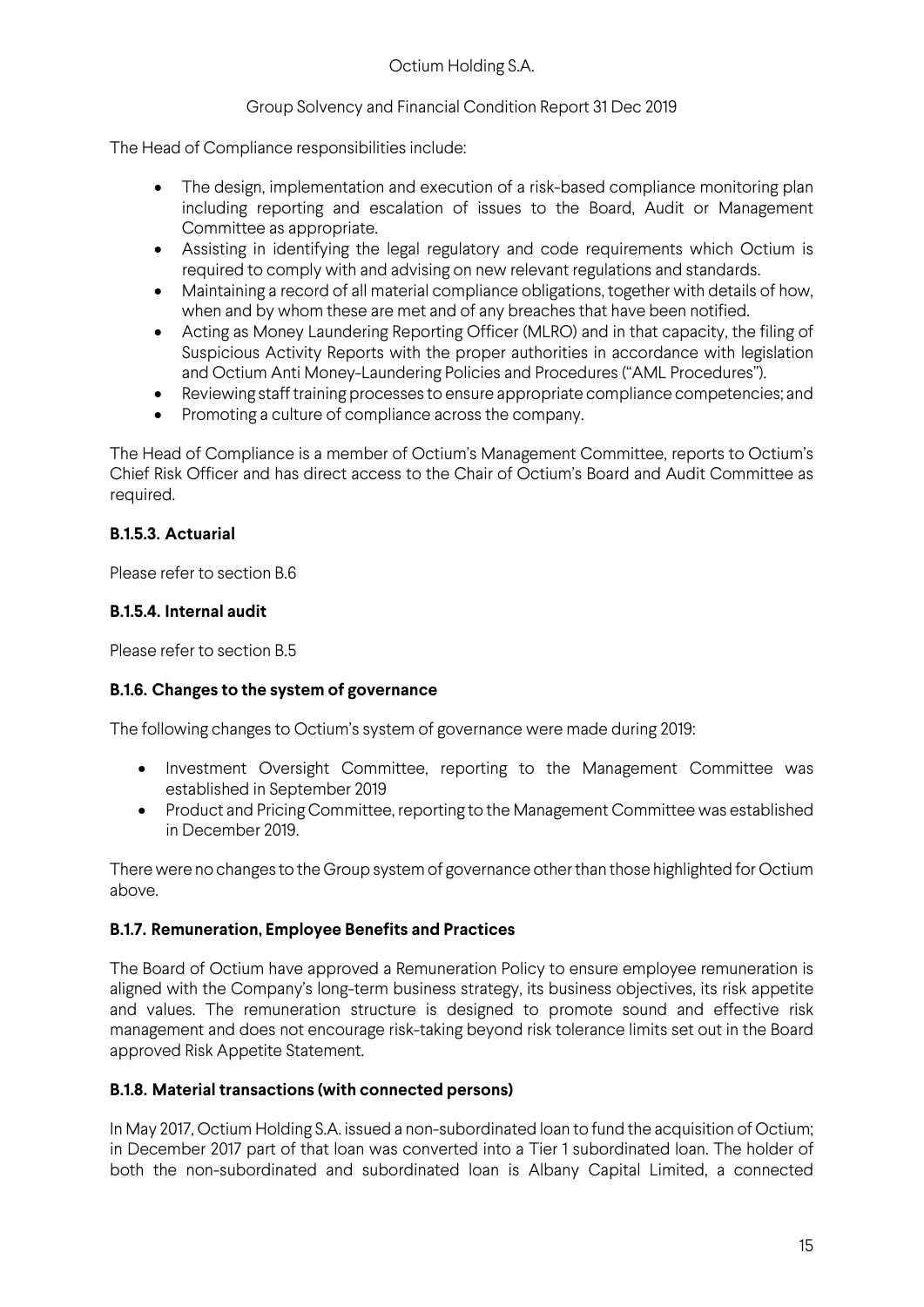undertaking. During the year Octium Holding S.A. repaid €4.4m of the non-subordinated loan. The balances on the non-subordinated loan and the subordinated loan at 31 December 2019 were €11.1m and €40m respectively.

# **B.2. Fit and proper requirements**

Octium is subject to the Central Bank of Ireland's Fitness and Probity regime. The Company has a Fit and Proper policy in place and is committed to ensuring that Directors, key function holders and senior managers behave with integrity, honesty and skill.

Octium has processes in place to ensure appropriate fit and proper standards are met and maintained, both prior to appointment and on an ongoing basis thereafter. The key elements within the fit and proper framework, which apply to individuals undertaking prescribed control functions as well as those subject to pre-approval by the Central Bank of Ireland, are:

- A pre-appointment assessment, including an appraisal of the individual's knowledge; professional experience and qualifications; technical capability; prior business conduct and financial judgement; character, honesty and integrity
- A job description, detailing the significant requirements of the role
- A probationary period and an appropriate induction programme
- An annual attestation confirming their continued ability to meet fitness and probity requirements

Where a regulated function is outsourced, the responsible officer within Octium responsible for managing the arrangement ensures the outsourcing firm carries out and maintains appropriate fit and proper assessments.

Records are maintained, and notifications are made to the regulators, as and when required.

In accordance with CBI guidelines for holding companies in relation to The Fit and Proper Standards, The Board of Octium Holding has regard for the relevant elements of the Octium Fit and Proper Policy.

# **B.3. Risk management system including the own risk solvency assessment**

Octium's Risk Management System has been developed to enable the Board and Management to understand, appropriately manage and mitigate the risks associated with Octium's objectives over the short, medium and longer term.

The Risk Committee receives regular reporting from the CRO in relation to the outcome of the periodic risk assessments undertaken by Management.

## **B.3.1. Risk management framework**

Octium's Risk Management Framework seeks to identify, assess, manage and report on the risks arising from the pursuit of business objectives. It comprises the entirety of systems, controls, processes and reports used to manage risk and is based on the classic "three lines of defence model". Risk management seeks not to eliminate risk but to manage it to acceptable levels.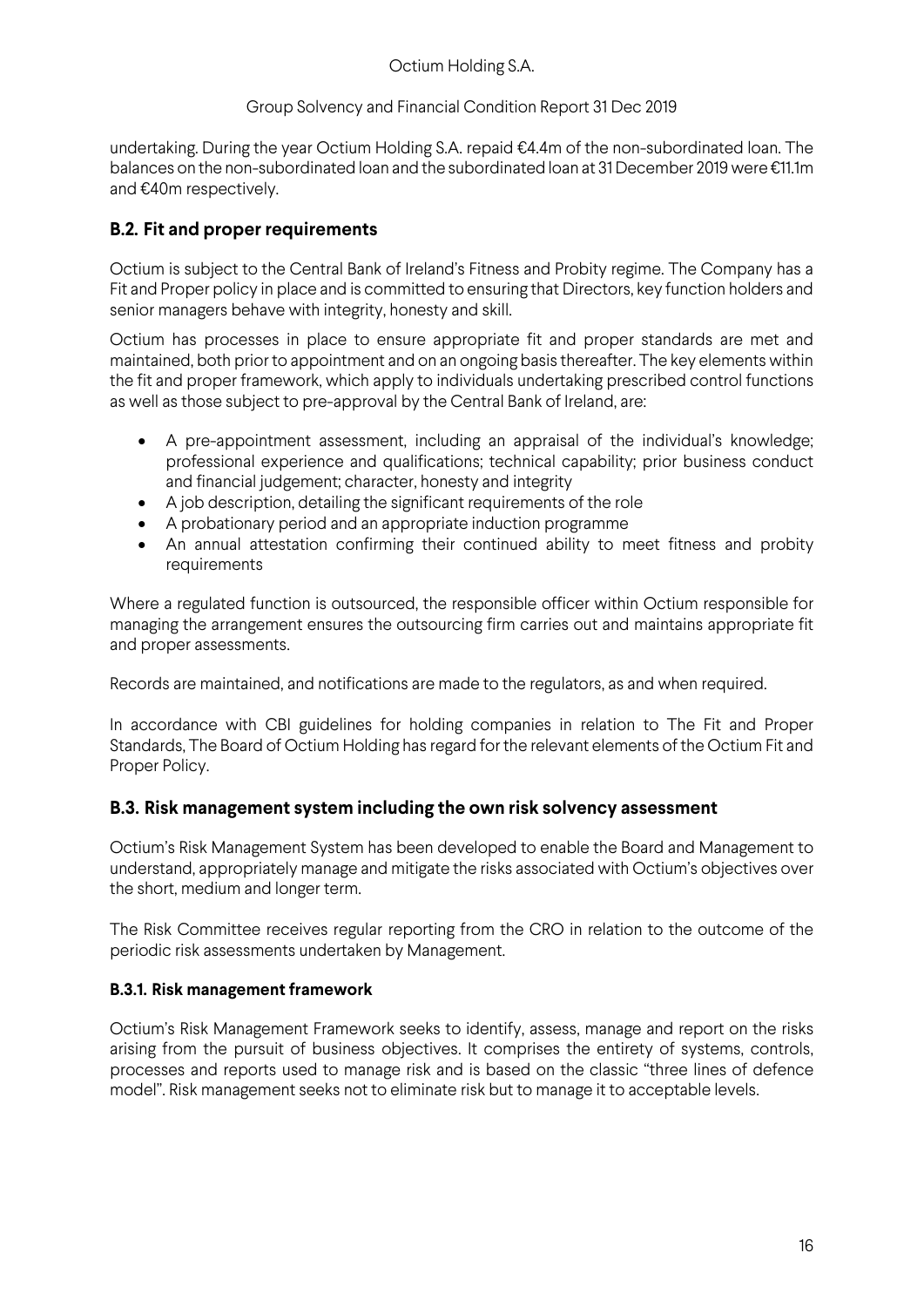## **B.3.2. Three lines of defence**

Within Octium, the first line is responsible for day-to-day operations and identifying and managing the risks that arise from those operations. The second line acts as a "critical friend" overseeing risk management activities and providing advice on the management of risk. The third line provides independent assurance that the risks are being managed appropriately.

The model's strength is the clear segregation between "doing", "overseeing" and "independent review". This ensures the appropriate level of perspective and challenge is brought to the management and control of risk. It also facilitates consistency in risk assessments and formalises independent review and assessment of risk and control matters.

Where a function is outsourced, first line risk management is carried out by the outsourced provider, with the Company providing oversight.

## **B.3.3. Risk appetite statement**

By its nature the business of the Group involves taking risk. Octium's Risk Appetite Statement (RAS) is the Board's articulation of the level of risk it is prepared to tolerate in pursuit of business objectives and provides the context for all risk management activities.

The RAS is owned by the Octium Board and reviewed annually or more frequently if there is a significant change to the business strategy or external business environment.

## **B.3.4. Risk strategy and policies**

Octium's suite of risk policies set out its approach to risk management and how particular risks are identified, assessed, managed and monitored. The policies clearly state the controls, procedures, limits, tolerances and escalation procedures to ensure risks are managed within risk appetite. Risk policies are reviewed annually by the Octium Risk Committee and any significant changes are approved by the Board.

## **B.3.5. Monitoring and reporting risks**

Individuals who own or are responsible for managing processes, controls, projects or relationships have a responsibility for risk monitoring and reporting, using a variety of tools such as analysis of management information, communication and relationship management meetings to do so.

#### **B.3.6. Key Risk Indicators**

A suite of Key Risk Indicators (KRIs) covering the key risks faced by Octium is maintained, with triggers based upon the risk appetite set by the Octium Board and monitors actual risk exposures against stated risk appetite.

The KRIs are reported quarterly to Octium's Management Committee, Risk Committee and the Board with a narrative providing detail in relation to any changing risks particularly those nearing risk appetite or which have breached appetite.

#### **B.3.7. Loss event reporting**

Data relating to loss events and near misses (events where no loss actually occurred but there was the potential for a loss) is recorded in the risk event log. The nature and root cause of each event is determined, and appropriate action is taken.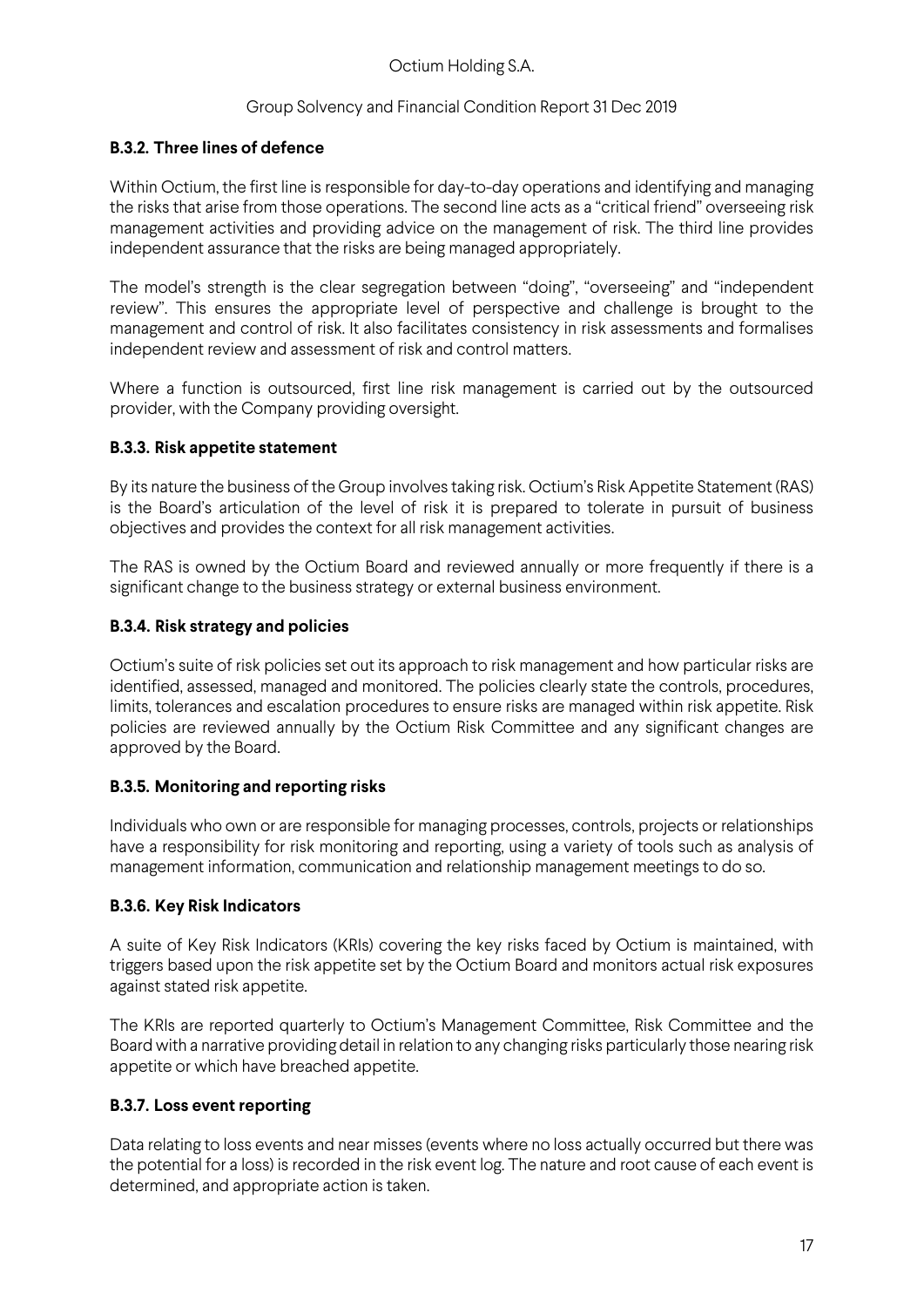#### **B.3.8. Internal audit reviews**

The Octium Internal Audit performs reviews on areas of key risk within the business, providing reports on the design adequacy and operational effectiveness of controls and compliance with internal policies and external regulation/legislation. The Internal Audit function is outsourced to KPMG and is independent of business operations and decisions. Internal Audit reviews are planned on a prioritised basis, ensuring that all key areas of risk are covered on a rolling basis.

## **B.3.9. Implementation of the risk function**

Octium's Risk Management Policy sets out the roles, responsibilities, tasks and reporting requirements in respect of all risk matters. The principles underlying the Company's approach to risk management are:

- Business risks and the controls used to manage them are owned by the business
- Risk management is responsible for risk strategy, oversight and the governance of risk
- Risks are managed in a proportionate manner
- A "risk aware" culture is fostered at all levels of the Company

## **B.3.10. Independent assurance**

Octium's Risk, Compliance and Internal Audit provide independent assessment of the risk management system and report directly to the Board through the relevant committees.

## **B.3.11. Own Risk Solvency Assessment**

The Own Risk Solvency Assessment ("ORSA") process is a core part of the Group's Risk Management Framework, as it combines the key processes of risk management, business planning and capital management.

Individual ORSA reports are produced, at least annually, by the Group and Octium. These reports summarise the processes that make up the ORSA, including descriptions of key risks, how they are managed, and how those risks might change in the context of the business plan. They include both qualitative and quantitative assessments of risk profiles and solvency needs on a forward-looking basis. Results arising from stress and scenario testing undertaken on a range of reasonably foreseeable scenarios and other risk assessment activities are documented within the reports along with potential management actions.

The respective Boards directs the ORSA and challenges its outcomes at various stages of the process. The production of the ORSA report is co-ordinated by the Chief Risk Officer, with significant input from the Head of Actuarial Function and approved by the relevant Board prior to submission to the Central Bank of Ireland.

## **B.4. Internal control system**

The internal control system encompasses the policies, processes and activities that contribute to integrity of financial reporting, the effectiveness of operations and compliance with laws and regulations. The Internal Control Framework for Octium has the following attributes: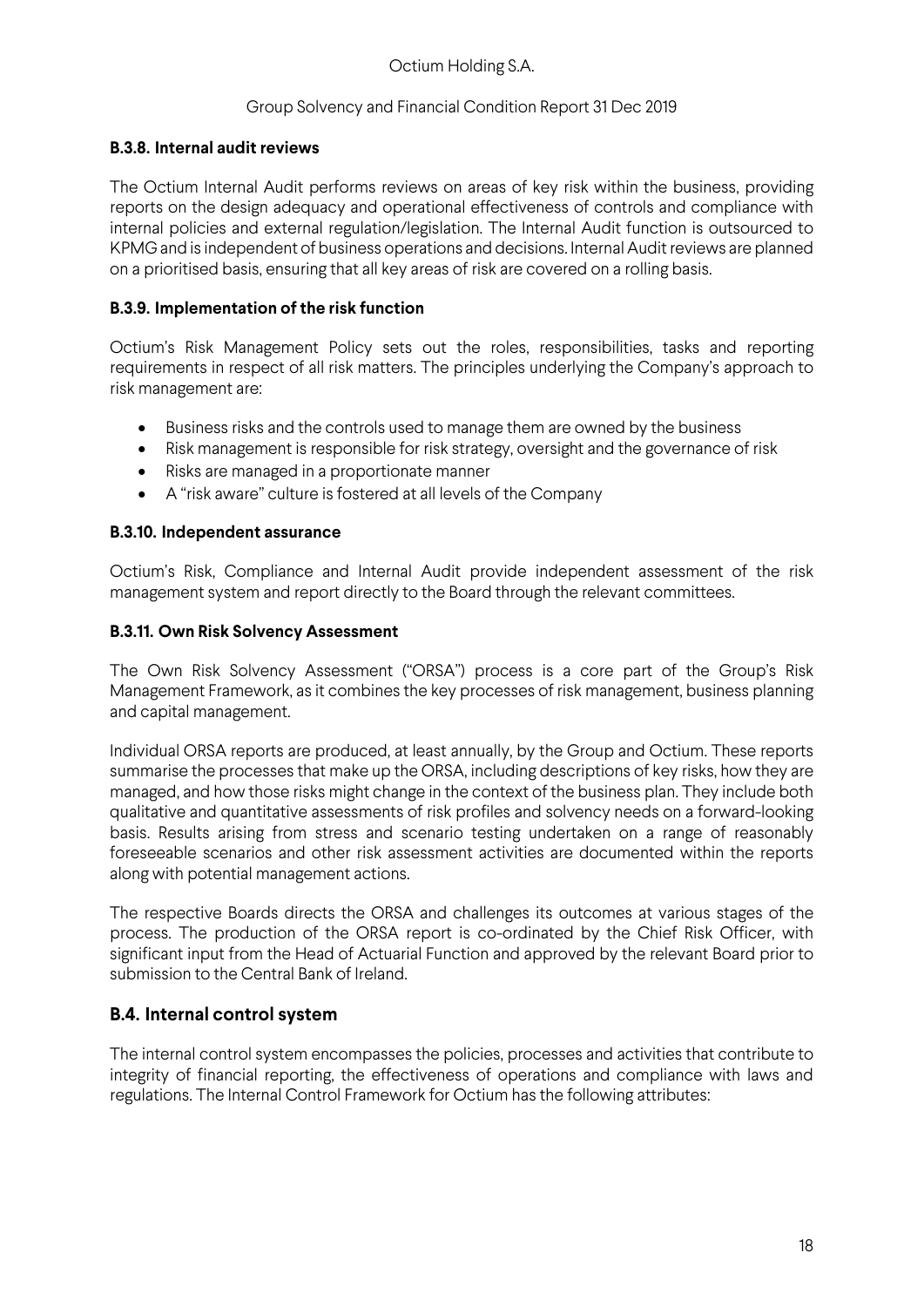## **B.4.1. Roles and responsibilities**

Octium has set out clear roles and responsibilities for each function and the requirement for reporting activities to the Octium Board. The Octium Board directs and controls the Company, through policies it approves and monitors performance against those policies. The Octium Management Committee has clear accountability for the implementation of the policies and strategies. The policy-owners and CEO are responsible for effective communication of the policies.

## **B.4.2. Management integrity**

Management integrity and the moral character of persons of authority, sets the overall tone for the organisation. Management integrity is communicated to Octium employees through employee handbooks, policies, procedural manuals and meetings. In communicating the strategy and risk management objectives through statements and policies it facilitates training of employees. Management's effective implementation of policies is the most significant indicator of Octium's commitment to a successful internal control system.

## **B.4.3. Competent personnel**

Octium's ability to recruit and retain competent personnel indicates Management's intent to create a stable and reliable environment. In addition, the retention of employees increases the understanding of the strategy, risks and financial information. The retention of experienced and skilled staff enhances the quality, reliability and timeliness of data records from year to year. Competent personnel reduce the risk of a material misstatement in the entity's financial statements.

## **B.4.4. Segregation of duties**

Segregation of duties is critical to effective internal control because it reduces the risk of mistakes and inappropriate actions. An effective system of internal control separates authoritative, accounting and custodial functions. For instance, the processing, payment and reporting of claims are segregated.

#### **B.4.5. Supervision and review**

Octium employs several levels of supervision and review:

- The Risk and Audit Committees and the Board itself offer supervision and review
- Management Committee meetings where the monitoring of internal controls is a key focus
- The CEO has bi-weekly meetings with the Heads of each function
- The Head of each function delegates tasks, reviews checklists and reports and has frequent meetings with their staff to identify and report on their responsibilities
- Compliance advises the Board on legislative requirements and conducts assessments of the possible impact of any changes to laws applicable to the Company.

Annually, the CRO reviews the entire risk framework taking into consideration changes in Octium's strategy, its operating environment and any emerging risks. Brainstorming sessions are held with the Management Committee to ensure that risks that are identified, managed and aligned with strategy and consider all relevant laws and regulations.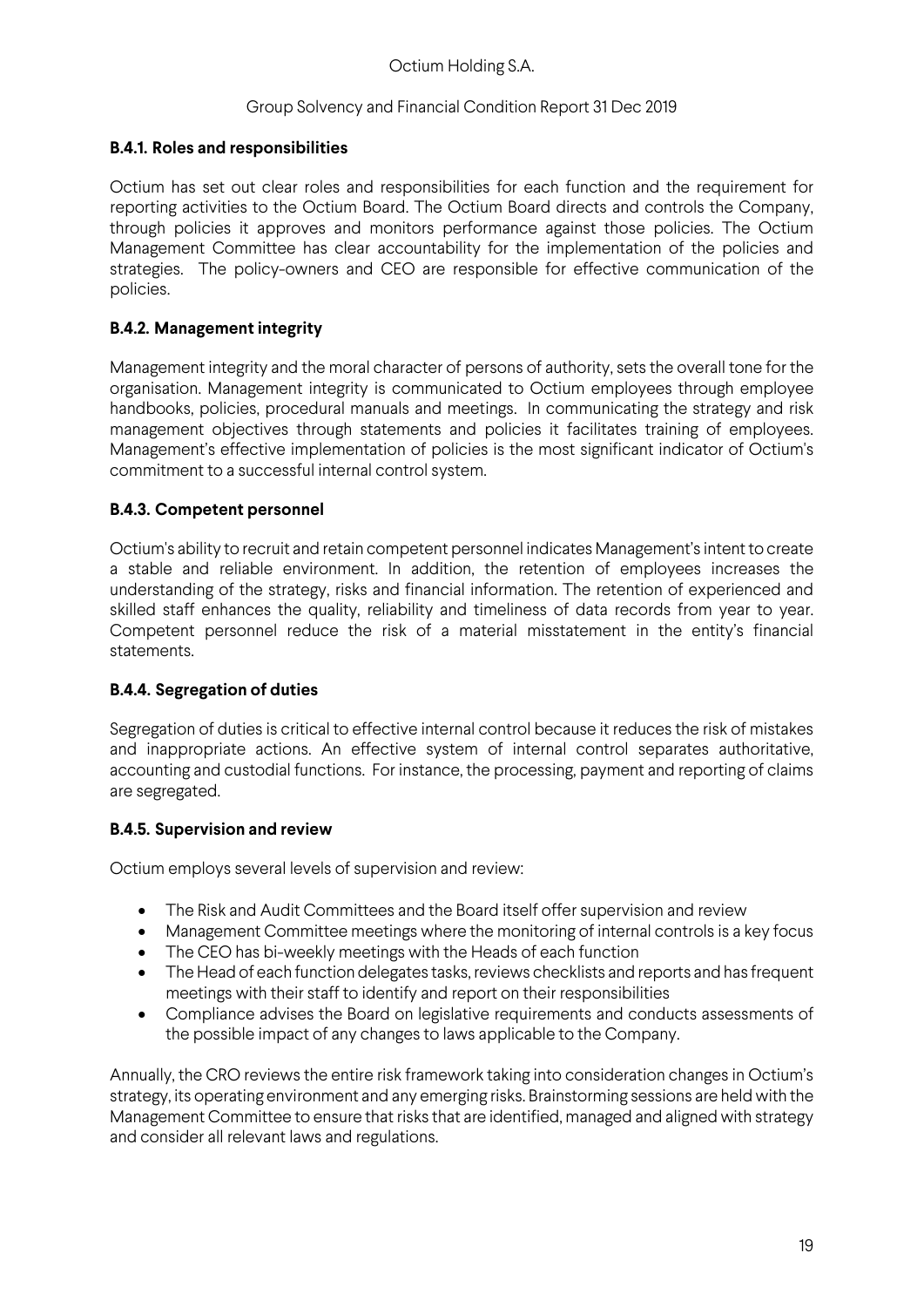#### Group Solvency and Financial Condition Report 31 Dec 2019

A common risk-rating system is used across the business to evaluate the impact and probability of risks as part of the quarterly risk self-assessment process.

## **B.4.6. Records maintenance**

Maintaining appropriate records ensures that proper documentation exists for each business transaction. Records management involves storing, safeguarding and eventually destroying tangible and/or electronic records. There are also procedures that deter employees or Management from creating erroneous transactions in the underlying accounting records. A good records management program reduces operating costs, improves efficiency and minimizes the risk of litigation.

## **B.4.7. Physical and cyber security**

Safeguards prevent unauthorised personnel from accessing valuable Company assets. Safeguards are physical, such as locks on cabinet doors and office doors; Clean Desk procedure (no documents containing personal client data can be left on the employee's desk or can be accessible after working hours); or intangible, such as computer software passwords. In addition, there is an IT strategy that includes the security and protection of Company data and systems from unauthorised access. There are also protocols relating to passing information in and out of Octium system by email.

## **B.4.8. Controls over outsourced activities**

Octium requires that outsourced activities are managed to the same standard as internal activities and employ fit and proper people in its control functions. Octium has established an Outsourcing Policy which is intended to manage the outsourcing arrangements in a prudent manner. For all critically important service providers that are appointed, there is a due diligence and approval process prior to appointment, agreements are entered into which clearly set out the responsibilities of each party and the monitoring of the services to be provided. There is various monitoring of outsourced services which include daily control checks on data received from outsourced activities and reports on business transacted online.

Service providers are also required to certify the Fitness and Probity of their Control Functions, where applicable. Agreements require the outsource provider to immediately report any material incident or exposure. Further details of the controls over outsourced activities can be found in "B.7. Outsourcing/ Key Third Party Arrangements".

## **B.5. Internal audit function**

The Octium Internal Audit function and Head of Internal Audit have been outsourced to KPMG (Ireland) who operate in accordance with the International Standards for the Professional Practice of Internal Auditing and other relevant codes of conduct. The function provides independent and objective assurance services, in respect of Octium's processes, whether carried out by its service providers or by employees of Octium, with due regard to the adequacy of the governance, risk management and internal control framework.

Audits are conducted within a Board approved Internal Audit Policy framework. The Head of Internal Audit reports to the Chair of the Audit Committee. The Audit Committee oversees the 'risk based' Audit Plan and reports and monitors implementation of recommendations.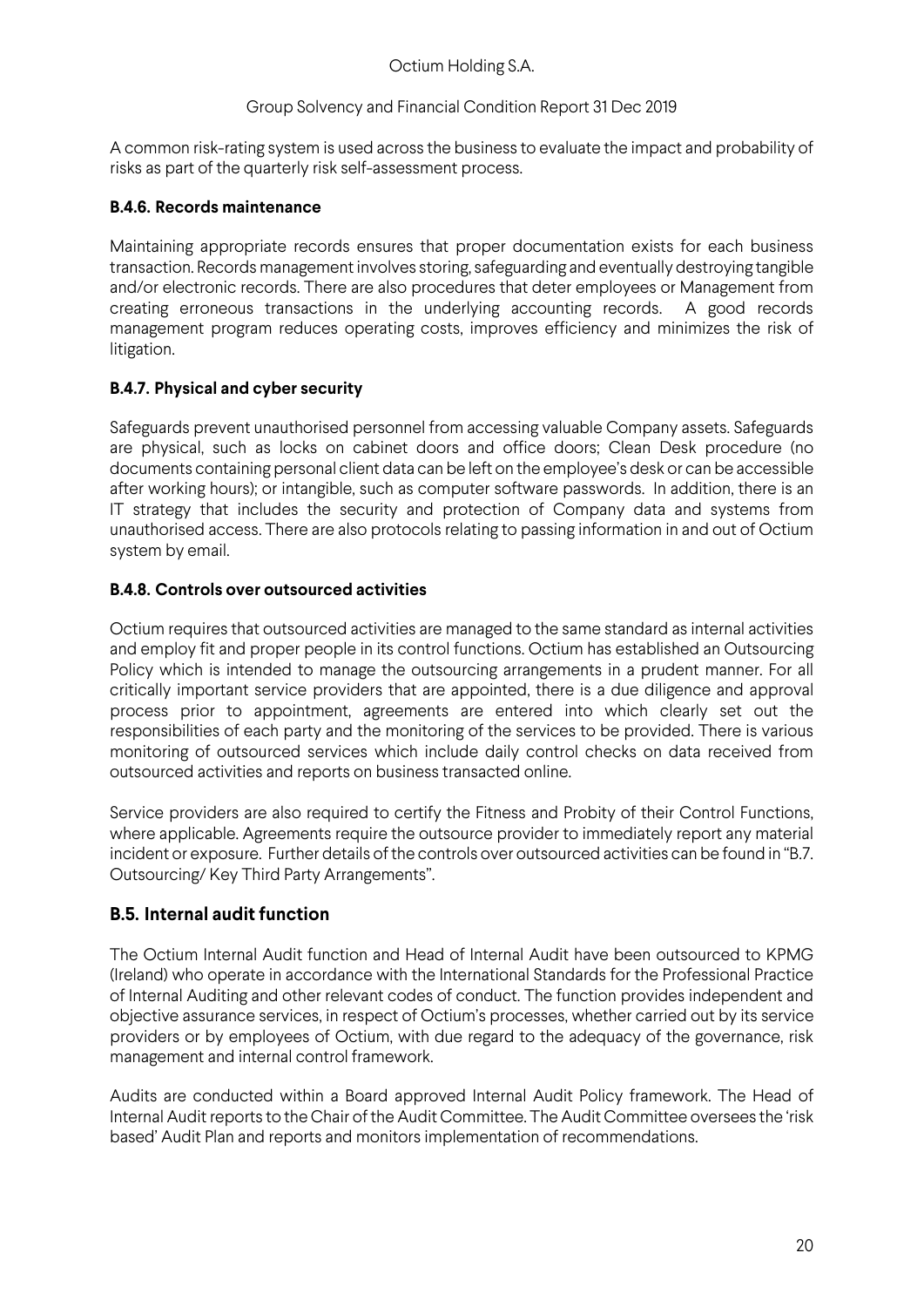## Group Solvency and Financial Condition Report 31 Dec 2019

Internal Audit reports highlight any significant control failings or weaknesses identified and the impact they have had or may have and the actions and timings which Management have agreed to take to rectify them.

The effectiveness of the Internal Audit Function as an assurance service depends upon its independence from the day-to-day operations of the business. The Head of Internal Audit provides an annual confirmation of the organisational independence of the Internal Audit function. This confirmation is undertaken through reporting to Octium's Audit Committee.

# **B.6. Actuarial function**

Within the Group and Octium the Actuarial Function and Head of Actuarial Function ("HoAF") are outsourced to KPMG (Ireland). The requirements of the HoAF are in line with guidance from the Central Bank of Ireland and the Society of Actuaries, and include, but are not limited to, the following matters:

- Coordinating the work of the actuarial function and advising the Board accordingly.
- Coordinating the calculation of the firm's technical provisions.
- Providing an opinion on the Underwriting Policy and reinsurance arrangements.
- The provision of advice and support to Octium on its solvency requirements.
- Contributing to the effective implementation of the risk management process
- Modelling of the SCR and Minimum Capital requirement (MCR); and
- Contributing to the ORSA process.

In addition to the above, the HoAF attends Octium's Board, Risk Committee and Investment Oversight Committee meetings and interacts with the CEO, Finance and the CRO to provide advice and support to the business, consistent with the above requirements.

# **B.7. Outsourcing / Key Third Party Agreements**

Octium proactively manages all outsourcing relationships to ensure they meet the needs of the business and comply with all regulatory obligations. The Octium Board has approved an Outsourcing Policy that requires:

- Prior to entering a new outsourcing arrangement an assessment is completed which considers the materiality of the arrangement and the potential for regulatory, financial, reputational or operational impact.
- A responsible person is appointed for managing/oversight of the outsourced activity.
- An appropriate selection and due diligence process is followed which is documented;
- A suitable management and oversight governance framework is implemented for all material outsourcing arrangements;
- A written contract is in place that contains adequate commercial protection and provides for a termination mechanism.
- Central Bank of Ireland is notified in advance of new appointments or changes to a material outsourcing agreement.

Octium's outsourcing arrangements are subjected to an annual review and risk assessment, and the findings of this report are presented to the Board.

The following is a list of the critical or important operational functions Octium has outsourced together with the jurisdiction in which the third-party service providers of such functions or activities are located.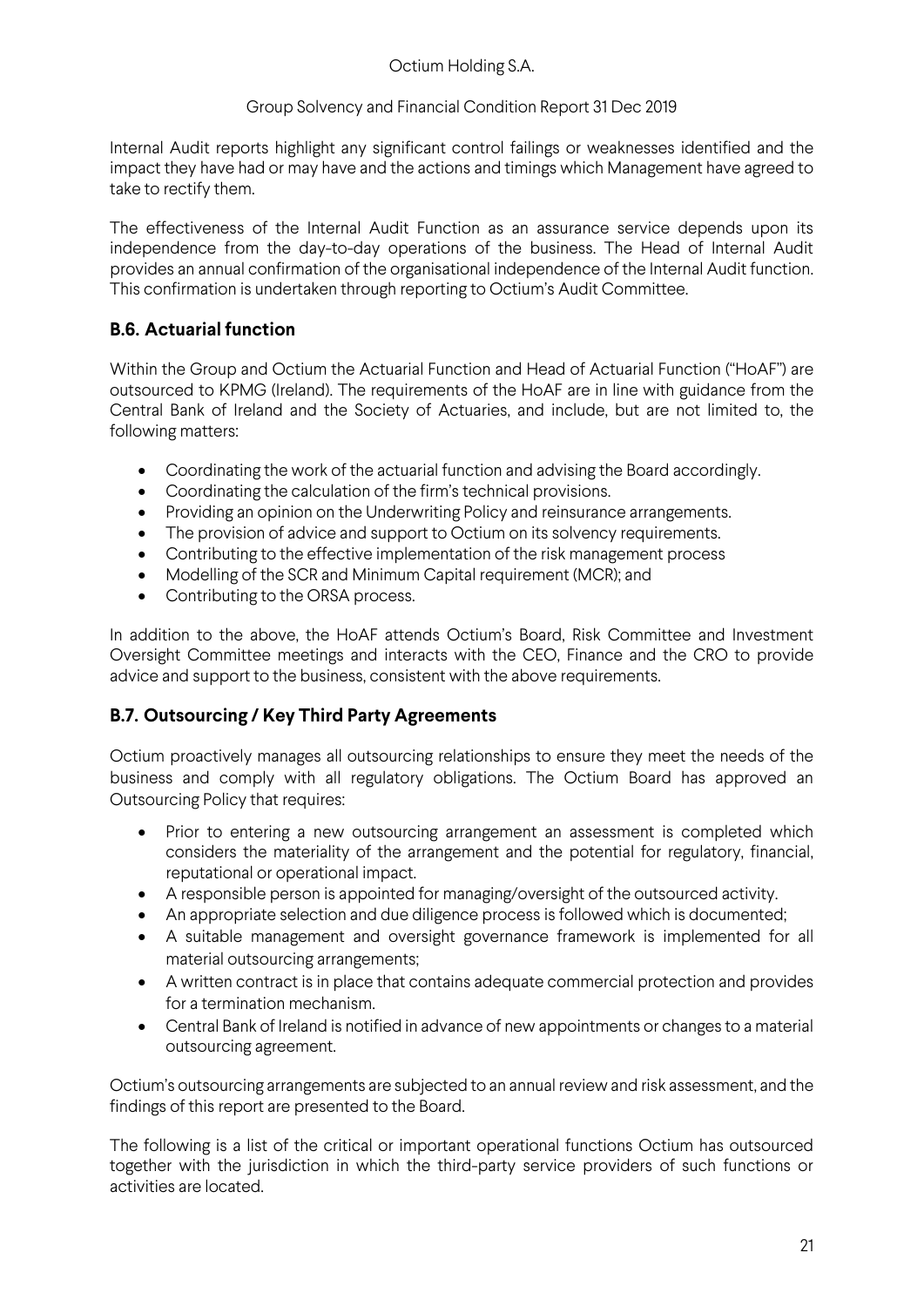## Group Solvency and Financial Condition Report 31 Dec 2019

| <b>Key Third Party Agreements 2019</b> |                           |             |                                                    |  |
|----------------------------------------|---------------------------|-------------|----------------------------------------------------|--|
| <b>Service Provided</b>                | <b>Supplier</b>           | Responsible | <b>Supplier's Country</b>                          |  |
|                                        | <b>UBS</b>                |             | Germany, Italy,<br>Switzerland                     |  |
| Asset Management                       | Non-UBS Asset<br>Managers | CFO         | Italy, Luxembourg,<br>Switzerland, Malta<br>and UK |  |
| IT-Life Admin System                   | Lifeware                  | COO         | Switzerland                                        |  |
| IT-Network and BCP                     | Ergo                      | COO         | Ireland                                            |  |
| Actuarial<br>Internal Audit            | <b>KPMG</b>               | CFO         | Ireland                                            |  |

# **B.8. Any other information**

All material information regarding the System of Governance of the Group and Octium has been disclosed above.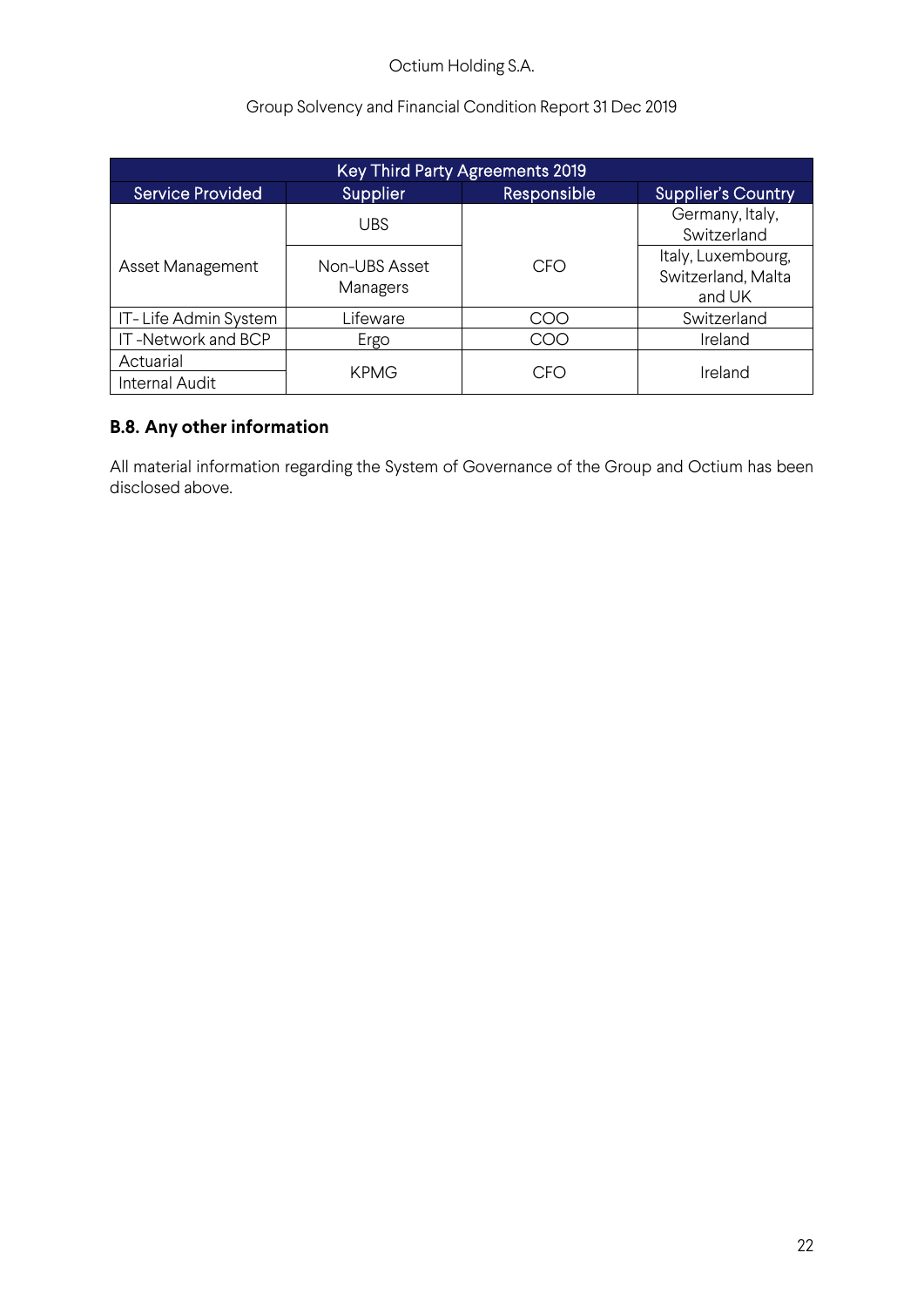# C. Risk Profile

This section sets out the key risks to which the Group is exposed, how they are measured, the risk mitigation techniques employed and any material changes over the reporting period.

The Group's risk exposures relate primarily to uncertainty over the future revenues and expenses of Octium, the sole operating entity within the Group. Octium manufactures unit linked insurance products with no investment guarantees, for High Net Worth individuals. Its products are distributed through banks and other suitable intermediaries seeking wealth planning solutions for their clients.

The Group Board of Directors has adopted the Standard Formula, as specified in the Solvency II regulation to assess the risks the Group is exposed to and determine the level of Solvency Capital Requirement ("SCR").

The table below provides a breakdown of the key components of the Group's Standard Formula calculation. Risks to capital and profits are assessed through the Group Own Risk and Solvency Assessment (ORSA).

| <b>Solvency Capital Requirement</b>       | 2019<br>€'000 | 2018<br>€'000 |
|-------------------------------------------|---------------|---------------|
| Market risk                               | 35,606        | 35,580        |
| Counterparty risk                         | 1,113         | 800           |
| Underwriting risk                         | 30,900        | 26,238        |
| Diversification effects                   | (14,601)      | (13, 156)     |
| <b>Basic SCR</b>                          | 53,019        | 49,463        |
| Operational risk                          | 1,822         | 1,651         |
| Loss-absorbing capacity of Deferred Taxes | (3,998)       | (3,836)       |
| <b>Solvency Capital requirement</b>       | 50,843        | 47,278        |

The table below shows the main risks having adjusted for the diversification effect on a proportional basis.



# **C.1. Underwriting risk**

Underwriting risk is the risk of loss or adverse change in the values of insurance and reinsurance liabilities, resulting from inadequate pricing and provisioning assumptions.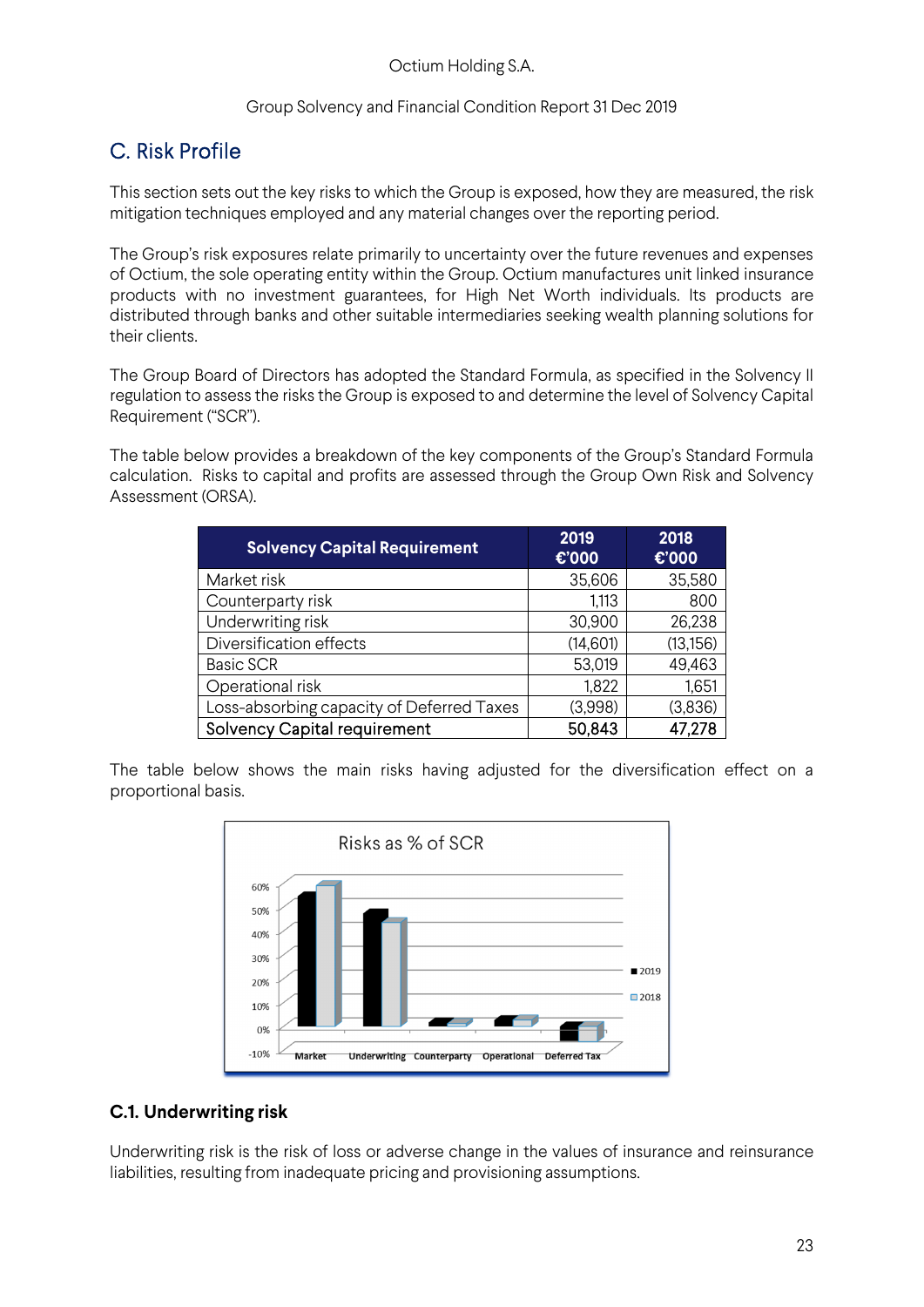## **C.1.1. Risk exposure**

The Group's underwriting risk profile is derived from the Standard Formula allowing for the impact of diversification. As at 31 December 2019 the SCR for this module is €30.9m with intra-module diversification of 14.8% (i.e. allowance for diversification between underwriting risks). The key underwriting risks to which the Group is exposed are set out below:

## **C.1.1.1. Lapse risk**

The primary risk is the risk of lapse rates being higher than expected leading to a loss of future income and potential increase in per policy expenses.

## **C.1.1.2. Expense risk**

Expense risk is the risk that future maintenance expenses are higher than levels assumed in the Group's Solvency II balance sheet. Expense risk can arise through mis-estimation, higher than expected inflation, lower volumes of business than expected, expense overruns, regulatory change and changes in the business mix.

Expenses are managed in line with the Octium's business plan and significant deviations to budget are monitored on a monthly basis by Finance. The Octium Board reviews management accounts quarterly including an assessment of the level of expenses.

## **C.1.1.3. Mortality risk**

Mortality risk is the risk of loss due to an increase in mortality rates. The Group's exposure to mortality risk may result in an increase in death cover payments and a reduction in expected future revenues.

## **C.1.2. Changes in underwriting risk during 2019**

The change in the significant intra-module components of the Group underwriting risk capital requirement is provided in the table below:



In December 2018, Octium introduced an additional benefit to its Italian unit linked product range to provide a minimum death benefit of 90% of premiums paid (adjusted for surrenders). This benefit is projected to materially increase Octium's potential exposure to mortality risk over the business planning period.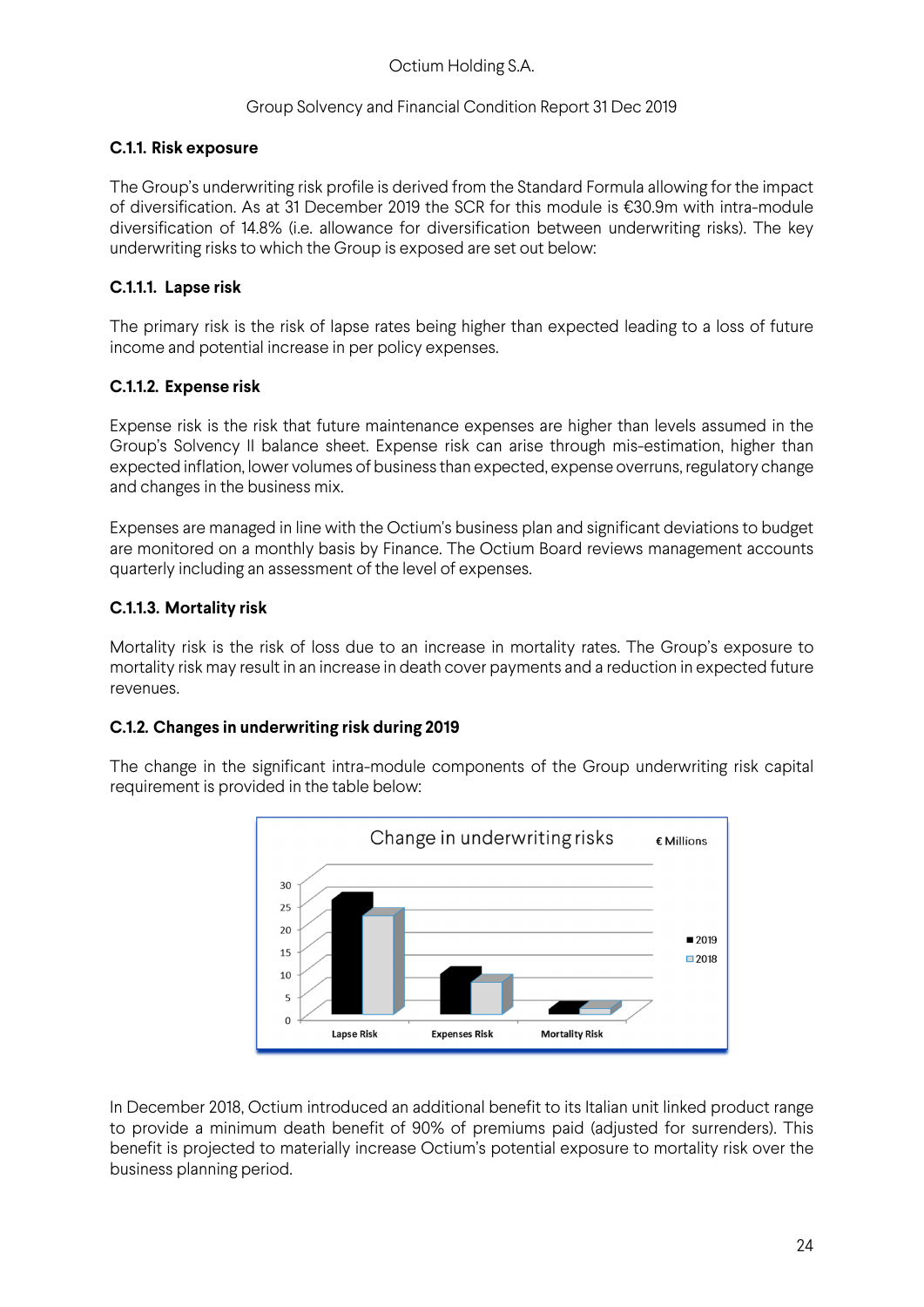## **C.1.3. Mitigating actions and controls**

The Group, through Octium, assesses, monitors and controls underwriting risk through a number of methods:

- Product design minimises mortality risk
- Extensive use of reinsurance limits the Group's mortality exposure to €30,000 per life
- Lapse risk is mitigated by high quality customer care at commencement and throughout the term of the policy
- Expenses are tightly controlled and managed in line with the business plan
- Quarterly monitoring of experience against stated risk tolerances
- The Own Risk and Solvency Assessment assesses risks under stressed conditions through a range of stress and scenario testing.

## **C.1.4. Sensitivity and stress testing**

Stress and scenario testing conducted as part of the Octium ORSA demonstrate the Group's resilience to a range of adverse underwriting stresses. The estimated impact of these sensitivities is shown in the table below:

| <b>Sensitivity</b>    | Impact on<br><b>SCR</b> | Impact on<br><b>Own Funds</b> | % Reduction<br>in SCR Ratio |
|-----------------------|-------------------------|-------------------------------|-----------------------------|
| Mass Lapse shock +50% | $-26.3%$                | $-34.0\%$                     | -26%                        |
| Expenses +20%         | $+1.3%$                 | -4.8%                         | $-15\%$                     |
| Mortality -50%        | +8.8%                   | $+2.8\%$                      | $-14\%$                     |

#### **C.1.5. Risk concentration**

There are no material underwriting risk concentrations.

# **C.2. Market risk**

Market risk is the risk of lower returns or losses arising from adverse movements in market prices.

#### **C.2.1. Risk exposure**

The Group's market risk profile is derived from the standard formula allowing for the impact of diversification. As at 31 December 2019 the SCR for this module is €35.6m with intra-module diversification of 25.6% (i.e. allowance for diversification between market risks).

The Group has minimal direct exposure to market risk but retains significant indirect exposure as adverse movements in the value of policyholder assets reduces future policy administration fees. The Group accepts this risk as an inherent element of its business model. The key market risks to which the Group is exposed are set out below:

## **C.2.1.1. Equity risk**

Equity risk relating to unit-linked assets is borne by the policyholder as any change in the value of the assets underlying the policies are offset by corresponding changes in the value of technical provisions. The Group remains exposed to the change in policy administration fee income which is charged as a percentage of asset values.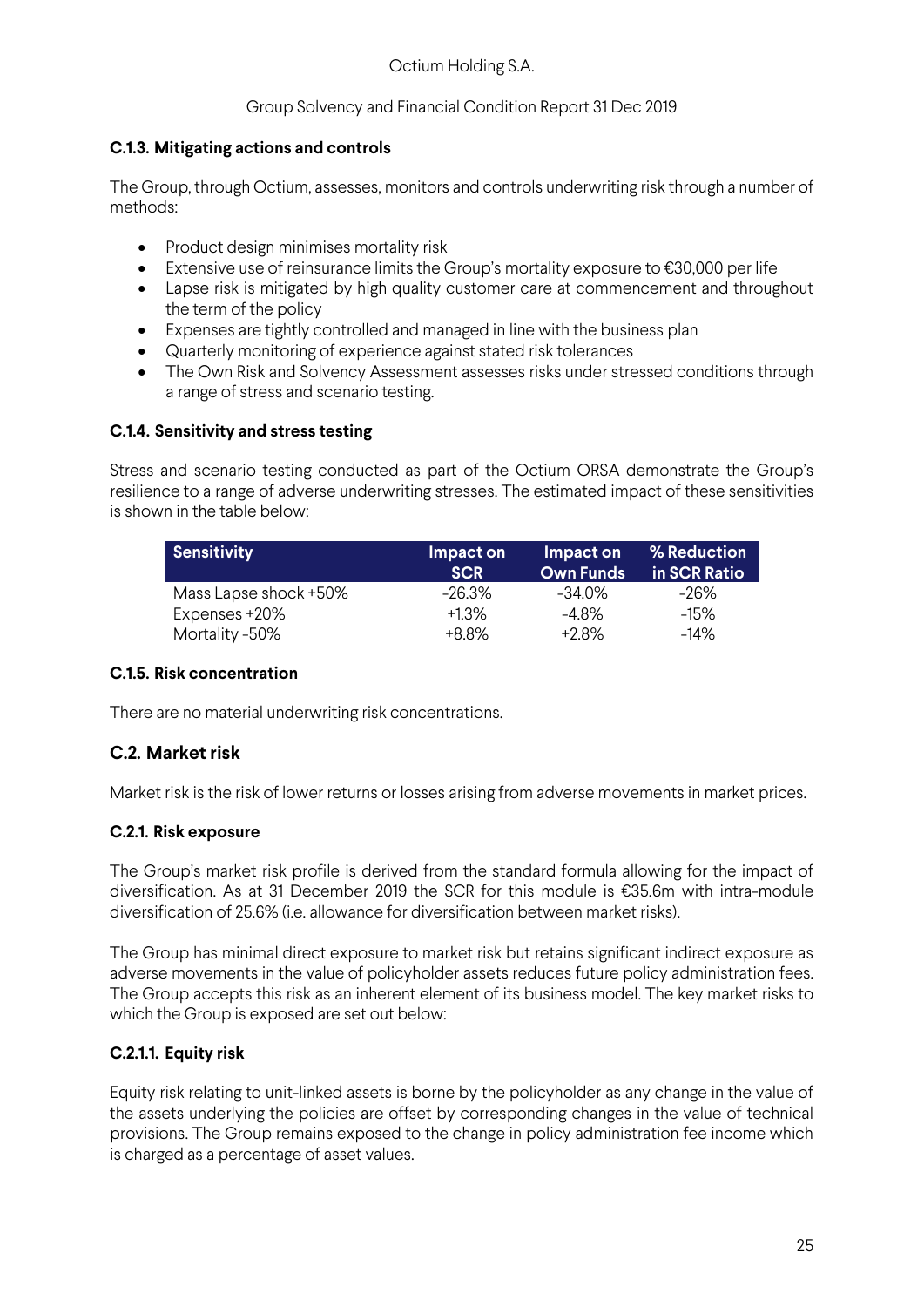## **C.2.1.2. Spread risk**

Spread risk relating to unit-linked assets is borne by the policyholder as any change in the value of the assets underlying the policies are offset by corresponding changes in the value of technical provisions. Similar to Equity Risk, the Group's exposure is limited to the extent that policy administration fees which are charged as a percentage of unit linked asset values, are reduced.

## **C.2.1.3. Currency risk**

Currency risk is the risk of loss resulting from adverse movements in currency exchange rates. The Group's capital requirement for currency risk reflect the sensitivity of the values of assets, liabilities and in particular future revenues to changes in the level or in the volatility of currency exchange rates.

- The Group has an indirect exposure to currency risk to the extent that unit linked assets are denominated in currencies other than EUR - Approximately 52% of assets backing policyholder liabilities are denominated in non-EUR currencies of this an immaterial amount of assets are denominated in currencies pegged to the EUR;
- The Group has some direct exposure as a result of policy administration fees or expenses being denominated in currencies other than EUR.
- Some expenses are incurred in non-EUR currencies, in particular CHF as Octium's main IT supplier (policy administration system) is a Swiss-based company

## **C.2.1.4. Interest rate risk**

The Group's senior and sub debt is valued on an accruals basis and therefore their values are unaffected by changes in interest rates. The senior loan is on demand subject to 90 days' notice and the lender may increase interest rates which would increase the future cost of the debt. The sub debt, which is undated, is referenced to the EUR 5Y swap rate.

Octium's on-demand cash deposits are valued at par and are therefore unaffected by movements in interest rates. A change in interest rates however does change the interest income generated from these deposits.

Similarly, cash deposits held in unit linked assets are held at par value.

## **C.2.2. Changes in market risk during 2019**

The change in the significant intra-module components of the market risk capital requirement is provided in the table below:

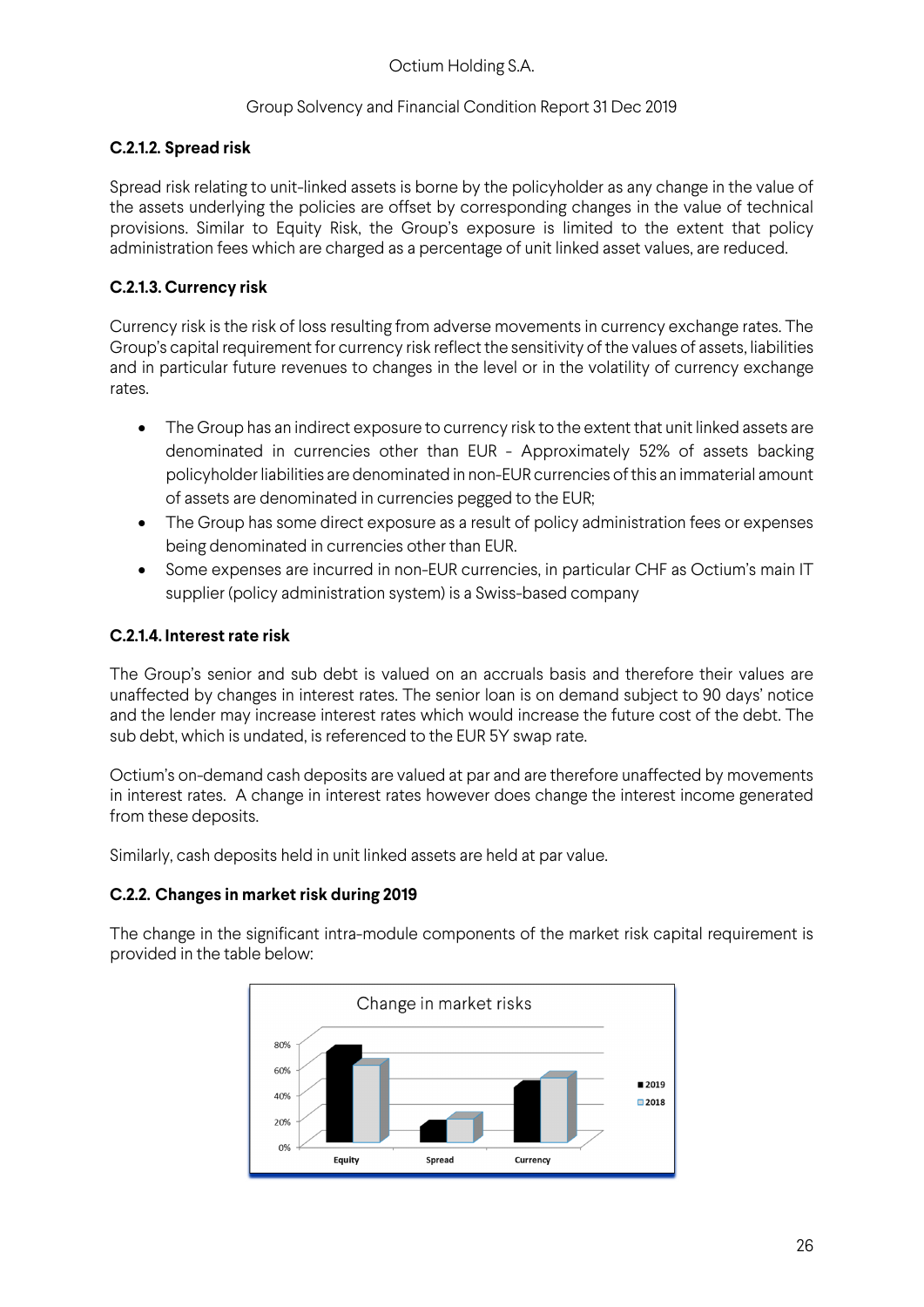## **C.2.3. Mitigating actions and controls**

The Group, through Octium, assesses, monitors and controls market risk through a number of methods:

- Complies with the Solvency II requirements relating to Prudent Person Principle
- Investment Oversight Committee oversees the investment of unit linked funds to ensure they are invested prudently and in a manner to ensure their security, quality and liquidity.
- Investment policy imposes close matching of assets to insurance liabilities
- The Own Risk and Solvency Assessment aims to assess risks under stressed conditions through a range of stress and scenario testing.

## **C.2.4. Sensitivities and stress testing**

Stress and scenario testing conducted as part of the Octium ORSA demonstrate Octium's resilience to a significant market stress. The estimated impact on the of the sensitivity explored is detailed in the table below:

| Sensitivity             | Impact on   | Impact on | % Reduction  |
|-------------------------|-------------|-----------|--------------|
|                         | <b>ISCR</b> | Own Funds | in SCR Ratio |
| Equity price shock -30% | -23.1%      | -10.7%    | $+41%$       |

## **C.2.5. Investment of assets in accordance with the prudent person principle**

The 'prudent person principle' requires insurance companies to only invest in assets and instruments whose risks they can properly identify, measure, monitor, manage, control and report, and appropriately take into account in the assessment of its overall solvency needs. Octium considers these requirements before any investment in new assets or instruments.

The majority of the assets on the Group SII balance sheet are held in respect of Octium unit linked contracts where the policyholder bears the market risks of the investments associated with their policy. In fact, assets are selected:

- directly by the policyholder (in policies where this option is available and the policyholder chooses to do so) or
- by the Asset Manager of the mandate(s) underlying the policy (mandate(s) underlying Octium policies are also chosen by the policyholder at the moment of subscription of a policy contract).

In order to mitigate as much as possible risks associated with investments, Octium implements investment monitoring processes in accordance with Solvency II prudent person principle and prudently selects asset managers and external funds suitable for policyholders.

Each external fund, before on-boarding is analysed to verify its compliance with Octium investment rules. Asset Managers are also subject to rigorous due diligence prior to business being placed with them. Asset Managers are issued with a fully documented set of rules and parameters specifying how assets are to be invested within each mandate and what assets are allowed in Octium's portfolios in order to support the policyholder benefits.

The Octium Investment Oversight Committee monitors external funds and Assets Managers. Any investment mandates or limit breaches are escalated for resolution to ensure investments always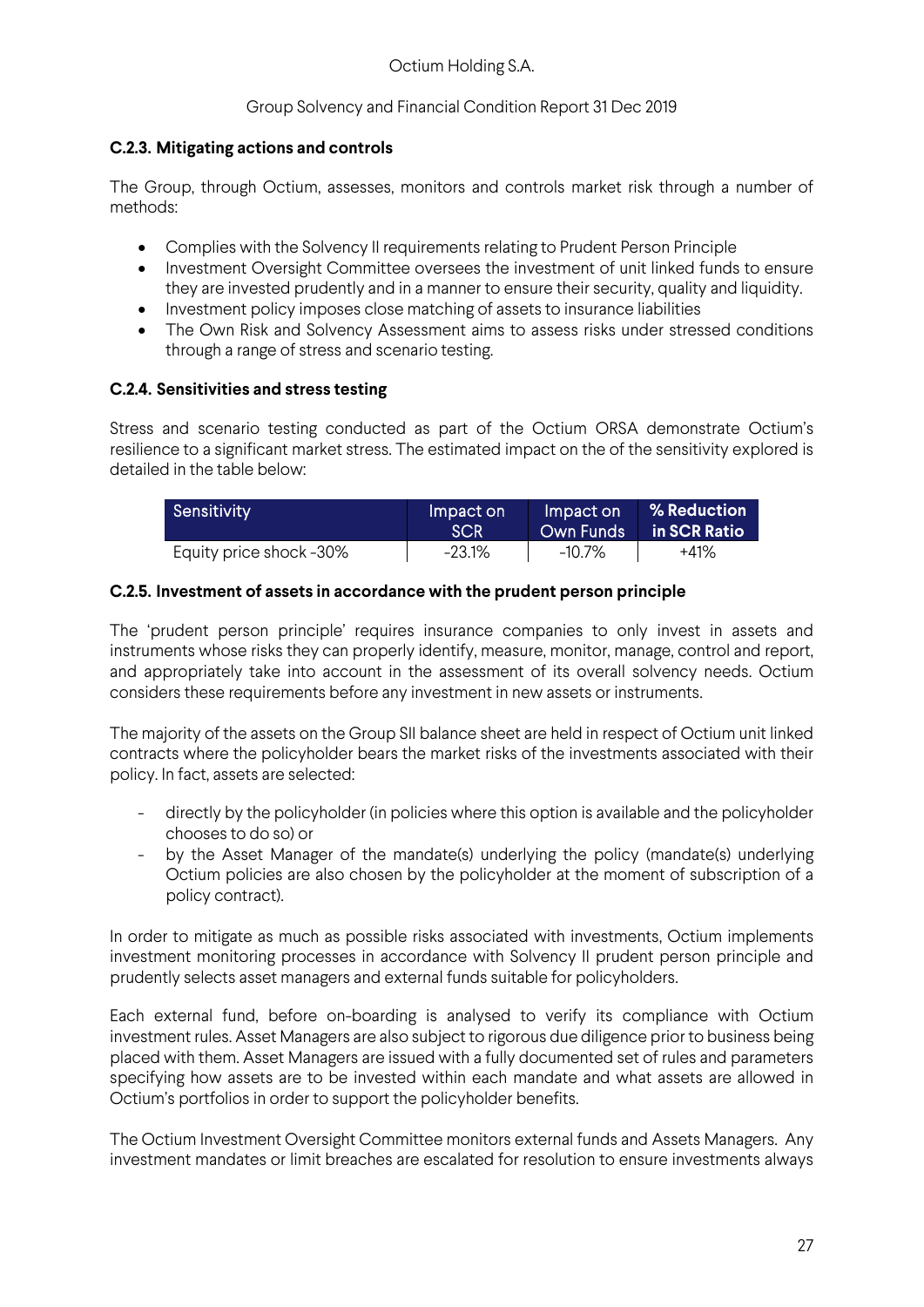Group Solvency and Financial Condition Report 31 Dec 2019

lie within the parameters set. Additional controls are in place to monitor assets liquidity and quality of their valuation processes.

The Finance team must be comfortable that well defined and appropriate valuation methods have been developed for those instruments where external pricing information is not readily available.

## **C.2.6. Risk concentrations**

There are no material market risk concentrations.

# **C.3. Credit risk**

Credit risk is the risk of lower returns or loss if another party fails to perform its financial obligations.

## **C.3.1. Risk exposure**

The Group's credit risk profile is derived from the Standard Formula allowing for the impact of diversification. As at 31 December 2019 the SCR for this module is €1.1m.

Similar to market risk, credit risk on unit linked assets is borne by the policyholder. In addition, the Company has an exposure to credit risk in relation to its deposits with credit institutions, the Italian Tax Authorities and amounts receivable under reinsurance arrangements.

## **C.3.2. Changes in credit risk during 2019**

There has been no material change in credit risk exposures during 2019.

## **C.3.3. Mitigating actions and controls**

The Group, through Octium, monitors and controls credit risk using the following methods:

- Credit risk policy imposing principles and requirements for credit risk management and Investment Policy imposing credit ratings limits for investment counterparties and concentration limits to avoid overexposure to any investment counterparty
- Regular monitoring of exposures relative to credit risk limits
- Quarterly settlement of outstanding reinsurance balances

## **C.3.4. Sensitivities and stress testing**

The 2019 ORSA considered the impact of a reinsurer failure documenting potential circumstances surrounding such an event and included an assessment of the adequacy of actions and plans to identify how we could improve our resilience to an extreme event.

## **C.3.5. Risk concentrations**

The Group transfers its mortality risk to a single reinsurance company. In certain extreme circumstances this may result in a significant exposure.

# **C.4. Liquidity risk**

Liquidity risk is the risk that the Group does not have sufficient liquidity to meet their obligations when they fall due or would have to incur excessive costs or trading losses to do so.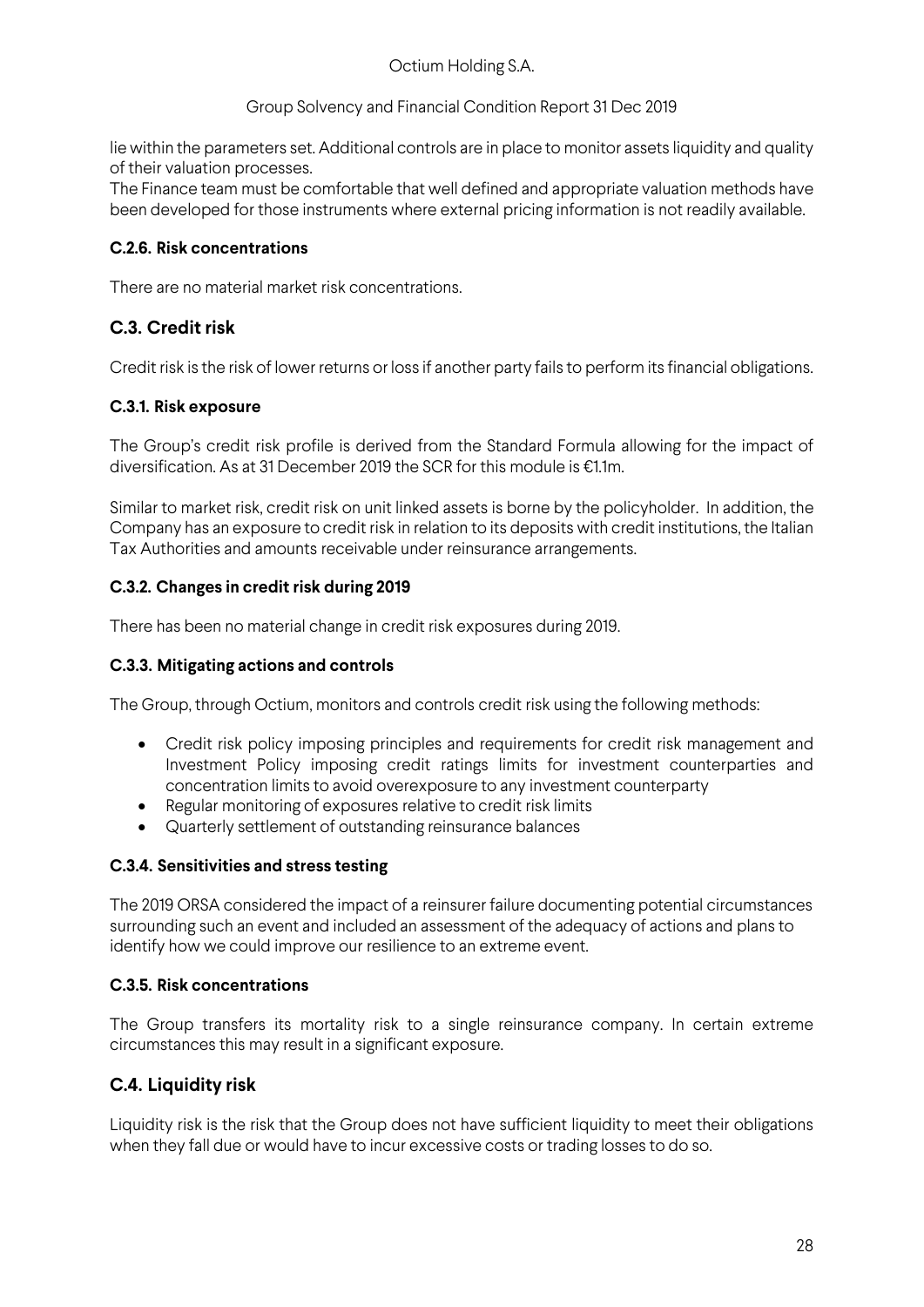#### Group Solvency and Financial Condition Report 31 Dec 2019

#### **C.4.1. Risk exposure**

The most significant liquidity risk for the Group is a demand for the immediate repayment of its senior debt, which was €11.1m at 31 December 2019 (2018: €15.5m). However, the holder of the senior debt is a connected undertaking and whose strategy is the long-term support of the Group.

The Group has sufficient liquid reserves at 31 December 2019 to meet a demand for repayment should it arise, although it would subsequently be less resilient to a liquidity stress event.

The Group also has to pay interest on the debt arrangements as they fall due; given the levels of interest rates on the debt arrangements with annual interest of c. €1.5m., this is not a material exposure at this stage. The dividend in 2020, will meet with liquidity needs to service interest payments.

The liquidity risk associated with unit linked assets is borne by the policyholder as policy contracts are linked to the liquidity of the underlying assets as well as the value.

Historically the requirements of the Italian substitute tax have been one of the most significant strains on Octium's liquidity. However, given a reducing cap and the 5-year roll-over relief which became effective in 2016, there is a significant reduction in the annual requirements going forward and consequently liquidity is projected to improve from this source over the next number of years.

## **C.4.2. Changes in liquidity risk exposure during 2019**

There has been no material change in liquidity risk exposures during 2019.

#### **C.4.3. Mitigating actions and controls**

The Group's objective is to ensure that it has sufficient liquidity to meet the short- and mediumterm requirements of the business. As such, Octium maintains a prudent liquidity position to meet these requirements. Octium held €33.7m in on-demand cash deposits at 31 December 2019 (2018: €25.3m).

Liquidity risk is principally managed in the following ways:

- Assets of a suitable marketability are held to meet liabilities as they fall due.
- Forecasts are prepared regularly to predict required liquidity levels over both the short and medium term.
- A liquidity buffer is maintained to cover unforeseen events
- Ongoing monitoring allows mitigating actions to be taken at an early stage if required.

#### **C.4.4. Sensitivities and stress testing**

Octium's projected cash position is expected to improve significantly over the next five years. Octium is expecting to have sufficient cash inflows to meet its liquidity needs even in the event of tax recoveries being substantially lower than expected.

Octium's tax asset is expected to reduce by €16m over the next four years. This is primarily due to expected recoveries and restricted tax prepayments due to the tax cap which reduces due to the reducing percentage threshold.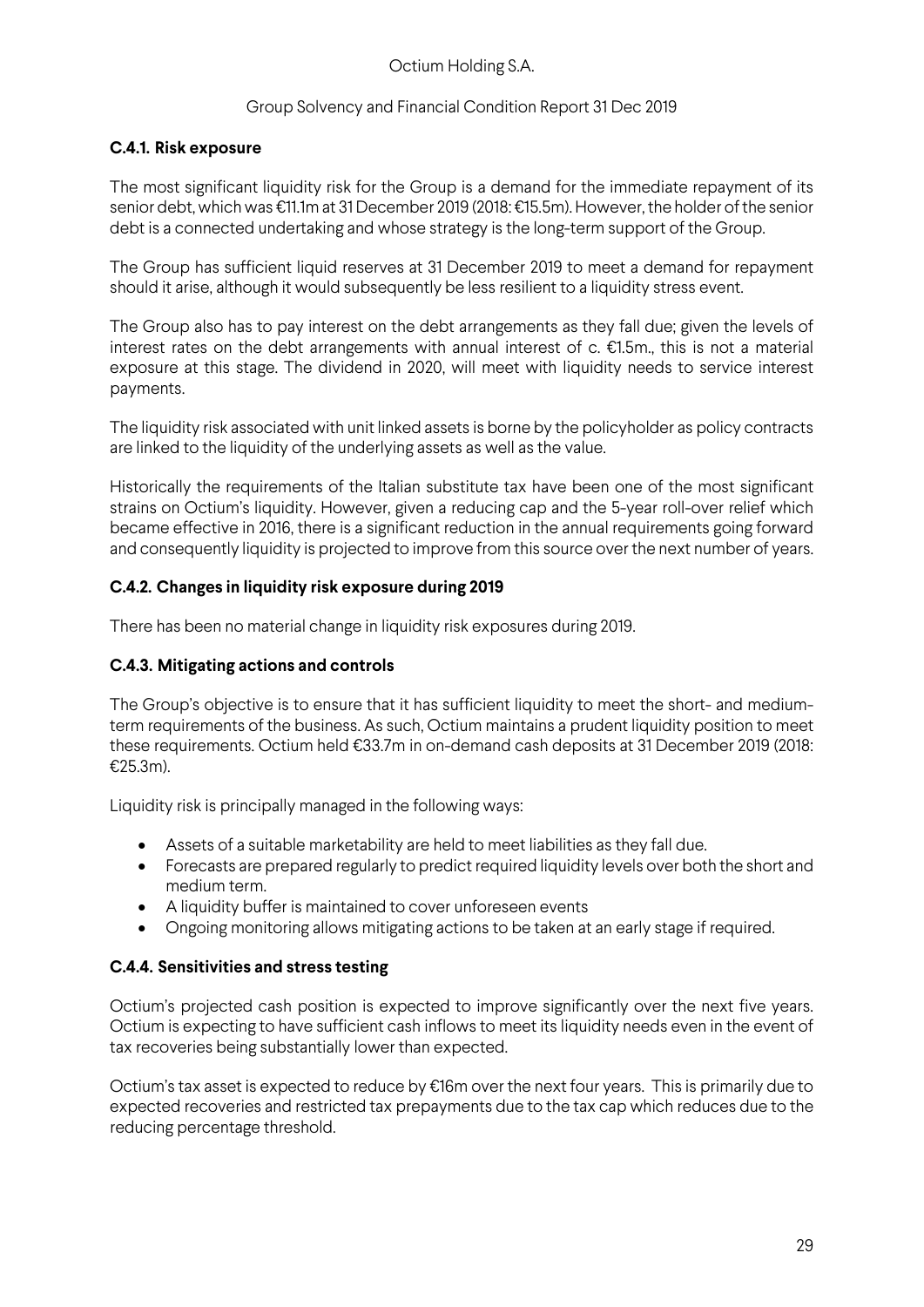## **C.4.5. Expected profit included in future premiums**

As of 31 December 2019, the Group's expected profit in future premiums was Nil (2018: Nil).

## **C.4.6. Risk concentrations**

There are no material liquidity risk concentrations.

# **C.5. Operational risk**

Operational risk is the the risk of loss resulting from inadequate or failed internal processes, people and systems, or from external causes (deliberate, accidental or natural).

## **C.5.1. Risk exposure**

The Group's operational risk profile is derived from the standard formula allowing for the impact of diversification. As at 31 December 2019 the SCR for this module is €1.8m.

The primary operational risk exposures identified within the business include: Key person risk, system failure including business continuity risk, fraud risk, IT and cyber security, legal and compliance risk, governance failure, outsourcing and adequacy of resourcing.

## **C.5.2. Changes in operational risk during 2019**

There has been no material change in operational risk exposures during 2019.

## **C.5.3. Mitigating actions and controls**

The Group, through Octium, monitors and reports operational risks using the following methods:

- A robust framework for the oversight and management of operational processes and material outsourcing arrangements
- Regular Risk and Control Self-Assessment process
- Incident management process, root cause analysis and learning from adverse experience
- Oversight exercised by Internal Audit, Compliance and Risk functions
- **•** Emerging risk workshops are held as required

## **C.5.4. Sensitivity and stress testing**

The operational scenarios considered as part of Octium's 2019 ORSA were (i) the impact of a significant cyber security incident; and (ii) a major fraud event. In both cases, event drivers and likely responses were documented, and an assessment of the adequacy of actions and plans was completed.

## **C.5.5. Risk concentration**

There are no material operational risk concentrations.

# **C.6. Other material risks**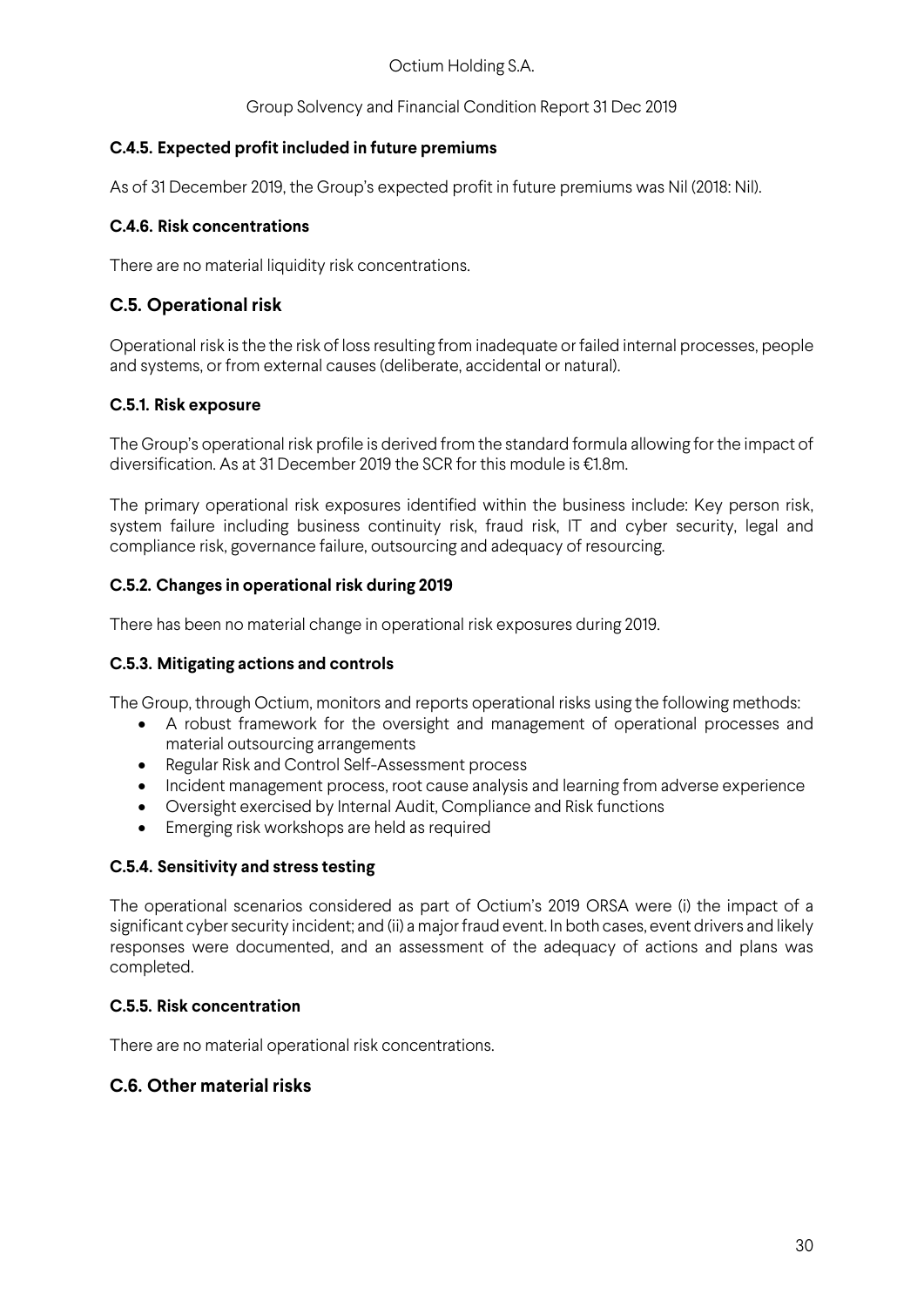#### Group Solvency and Financial Condition Report 31 Dec 2019

## **C.6.1. Strategic risk**

The risk of loss or other adverse impact on the Group arising from failing to identify and react appropriately to opportunities and/or threats arising from changes in the market, some of which may emerge over a number of years.

Octium prepares and approves an annual plan and budget and performance is monitored against this plan throughout the year. Octium is significantly dependent on UBS for distribution of its products, bringing concentration risk. Octium accepts these risks as part of the strategy but is actively seeking new distributors to reduce this reliance on UBS. The financial impact of these risks materialising is lower profit and reduced solvency. Octium monitors key metrics such as lapses, claims and new business.

## **C.6.2. Emerging risks**

Octium holds workshops with business units as and when new risks arise to analyse these risks and their potential impact on the business.

## **C.7. Any other information**

All material information regarding Group's risk profile has been set out above.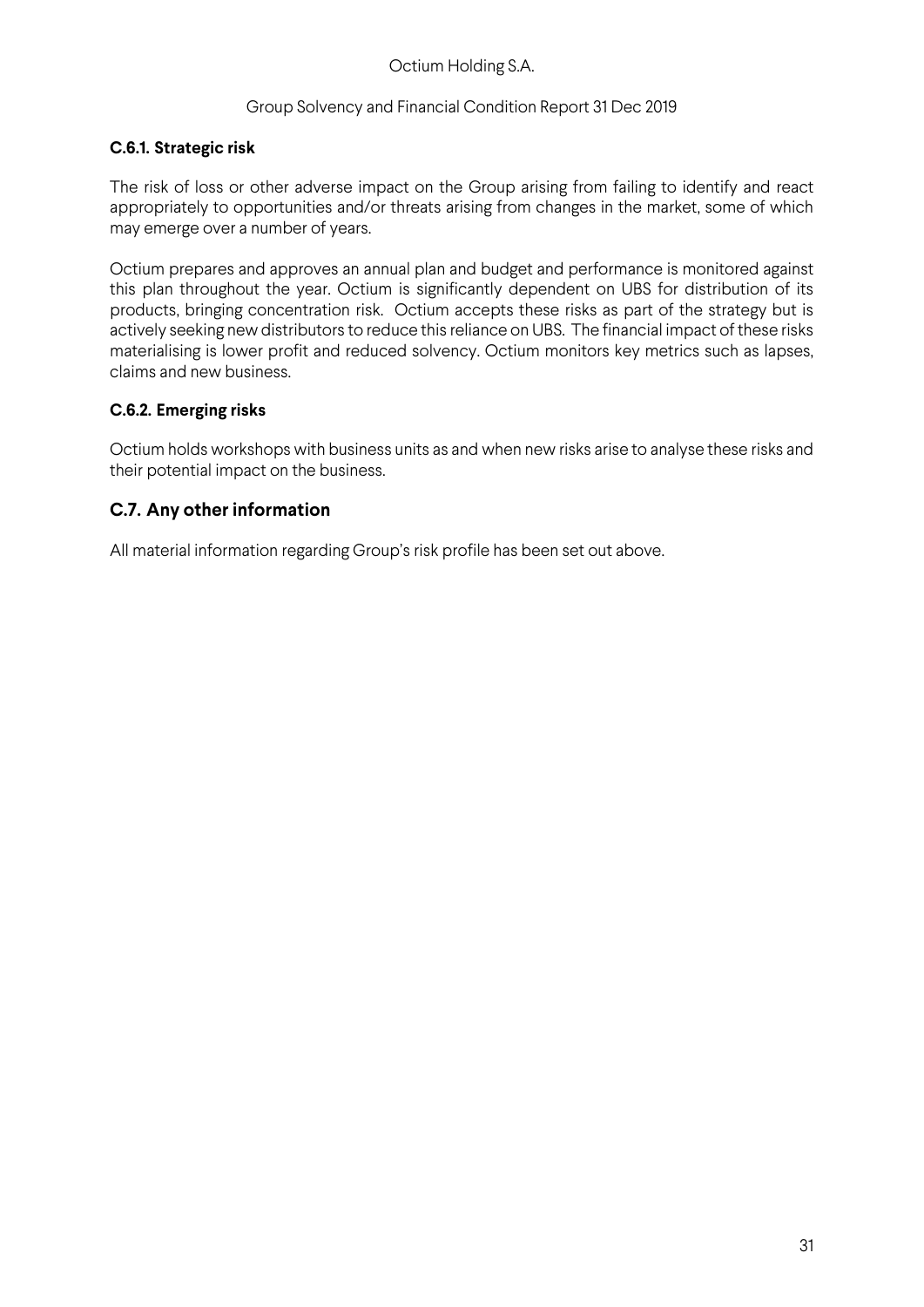# D. Valuation for Solvency Purposes

## **D.1. Assets**

The valuation of assets for solvency purposes is required to be on a market consistent fair value basis. In general, this is determined in accordance with the financial statements. The Group's consolidated financial statements have been prepared in accordance with Luxembourg Generally Accepted Accounting Principles.

Certain assets are measured and presented to comply with Solvency II principles and differ from the measurement and presentation in the financial statements.

| Reconciliation of assets in F/S to<br><b>Solvency II</b> | 2019<br>$\mathbf{C}$ '000 | 2018<br>€'000 | <b>Valuation</b><br>Approach | <b>Notes</b>     |
|----------------------------------------------------------|---------------------------|---------------|------------------------------|------------------|
|                                                          |                           |               |                              |                  |
| POLICYHOLDER ASSETS                                      |                           |               |                              |                  |
| Assets held to cover linked liabilities                  | 4,233,604                 | 4,116,062     | Fair Value                   | D <sub>1.1</sub> |
|                                                          |                           |               |                              |                  |
| <b>SHAREHOLDER ASSETS</b>                                |                           |               |                              |                  |
| Cash at bank and in hand                                 | 33,994                    | 25,571        | Cost                         |                  |
| Italian substitute tax asset                             | 49,727                    | 55,130        | Fair Value                   |                  |
| Other debtors and receivables                            | 1,763                     | 3,027         | Fair Value                   |                  |
| Tangible assets                                          | 425                       | 509           | <b>Amortised Cost</b>        |                  |
| Other financial investments                              | 6                         | 5             |                              |                  |
| Total assets per F/S                                     | 4,319,519                 | 4,200,304     |                              |                  |
|                                                          |                           |               |                              |                  |
| Adjustments for Solvency II:                             |                           |               |                              |                  |
| Reinsurance recoverables                                 | (489)                     | (382)         | Fair Value                   | D1.2             |
| Tax asset discounting                                    |                           | 1,133         | Fair Value                   | D1.3             |
|                                                          |                           |               |                              |                  |
| Total assets per Solvency II                             | 4,319,030                 | 4,201,055     |                              |                  |

## **D.1.1. Assets held for index-linked and unit-linked contracts**

Unit linked assets are measured at fair value for Solvency II purposes as well as in Octium's financial statements.

Approximately 37% (2018: 35%) of these assets are valued based on quoted prices obtained from an active market (recognised and active exchange). Approximately 60% (2018: 65%) are priced based on inputs other than quoted prices that are market observable. Approximately 3% of assets (2018: 0%) are priced based on inputs which are unobservable in the marketplace.

The objective of the valuation techniques applied is to arrive at a fair value determination that reflects the price of the financial instrument at the reporting date that would have been determined by market participants acting at arm's length.

## **D.1.2. Reinsurance recoverables**

This amount represents the reinsurers' share of technical provisions net of reinsurance premiums. Recoverables are valued using the Solvency II criteria which take into account the expected cash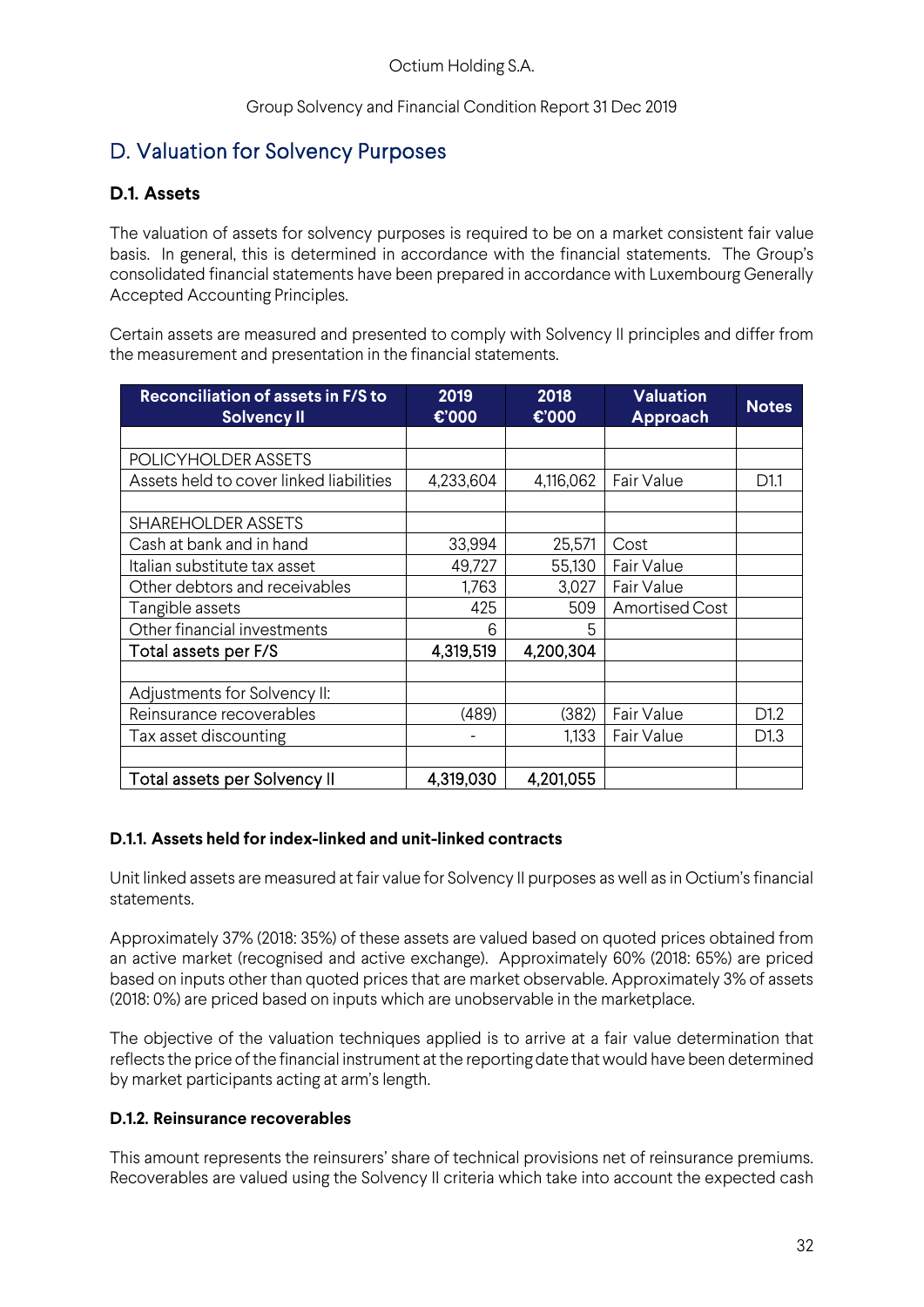Group Solvency and Financial Condition Report 31 Dec 2019

flows from recoveries net of reinsurance premiums, discounted according to the risk-free rate curve. The result is a negative asset representing the present value of reinsurance.

No provision is required in the Group's consolidated financial statements for benefits paid above the value of unit linked assets in the case of death as the amounts, net of reinsurance, are immaterial and there are sufficient profits arising from the policies to cover any costs.

## **D.1.3. Withholding Tax Asset**

Octium, as an Italian Withholding Tax Agent is required to make an annual tax prepayment to the Italian Tax Authorities of 0.45% of the Italian assets under administration at 31 December, subject to relief in the form of a cap on the overall level of the asset and an offset mechanism which compares payments five years prior to current year recoveries. Contributions to the Italian Revenue are recognised as a tax prepayment asset. Recovery of the asset is through future policyholder exit tax on chargeable gains, the amount and timing of which is dependent on the level of unrealised gains or losses that exist at policy level. This asset has been discounted in the statutory financial statements to arrive at a value-in-use valuation. In the Solvency II balance sheet, the asset is held at face value and the discounting is applied using the Solvency II criteria within Best Estimate Liabilities element of technical provisions.

# **D.2. Technical Provisions**

The technical provisions have been calculated as the sum of a best estimate plus a risk margin in accordance with Articles 75 to 86 of the Solvency II Directive. They represent a realistic estimate of the company's future obligations with an allowance for some deviation for plausible changes in estimation in the form of the risk margin.

The table below sets out the components of Octium's technical provisions as at 31 December.

| <b>Technical Provisions</b> | 2019<br>€'000 | 2018<br>€'000 |
|-----------------------------|---------------|---------------|
| BFI                         | 4,145,287     | 4,047,805     |
| Risk Margin                 | 10,595        | 9.447         |
| Technical provisions        | 4,155,882     | 4,057,252     |

The key sources of uncertainty for Octium are investment performance and policyholder behaviour assumptions. The non-unit BEL (negative liability) has increased during 2019 primarily due to positive investment returns increasing funds under management.

## **D.2.1. Best Estimate Liabilities (BEL)**

The BEL represents unit linked liabilities less the projected future surplus arising from fees from the existing policies. The BEL is calculated as the discounted value of projected monthly cashflows involved in fulfilling the liabilities under the in-force business. Octium matches all liabilities under unit linked policies with the underlying assets and the policies are valued by reference to the market value of those assets.

The main assumption in calculating the future surplus from the unit linked policies is regarding the level and duration of future expenses and policy lapse rates.

The calculations have been performed on a best estimate basis in accordance with the Solvency II Directive. The underlying policyholder behaviour assumptions are based on policyholder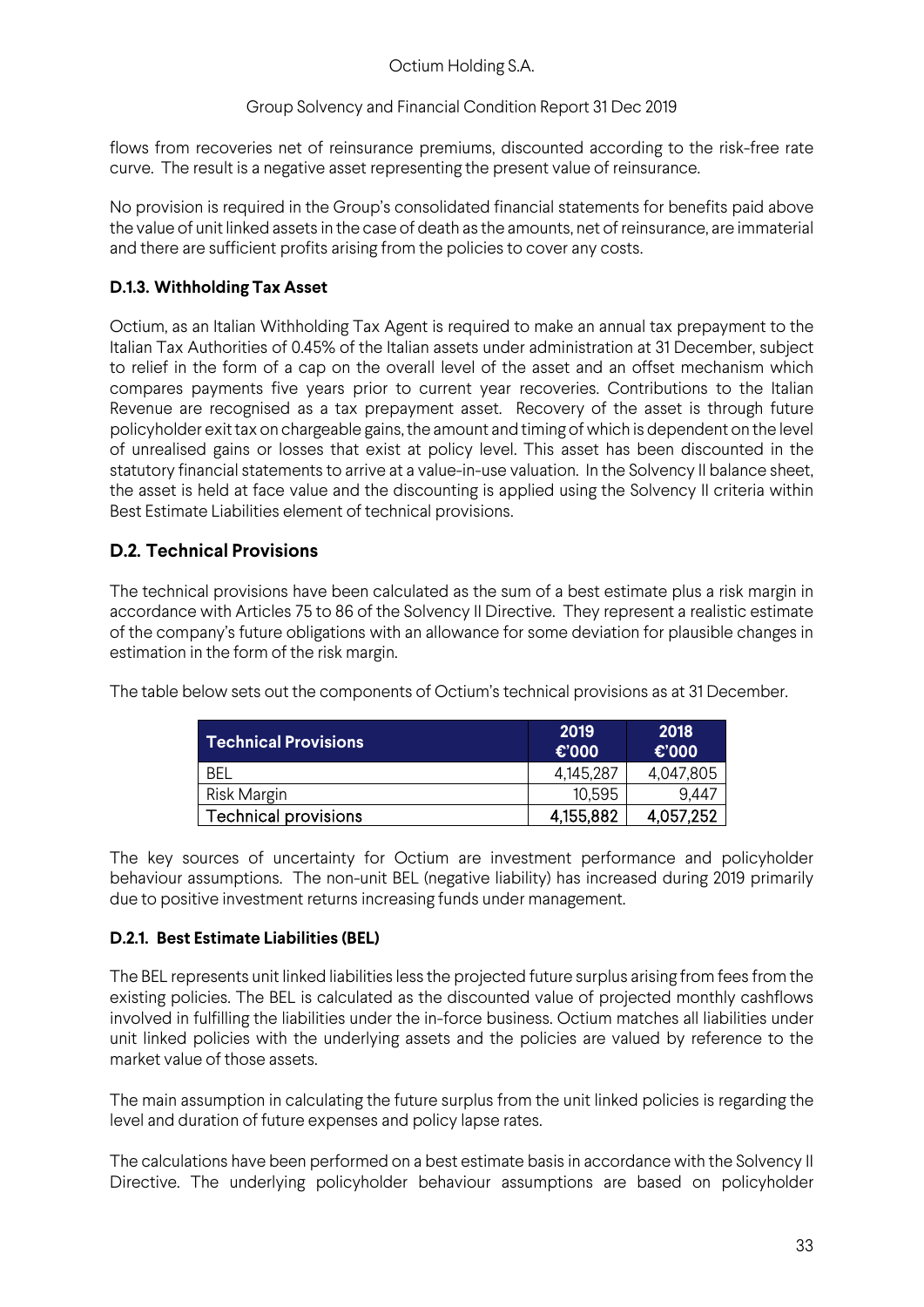## Group Solvency and Financial Condition Report 31 Dec 2019

behaviour experience (e.g. surrenders/lapses, fund choices). Economic assumptions have been set consistent with economic conditions prevailing at 31 December 2019. The calculations do not make any allowance for transitional measures or assumed management actions.

## **D.2.2. Risk Margin**

The Risk Margin is an addition to the BEL to ensure that the technical provisions are equivalent to the amount that an insurance undertaking would be expected to be paid in order to take over the insurance liabilities and administer the payment of these obligations as they fall due. The risk margin is calculated as the amount of capital needed to support the SCR over the lifetime of the business.

In calculating the technical provisions Octium does not apply the following:

- 1. Matching adjustment referred to in Article 77b of Directive 2009/138/EC.
- 2. Volatility adjustment referred to in Article 77d of Directive 2009/138/EC.
- 3. Transitional risk-free interest rate-term structure referred to Article 308c of Directive 2009/138/EC.
- 4. Transitional deduction referred to in Article 308d of Directive 2009/138/EC.

The difference between financial statements and the Solvency II valuation of technical provisions is set out in the table below.

| <b>Reconciliation of Technical Provisions</b> | 2019<br>€'000 | 2018<br>€'000 |
|-----------------------------------------------|---------------|---------------|
| Technical provisions per F/S                  | 4,233,604     | 4,116,062     |
| Solvency II adjustments                       |               |               |
| -Provisions other than Technical Provisions   | (45, 243)     | (29,622)      |
| -BEL                                          | (43,074)      | (38, 634)     |
| -Risk Margin                                  | 10,595        | 9,447         |
| <b>Solvency II Technical Provisions</b>       | 4,155,882     | 4,057,252     |

## **D.3. Other Liabilities**

## **D.3.1. Other Liabilities**

These comprise of payments due to Octium's policyholders and intermediaries, the senior and subordinated debt issued by Octium Holding S.A., other creditors such as tax and social insurance and accruals for expenses incurred prior to year-end. No adjustment is required to these valuations for solvency purposes as the amounts held under accounting principles are deemed to be approximations of fair value.

| <b>Other Liabilities</b>         | 2019<br>€'000 | 2018<br>€'000 |
|----------------------------------|---------------|---------------|
| Creditors arising from insurance | 45,243        | 29,622        |
| Senior Ioan                      | 11,108        | 15,539        |
| Subordinated loan                | 40,000        | 40,000        |
| Other creditors                  | 154           | 376           |
| Accruals                         | 6,105         | 5,124         |
| Deferred tax                     | 3,998         | 3,836         |
| <b>Other Liabilities</b>         | 106,608       | 94.497        |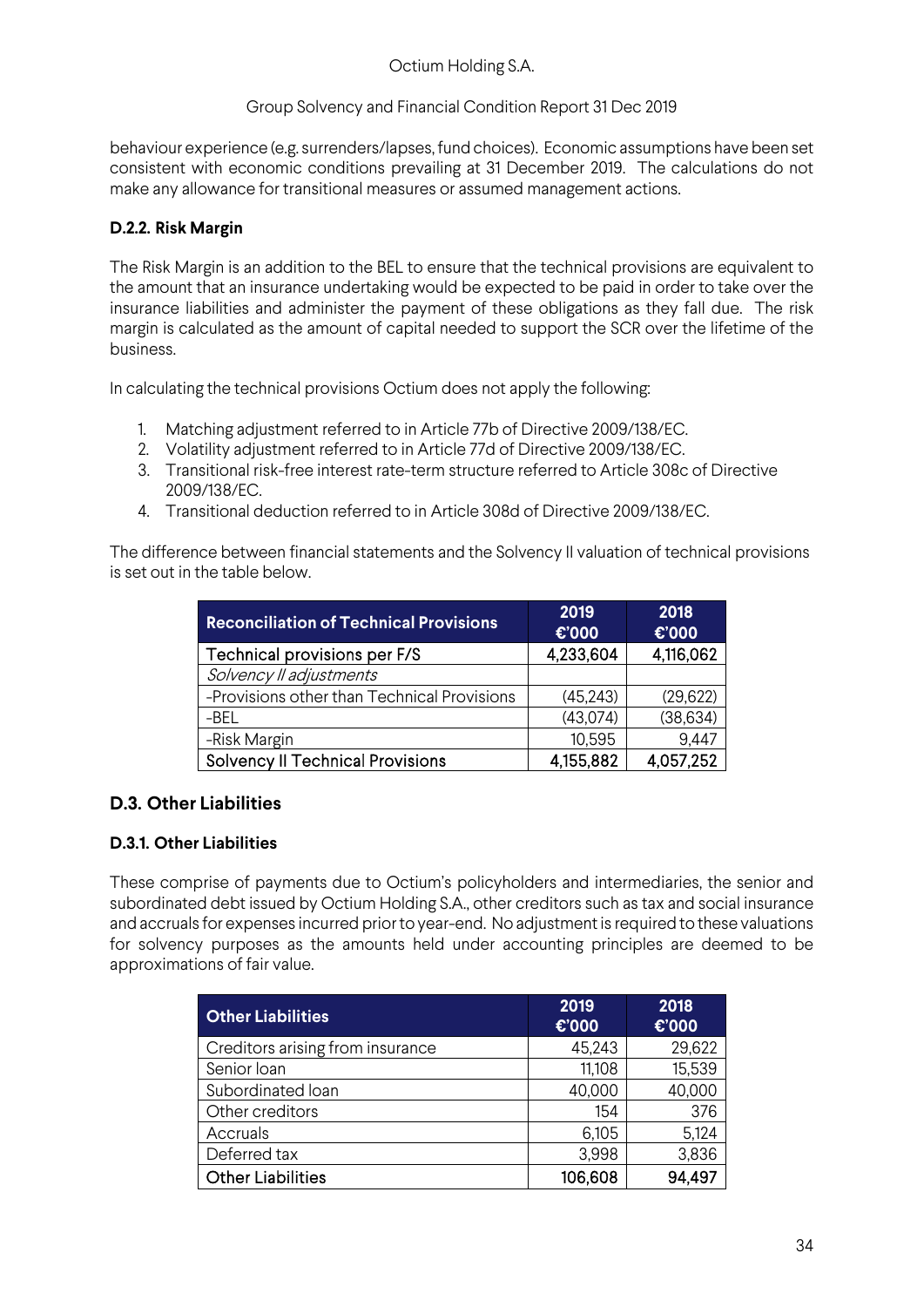## **D.3.2. Contingent liabilities**

For the valuation for solvency purposes, material contingent liabilities must be recognised as liabilities, unlike accounting principles under which they are only recognised if the payment of a liability is probable (more likely than not) and can be estimated reliably. Under Solvency II valuation principles, contingent liabilities are valued on the expected present value of future cash flows required to settle the liabilities over their lifetimes.

The Group had no contingent liabilities at 31 December 2019 or 31 December 2018.

## **D.4. Alternative Methods for Valuation**

Neither the Group nor Octium use any alternative methods for valuation other than those discussed above where the accounting basis differs from those prescribed under Solvency II.

## **D.5. Any Other Information**

All material information regarding valuation for solvency purposes is set out above.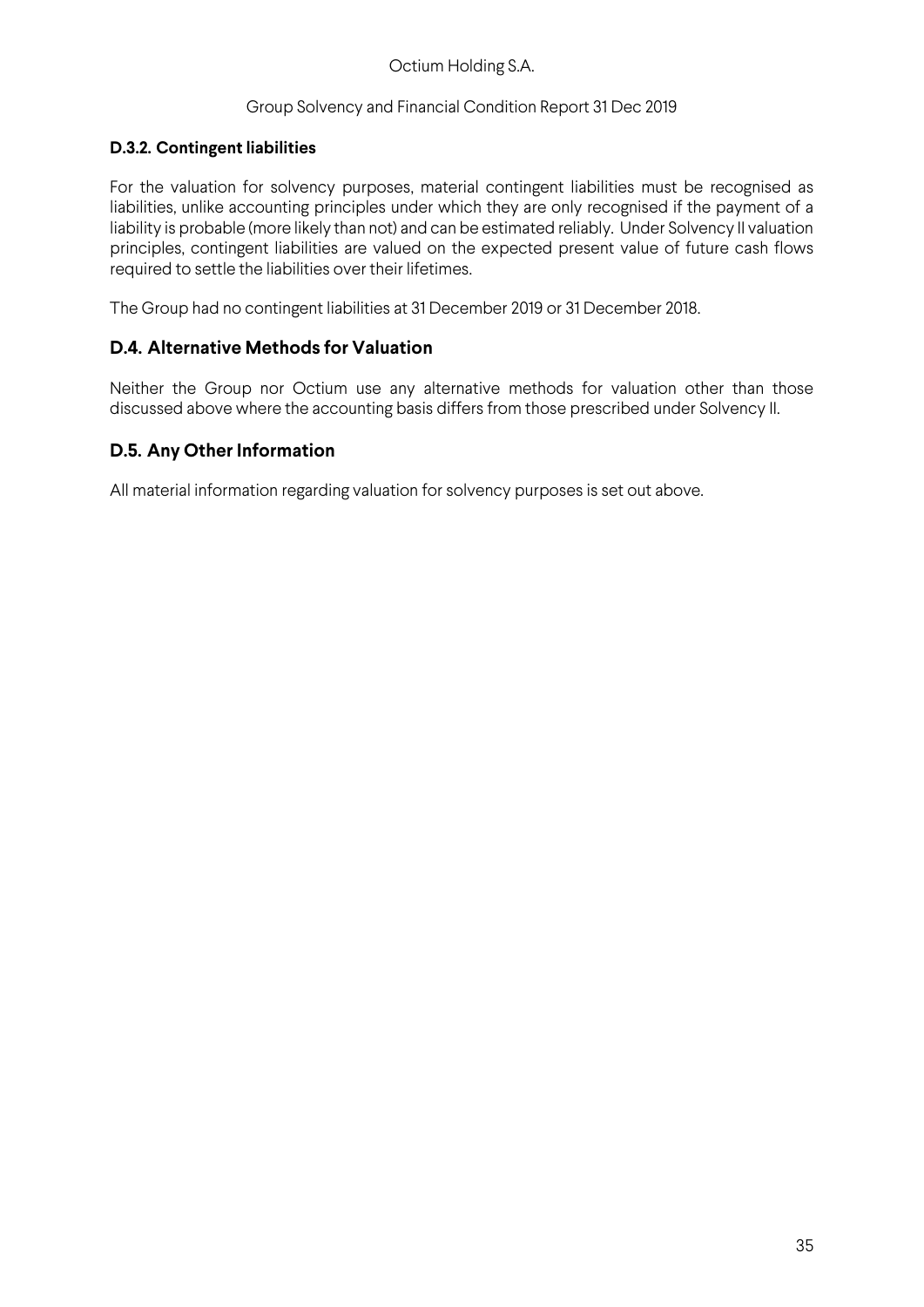## Group Solvency and Financial Condition Report 31 Dec 2019

# E. Capital Management

# **E.1. Own funds**

## **E.1.1. Policies and Processes**

Octium Holding S.A. is a single shareholder entity whose shares are fully paid up. The Group's own fund items (other than the value arising from the existing policies and the Italian tax assets) are invested in bank deposits.

The Group is at all times required to have own funds available at group level equal to at least 100% of the Group SCR. The Group sets internal target capital levels above the level of the Group SCR to ensure timely action can be taken to address a deteriorating capital position.

## **E.1.2. Analysis of Own Funds**

Group own funds are comprised of paid-in ordinary share capital, a paid up subordinated loan and the reconciliation reserve, as detailed in the table below.

Octium Holding S.A. issued a non-subordinated loan to a connected undertaking in May 2017. In December 2017, part of the non-subordinated debt was converted into Tier 1 subordinated debt. However, due to Solvency II limits, not all of available Tier 1 sub-debt is eligible to cover the Group SCR and Minimum Consolidated Group SCR.

| Analysis of Own Funds              |           | 2019      |                | 2018      |          |              |  |  |
|------------------------------------|-----------|-----------|----------------|-----------|----------|--------------|--|--|
|                                    |           | €'000     |                |           | €'000    |              |  |  |
|                                    | Tier 1    | Tier 2    | <b>Total</b>   | Tier 1    | Tier 2   | <b>Total</b> |  |  |
| <b>Share Capital</b>               | 31        |           | $\mathfrak{p}$ | 2         |          | 2            |  |  |
| <b>Subordinated Liabilities</b>    | 40,000    |           | 40,000         | 40,000    |          | 40,000       |  |  |
| Subordinated Liabilities - SCR     | (25, 865) |           | (443)          | (27, 673) | 23,639   | (4,034)      |  |  |
| tiering restrictions               |           | 25,422    |                |           |          |              |  |  |
| <b>Reconciliation Reserve</b>      | 56,508    |           | 56,508         | 49,304    |          | 49,304       |  |  |
| <b>Own Funds Available to meet</b> | 70,674    | 25,422    | 96,096         |           |          | 85,272       |  |  |
| <b>SCR</b>                         |           |           |                | 61,633    | 23,639   |              |  |  |
| Subordinated Liabilities - MCR     |           | (20, 846) |                |           |          |              |  |  |
| tiering restrictions               |           |           | (20, 846)      |           | (19,384) | (19,384)     |  |  |
| <b>Own Funds Available to meet</b> |           |           |                |           |          |              |  |  |
| <b>MCR</b>                         | 70,674    | 4,576     | 75,250         | 61,633    | 4,255    | 65,888       |  |  |

The reconciliation reserve is made up of retained earnings as per the consolidated balance sheet and the projected future surplus arising from fees from the existing policies (i.e. technical provisions excluding unit reserves) net of deferred tax liabilities. A reconciliation between equity as shown in the financial statements and the Solvency II excess of assets over liabilities is shown below.

There are no restrictions to the fungibility and transferability of the related undertaking's own funds within the Group.

Octium's own funds available to cover the Overall Solvency Needs ("OSN"), SCR and MCR at 31 December 2019 was €106.4m (2018: €102.5m). This is comprised entirely of Tier 1 Basic Own Funds and is net of foreseeable dividend of €5m expected to be paid in 2020.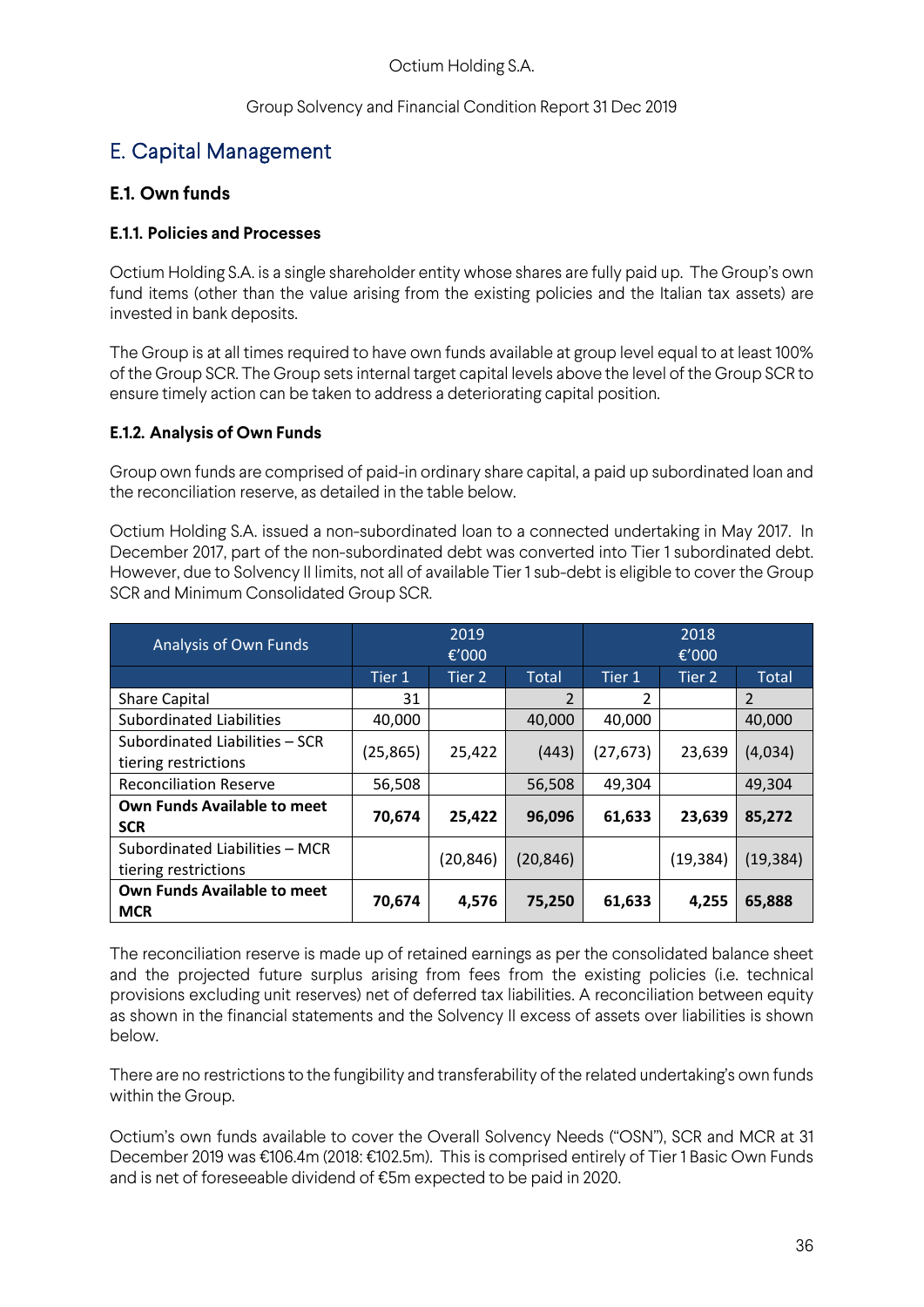The increase in Group own funds available to meet SCR from 31 December 2018 to 38 December 2019 is a result of:

- Increase of  $E5.3m$  in respect of accounting profits;
- Increase of €3.6m due to change in tiering restrictions on subordinated liabilities;
- €2.2m increase as a result of decreases in the Company's net technical provisions (including movement in reinsurance recoverables, risk margin and tax asset accounting/Solvency II valuation differences); and
- €0.2m decrease as a result of an increase in the level of deferred tax liability;

## **E.1.3. Reconciliation of equity in the Financial Statements and Own Funds (excluding tiering restrictions)**

|                                                   | 2019      | 2018     |  |  |
|---------------------------------------------------|-----------|----------|--|--|
| Reconciliation of Equity to Own Funds             | €'000     | € $'000$ |  |  |
| Total Equity per F/S                              | 28,548    | 23,204   |  |  |
| Solvency II BEL                                   | 43,073    | 38,634   |  |  |
| Solvency II Risk Margin                           | (10, 595) | (9,447)  |  |  |
| <b>Deferred Tax Liability</b>                     | (3,998)   | (3,836)  |  |  |
| Reinsurance Recoverables                          | (489)     | (382)    |  |  |
| <b>Tax Asset Discounting</b>                      |           | 1,133    |  |  |
| <b>Excess of Assets over Liabilities</b>          | 56,539    | 49,306   |  |  |
| Subordinated Liabilities                          | 40,000    | 40,000   |  |  |
| <b>Own Funds (excluding tiering restrictions)</b> | 96,539    | 89,306   |  |  |

The Group's own funds bear the following features:

- 1. They are not subject to transitional arrangements.
- 2. No deductions have been applied to own funds
- 3. There are no ancillary own funds.

## **E.2. Solvency Capital Requirement and Minimum Capital Requirement**

The Group calculates its solvency capital requirement using the consolidation-based method (Method 1). The amount of Group's SCR and MCR at 31 December 2019 are €50.8m and €22.9m respectively (2018: €47.3m and €21.3m).

The table below shows the components of the SCR (using the Standard Formula) at 31 December:

|                                           | 2019      | 2018      |  |  |
|-------------------------------------------|-----------|-----------|--|--|
| <b>Solvency Capital Requirement</b>       | €'000     | €'000     |  |  |
| Market Risk                               | 35,606    | 35,580    |  |  |
| <b>Counterparty Risk</b>                  | 1,113     | 800       |  |  |
| <b>Underwriting Risk</b>                  | 30,900    | 26,238    |  |  |
| <b>Diversification Effects</b>            | (14, 601) | (13, 156) |  |  |
| <b>Basic SCR</b>                          | 53,019    | 49,463    |  |  |
| <b>Operational Risk</b>                   | 1,822     | 1,651     |  |  |
| Loss-absorbing capacity of Deferred Taxes | (3,998)   | (3,836)   |  |  |
| <b>Solvency Capital Requirement</b>       | 50,843    | 47,278    |  |  |

The SCR increased during 2019 due to rising market levels which increases the exposure to future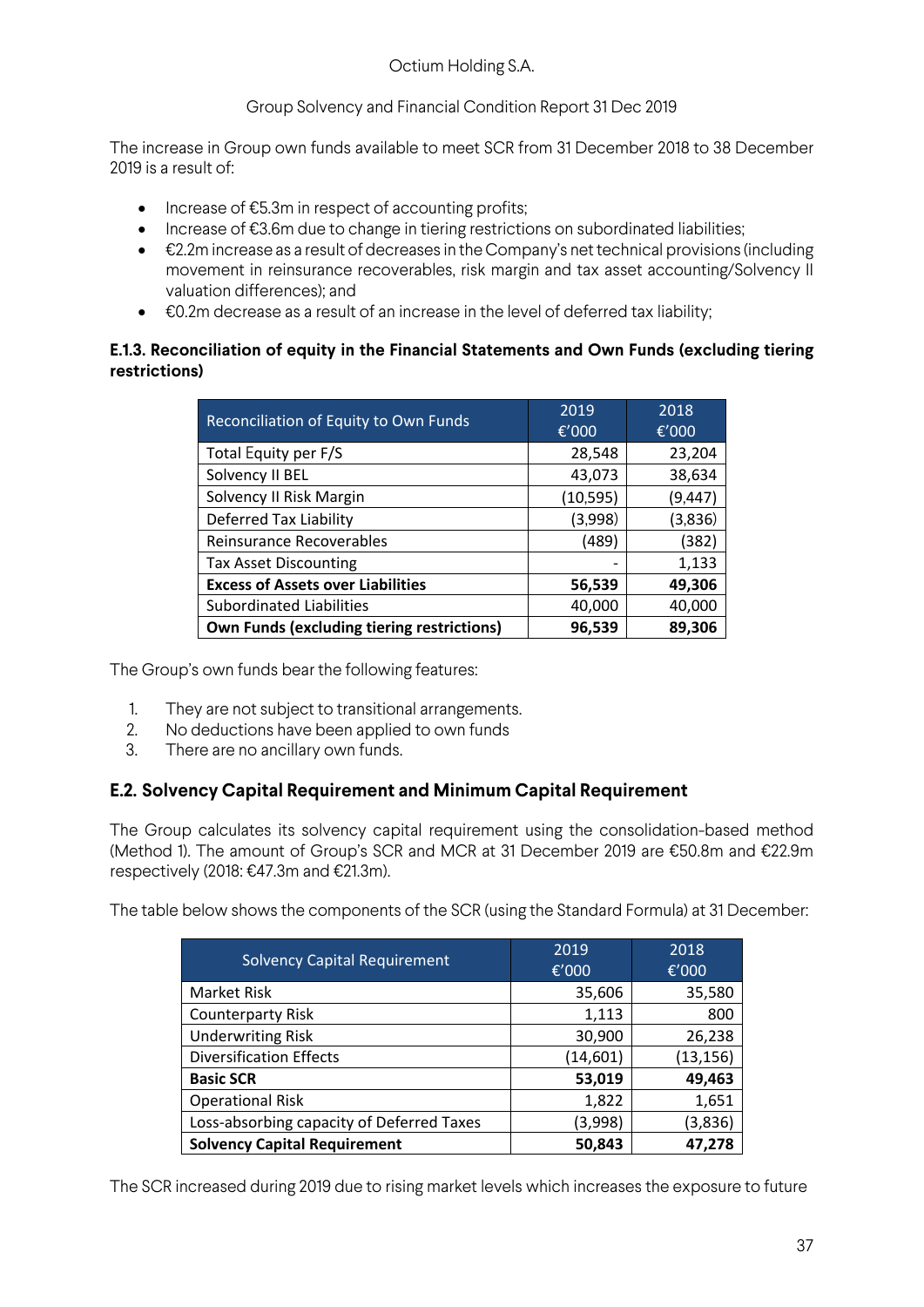Group Solvency and Financial Condition Report 31 Dec 2019

fee income as well as increased sensitivity of the tax asset to SCR shocks.

## **E.3. Use of the duration-based equity risk sub-module in the calculation of the Solvency Capital Requirement**

The Group has not opted to use the duration-based equity risk sub-module, of the Solvency II regulations

## **E.4. Differences between the standard formula and any internal model used**

The Group does not use an internal model.

## **E.5. Non-compliance with the Minimum Capital Requirement and non-compliance with the Solvency Capital Requirement**

There was no breach of the Solvency Capital Requirement (and hence the Minimum Capital Requirement) over the reporting period.

## **E.6. Any Other Information**

The Group uses EIOPA's Solvency II Standard Formula. It does not use specific parameters and does not use simplified calculations in its computation of capital requirements.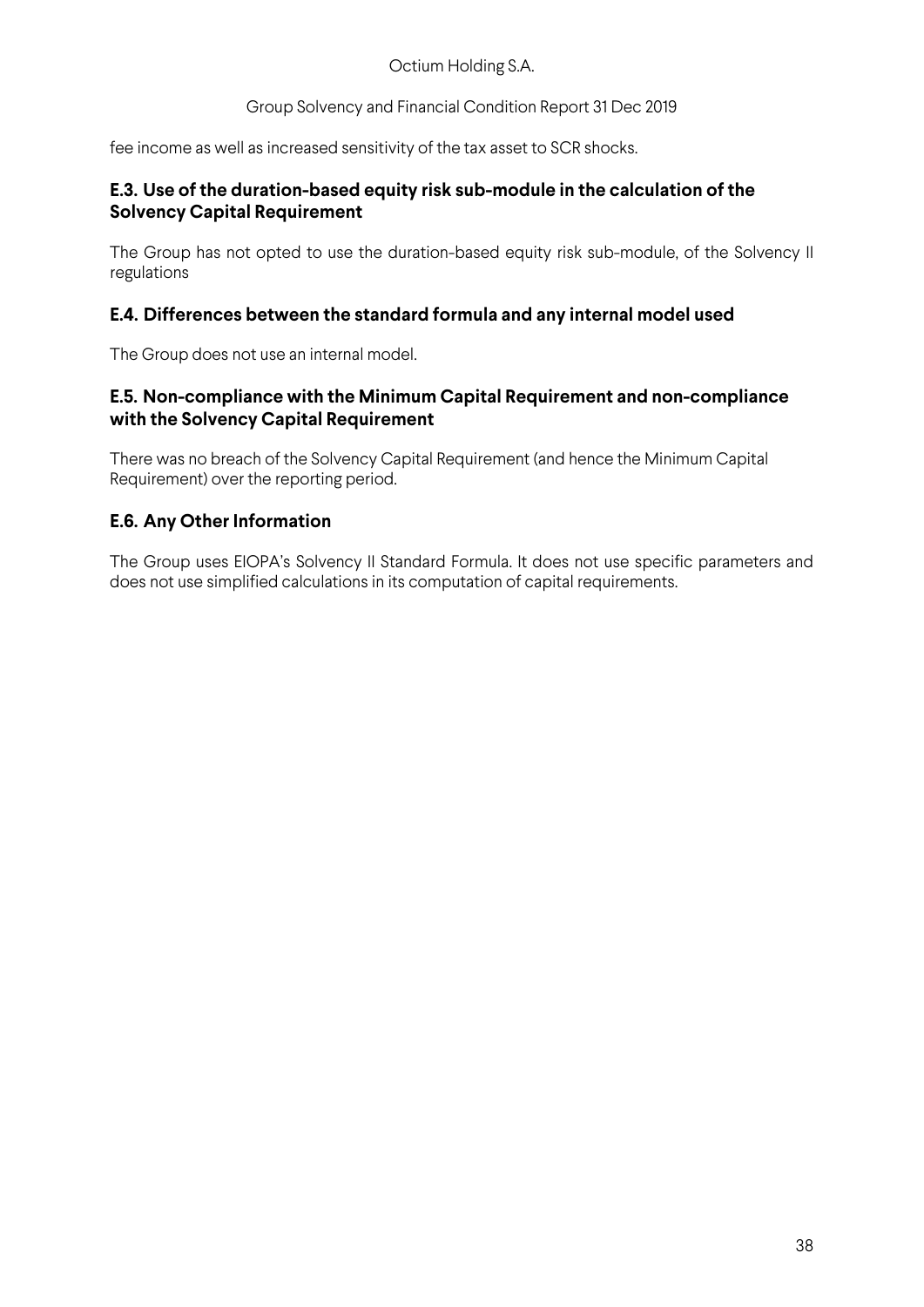# F. Appendix: Group Quantitative Reporting Templates

# **F.1. QRT – S.02.01.02 – Balance Sheet**

|       |                                                                                        | Solvency I.    |
|-------|----------------------------------------------------------------------------------------|----------------|
|       |                                                                                        | value          |
|       | <b>Assets</b>                                                                          | C <sub>0</sub> |
|       | R0030 Intangible assets                                                                | $\mathbf{0}$   |
|       | R0040 Deferred tax assets                                                              | $\overline{0}$ |
|       | R0050 Pension benefit surplus                                                          | $\overline{0}$ |
|       | R0060 Property, plant & equipment held for own use                                     | 425            |
|       | R0070 Investments (other than assets held for index-linked and unit-linked contracts)  | 6              |
| R0080 | Property (other than for own use)                                                      | $\mathbf{0}$   |
| R0090 | Holdings in related undertakings, including participations                             | $\overline{0}$ |
| R0100 | Equities                                                                               | $\overline{0}$ |
| R0110 | Equities - listed                                                                      | $\overline{0}$ |
| R0120 | Equities - unlisted                                                                    | $\Omega$       |
| R0130 | <b>Bonds</b>                                                                           | 4              |
| R0140 | Government Bonds                                                                       | $\overline{0}$ |
| R0150 | Corporate Bonds                                                                        | $\overline{0}$ |
| R0160 | Structured notes                                                                       | $\overline{4}$ |
| R0170 | Collateralised securities                                                              | $\overline{0}$ |
| R0180 | Collective Investments Undertakings                                                    | $\overline{2}$ |
| R0190 | Derivatives                                                                            | $\mathbf{0}$   |
| R0200 | Deposits other than cash equivalents                                                   | $\overline{0}$ |
| R0210 | Other investments                                                                      | $\overline{0}$ |
|       | R0220 Assets held for index-linked and unit-linked contracts                           | 4,233,604      |
|       | R0230 Loans and mortgages                                                              | $\mathbf 0$    |
|       | R0240 Loans on policies                                                                | $\overline{0}$ |
|       | R0250 Loans and mortgages to individuals                                               | $\overline{0}$ |
| R0260 | Other loans and mortgages                                                              | $\overline{0}$ |
|       | R0270 Reinsurance recoverables from:                                                   | $-489$         |
| R0280 | Non-life and health similar to non-life                                                | $\Omega$       |
| R0290 | Non-life excluding health                                                              | $\overline{0}$ |
| R0300 | Health similar to non-life                                                             | $\overline{0}$ |
| R0310 | Life and health similar to life, excluding health and index-linked and unit-linked     | $\mathbf{0}$   |
| R0320 | Health similar to life                                                                 | $\mathbf{0}$   |
| R0330 | Life excluding health and index-linked and unit-linked                                 | $\overline{0}$ |
| R0340 | Life index-linked and unit-linked                                                      | $-489$         |
|       | R0350 Deposits to cedants                                                              | $\Omega$       |
|       | R0360 Insurance and intermediaries receivables                                         | 239            |
|       | R0370 Reinsurance receivables                                                          | $\mathbf{0}$   |
|       | R0380 Receivables (trade, not insurance)                                               | 37             |
|       | R0390 Own shares (held directly)                                                       | $\mathbf{0}$   |
| R0400 |                                                                                        | $\overline{0}$ |
|       | Amounts due in respect of own fund items or initial fund called up but not yet paid in |                |
|       | R0410 Cash and cash equivalents                                                        | 33,994         |
|       | R0420 Any other assets, not elsewhere shown                                            | 51,214         |
|       | R0500 Total assets                                                                     | 4,319,030      |

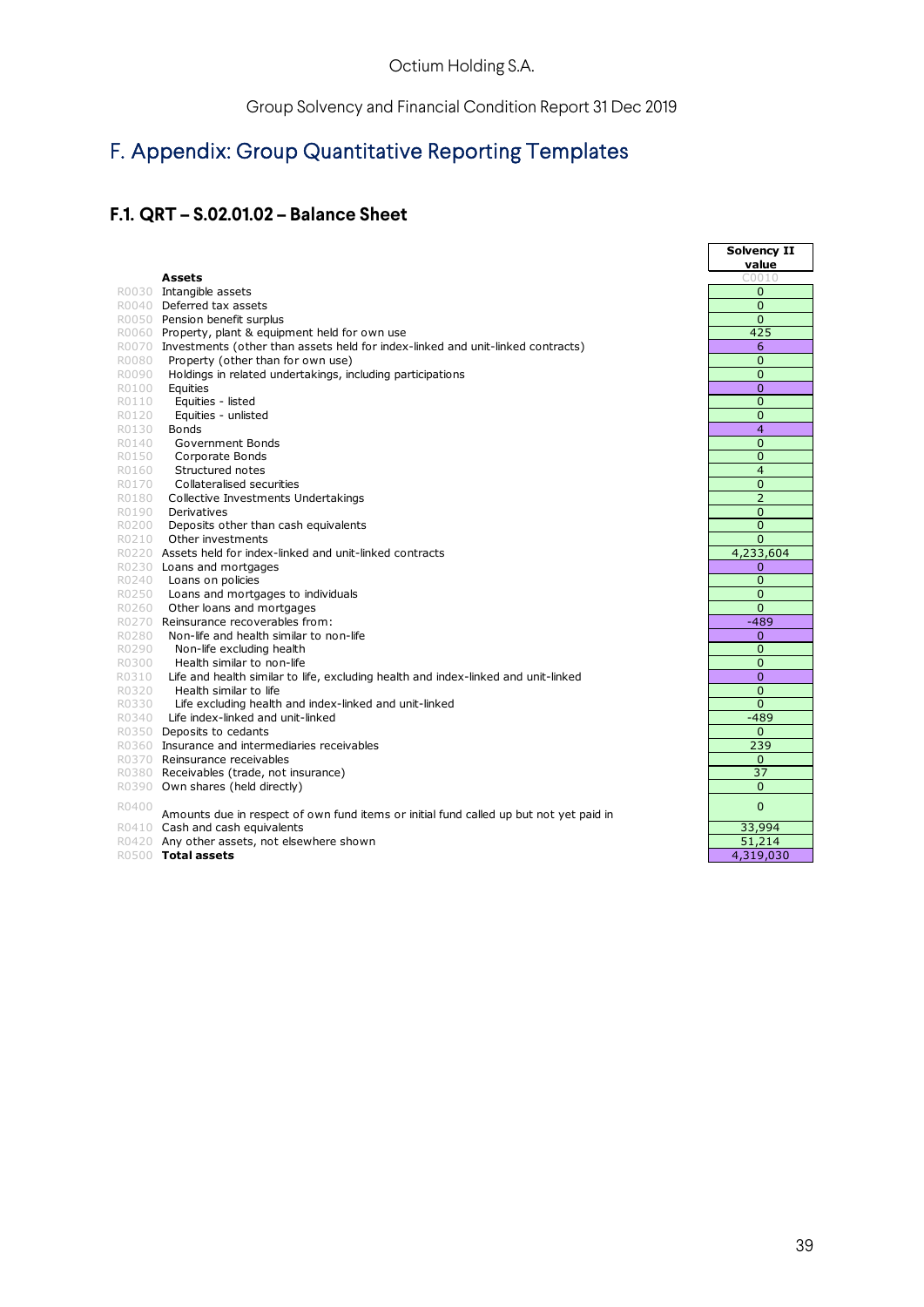# **F.2. QRT – S.02.01.02 – Balance Sheet (continued)**

|       |                                                                                 | <b>Solvency II</b><br>value |
|-------|---------------------------------------------------------------------------------|-----------------------------|
|       | <b>Liabilities</b>                                                              | C0010                       |
|       | R0510 Technical provisions - non-life                                           | $\mathbf{0}$                |
| R0520 | Technical provisions - non-life (excluding health)                              | $\mathbf{0}$                |
| R0530 | TP calculated as a whole                                                        | $\overline{0}$              |
| R0540 | <b>Best Estimate</b>                                                            | $\Omega$                    |
| R0550 | Risk margin                                                                     | $\mathbf 0$                 |
| R0560 | Technical provisions - health (similar to non-life)                             | $\mathbf{0}$                |
| R0570 | TP calculated as a whole                                                        | $\overline{0}$              |
| R0580 | <b>Best Estimate</b>                                                            | $\overline{0}$              |
| R0590 | Risk margin                                                                     | $\overline{0}$              |
|       | R0600 Technical provisions - life (excluding index-linked and unit-linked)      | $\overline{0}$              |
| R0610 | Technical provisions - health (similar to life)                                 | $\overline{0}$              |
| R0620 | TP calculated as a whole                                                        | $\overline{0}$              |
| R0630 | <b>Best Estimate</b>                                                            | $\overline{0}$              |
| R0640 | Risk margin                                                                     | $\Omega$                    |
| R0650 | Technical provisions – life (excluding health and index-linked and unit-linked) | $\mathbf{0}$                |
| R0660 | TP calculated as a whole                                                        | $\overline{0}$              |
| R0670 | <b>Best Estimate</b>                                                            | $\overline{0}$              |
| R0680 | Risk margin                                                                     | $\Omega$                    |
|       | R0690 Technical provisions - index-linked and unit-linked                       | 4,155,882                   |
| R0700 | TP calculated as a whole                                                        | $\mathbf 0$                 |
| R0710 | <b>Best Estimate</b>                                                            | 4,145,287                   |
| R0720 | Risk margin                                                                     | 10,595                      |
|       | R0740 Contingent liabilities                                                    | $\Omega$                    |
|       | R0750 Provisions other than technical provisions                                | 45,243                      |
|       | R0760 Pension benefit obligations                                               | $\mathbf{0}$                |
|       | R0770 Deposits from reinsurers                                                  | $\Omega$                    |
|       | R0780 Deferred tax liabilities                                                  | 3,998                       |
|       | R0790 Derivatives                                                               | $\mathbf{0}$                |
|       | R0800 Debts owed to credit institutions                                         | $\Omega$                    |
|       | R0810 Financial liabilities other than debts owed to credit institutions        | 11,108                      |
|       | R0820 Insurance & intermediaries payables                                       | 154                         |
|       | R0830 Reinsurance payables                                                      | $\Omega$                    |
|       | R0840 Payables (trade, not insurance)                                           | 6,105                       |
|       | R0850 Subordinated liabilities                                                  | 40,000                      |
| R0860 | Subordinated liabilities not in Basic Own Funds                                 | $\Omega$                    |
| R0870 | Subordinated liabilities in Basic Own Funds                                     | 40,000                      |
|       | R0880 Any other liabilities, not elsewhere shown                                | $\Omega$                    |
|       | R0900 Total liabilities                                                         | 4,262,491                   |
|       | R1000 <b>Excess of assets over liabilities</b>                                  | 56,539                      |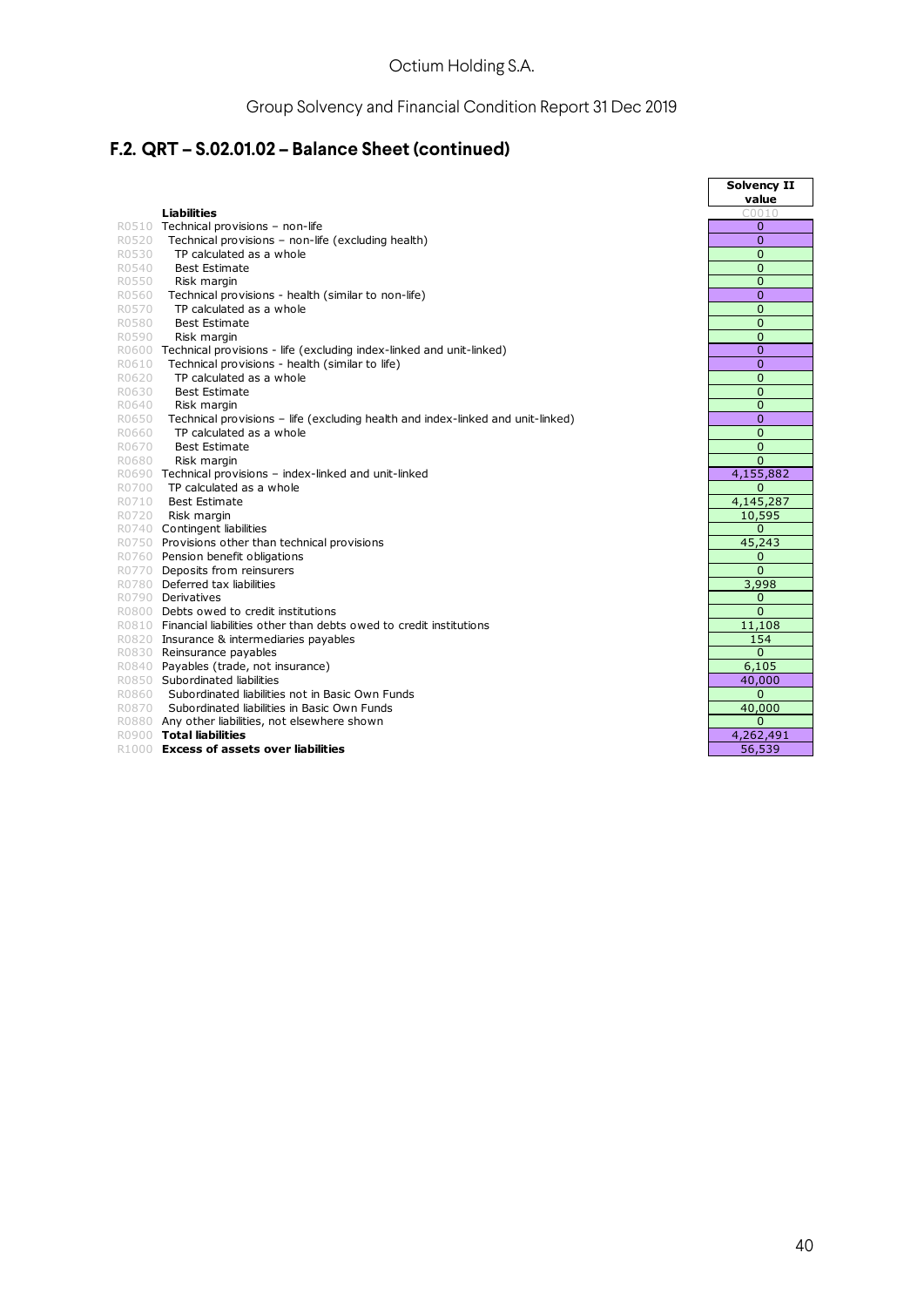# **F.3. QRT – S.05.01.02 – Premiums, claims and expenses by line of business**

|       |                                       | Line of Business for: life<br>insurance obligations |                |
|-------|---------------------------------------|-----------------------------------------------------|----------------|
|       |                                       | Index-linked and unit-linked<br>insurance           | <b>Total</b>   |
|       |                                       | C0230                                               | C0300          |
|       | <b>Premiums written</b>               |                                                     |                |
| R1410 | Gross                                 | 145,808                                             | 145,808        |
| R1420 | Reinsurers' share                     | $\Omega$                                            | $\Omega$       |
| R1500 | Net<br><b>Premiums earned</b>         | 145,808                                             | 145,808        |
| R1510 | Gross                                 | 145,808                                             | 145,808        |
| R1520 | Reinsurers' share                     | $\Omega$                                            | $\Omega$       |
| R1600 | Net                                   | 145,808                                             | 145,808        |
|       | <b>Claims incurred</b>                |                                                     |                |
| R1610 | Gross                                 | 343,329                                             | 343,329        |
| R1620 | Reinsurers' share                     | $\Omega$                                            | $\Omega$       |
| R1700 | Net                                   | 343,329                                             | 343,329        |
|       | Changes in other technical provisions |                                                     |                |
| R1710 | Gross                                 | $\mathbf{0}$                                        | 0              |
| R1720 | Reinsurers' share                     | $\mathbf{0}$                                        | $\overline{0}$ |
| R1800 | Net                                   | $\Omega$                                            | $\Omega$       |
| R1900 | <b>Expenses incurred</b>              | 7,839                                               | 7,839          |
| R2500 | <b>Other expenses</b>                 |                                                     | 1,914          |
| R2600 | <b>Total expenses</b>                 |                                                     | 9,753          |

## **F.4. QRT – S.05.02.01 – Premiums, claims and expenses by country**

|       |                                       | <b>Home Country</b> | Top 5 countries (by<br>amount of gross<br>premiums written) -<br>life obligations | <b>Total Top 5 and home</b><br>country |
|-------|---------------------------------------|---------------------|-----------------------------------------------------------------------------------|----------------------------------------|
|       |                                       | C0150               | C0160                                                                             | C0210                                  |
| R1400 |                                       |                     | $\Pi$                                                                             |                                        |
|       |                                       | C0220               | C0230                                                                             | C0280                                  |
|       | <b>Premiums written</b>               |                     |                                                                                   |                                        |
| R1410 | Gross                                 | 126,694             | 19,114                                                                            | 145,808                                |
| R1420 | Reinsurers' share                     | $\Omega$            | $\Omega$                                                                          | $\Omega$                               |
| R1500 | Net                                   | 126,694             | 19,114                                                                            | 145,808                                |
|       | <b>Premiums earned</b>                |                     |                                                                                   |                                        |
| R1510 | Gross                                 | 126,694             | 19,114                                                                            | 145,808                                |
| R1520 | Reinsurers' share                     | $\Omega$            | $\Omega$                                                                          | $\Omega$                               |
| R1600 | Net                                   | 126,694             | 19,114                                                                            | 145,808                                |
|       | <b>Claims incurred</b>                |                     |                                                                                   |                                        |
| R1610 | Gross                                 | 211,738             | 125,485                                                                           | 337,223                                |
| R1620 | Reinsurers' share                     | $\Omega$            | $\Omega$                                                                          | $\Omega$                               |
| R1700 | Net                                   | 211,738             | 125,485                                                                           | 337,223                                |
|       | Changes in other technical provisions |                     |                                                                                   |                                        |
| R1710 | Gross                                 | $\mathbf{0}$        | $\overline{0}$                                                                    | $\overline{0}$                         |
| R1720 | Reinsurers' share                     | $\mathbf{0}$        | $\overline{0}$                                                                    | $\mathbf 0$                            |
| R1800 | Net                                   | $\Omega$            | $\Omega$                                                                          | $\Omega$                               |
| R1900 | <b>Expenses incurred</b>              | 5,426               | 1,829                                                                             | 7,255                                  |
| R2500 | <b>Other expenses</b>                 |                     |                                                                                   | 1,890                                  |
| R2600 | <b>Total expenses</b>                 |                     |                                                                                   | 9,146                                  |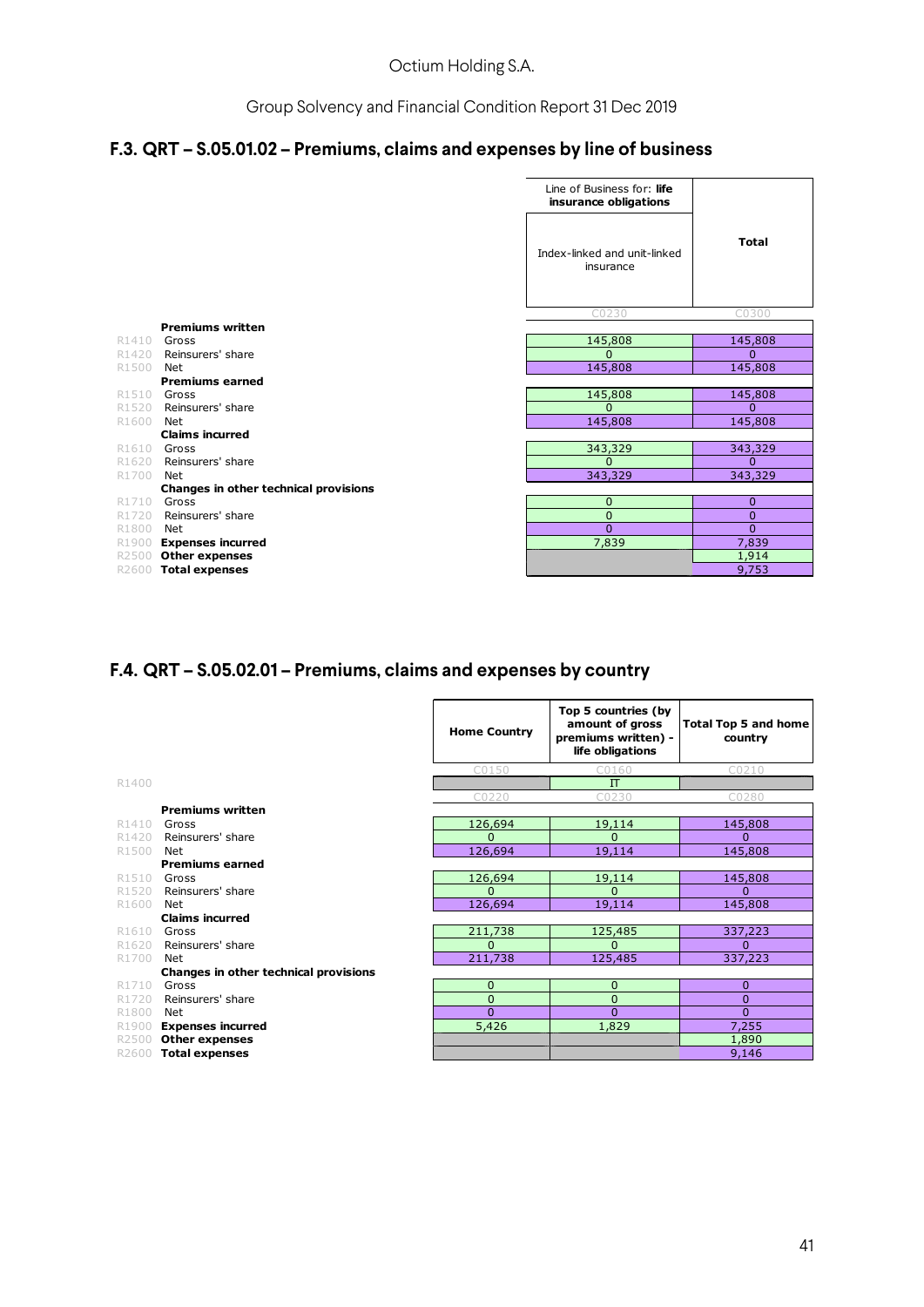# **F.5. QRT – S.23.01.22 – Own Funds**

|                |                                                                                                                                                                                                                | Total                          | Tier 1 -<br>unrestricted    | Tier 1 -<br>restricted           | Tier 2                       |
|----------------|----------------------------------------------------------------------------------------------------------------------------------------------------------------------------------------------------------------|--------------------------------|-----------------------------|----------------------------------|------------------------------|
|                |                                                                                                                                                                                                                | COO1                           |                             | C0030                            |                              |
|                | Basic own funds before deduction for participations in other financial sector<br>R0010 Ordinary share capital (gross of own shares)                                                                            | 31                             | 31                          |                                  | $\mathbf 0$                  |
|                | R0020 Non-available called but not paid in ordinary share capital at group level                                                                                                                               | $\mathbf{0}$                   | $\mathbf 0$                 |                                  | $\mathbf 0$                  |
| R0030          | Share premium account related to ordinary share capital<br>R0040 Iinitial funds, members' contributions or the equivalent basic own - fund item for mutual and mutual-type undertakings                        | $\mathbf{0}$<br>$\mathbf{0}$   | $\mathbf 0$<br>$\mathbf 0$  |                                  | $\mathbf{0}$<br>$\mathbf{0}$ |
|                | R0050 Subordinated mutual member accounts                                                                                                                                                                      | $\bf{0}$                       |                             | $\overline{0}$                   | $\mathbf{0}$                 |
|                | R0060 Non-available subordinated mutual member accounts at group level<br>R0070 Surplus funds                                                                                                                  | $\mathbf 0$<br>$\mathbf 0$     | $\mathbf{0}$                | $\mathbf 0$                      | $\mathbf{0}$                 |
|                | R0080 Non-available surplus funds at group level                                                                                                                                                               | $\mathbf{0}$                   | $\mathbf 0$                 |                                  |                              |
|                | R0090 Preference shares<br>R0100 Non-available preference shares at group level                                                                                                                                | $\mathbf 0$<br>$\mathbf 0$     |                             | $\overline{0}$<br>$\overline{0}$ | $\mathbf{0}$<br>$\mathbf 0$  |
|                | R0110 Share premium account related to preference shares                                                                                                                                                       | $\mathbf{0}$                   |                             | $\mathbf 0$                      | $\mathbf 0$                  |
|                | R0120 Non-available share premium account related to preference shares at group level<br>R0130 Reconciliation reserve                                                                                          | $\mathbf{0}$<br>56,508         | 56,508                      | $\mathbf 0$                      | $\mathbf 0$                  |
|                | R0140 Subordinated liabilities                                                                                                                                                                                 | 40,000                         |                             | 40,000                           | $\mathbf{0}$                 |
|                | R0150 Non-available subordinated liabilities at group level<br>R0160 An amount equal to the value of net deferred tax assets                                                                                   | $\mathbf{0}$<br>$\mathbf{0}$   |                             | $\mathbf{0}$                     | $\mathbf{0}$                 |
|                | R0170 The amount equal to the value of net deferred tax assets not available at the group level                                                                                                                | $\mathbf{0}$                   |                             |                                  |                              |
|                | R0180 Other items approved by supervisory authority as basic own funds not specified above<br>R0190 Non available own funds related to other own funds items approved by supervisory authority                 | $\mathbf{0}$<br>$\mathbf{0}$   | $\mathbf{0}$<br>$\mathbf 0$ | $\overline{0}$<br>$\mathbf 0$    | $\mathbf{0}$<br>$\mathbf 0$  |
|                | R0200 Minority interests (if not reported as part of a specific own fund item)                                                                                                                                 | $\mathbf{0}$                   | $\mathbf 0$                 | 0                                | $\mathbf 0$                  |
|                | R0210 Non-available minority interests at group level<br>Own funds from the financial statements that should not be represented by the reconciliation reserve and                                              | $\mathbf{0}$                   | $\mathbf{0}$                | $\mathbf 0$                      | $\mathbf 0$                  |
|                | do not meet the criteria to be classified as Solvency II own funds<br>Own funds from the financial statements that should not be represented by the reconciliation reserve and do not                          |                                |                             |                                  |                              |
| R0220          | meet the criteria to be classified as Solvency II own funds<br><b>Deductions</b>                                                                                                                               | $\mathbf 0$                    |                             |                                  |                              |
|                | R0230 Deductions for participations in other financial undertakings, including non-regulated undertakings carrying out financial (                                                                             | $\mathbf 0$                    | $\mathbf 0$                 | $\pmb{0}$                        | $\mathbf 0$                  |
|                | R0240 whereof deducted according to art 228 of the Directive 2009/138/EC<br>R0250 Deductions for participations where there is non-availability of information (Article 229)                                   | $\mathbf 0$<br>$\mathbf{0}$    | $\mathbf 0$<br>$\mathbf 0$  | $\mathbf 0$<br>$\mathbf 0$       | $\mathbf 0$<br>$\mathbf{0}$  |
|                | R0260 Deduction for participations included by using D&A when a combination of methods is used                                                                                                                 | $\mathbf{0}$                   | $\mathbf 0$                 | $\mathbf 0$                      | $\mathbf{0}$                 |
|                | R0270 Total of non-available own fund items<br>R0280 Total deductions                                                                                                                                          | $\mathbf 0$<br>$\mathbf 0$     | $\mathbf 0$<br>$\mathbf{0}$ | $\pmb{0}$<br>$\bf{0}$            | $\mathbf{0}$<br>$\mathbf{0}$ |
|                | R0290 Total basic own funds after deductions                                                                                                                                                                   | 96,539                         | 56,539                      | 40,000                           | $\mathbf{0}$                 |
|                | Ancillary own funds                                                                                                                                                                                            | $\mathbf 0$                    |                             |                                  | $\mathbf{0}$                 |
| R0310          | R0300 Unpaid and uncalled ordinary share capital callable on demand<br>Unpaid and uncalled initial funds, members' contributions or the equivalent basic own fund item for mutual and mutual                   | $\mathbf 0$                    |                             |                                  | $\mathbf 0$                  |
|                | type undertakings, callable on demand<br>R0320 Unpaid and uncalled preference shares callable on demand                                                                                                        | $\mathbf 0$                    |                             |                                  | $\mathbf{0}$                 |
|                | R0330 A legally binding commitment to subscribe and pay for subordinated liabilities on demand                                                                                                                 | $\mathbf{0}$                   |                             |                                  | $\mathbf{0}$                 |
|                | R0340 Letters of credit and guarantees under Article 96(2) of the Directive 2009/138/EC                                                                                                                        | $\mathbf{0}$<br>$\mathbf{0}$   |                             |                                  | $\mathbf 0$<br>$\mathbf{0}$  |
|                | R0350 Letters of credit and guarantees other than under Article 96(2) of the Directive 2009/138/EC<br>R0360 Supplementary members calls under first subparagraph of Article 96(3) of the Directive 2009/138/EC | $\mathbf{0}$                   |                             |                                  | $\mathbf{0}$                 |
|                | R0370 Supplementary members calls - other than under first subparagraph of Article 96(3) of the Directive 2009/138/EC<br>R0380 Non available ancillary own funds at group level                                | $\overline{0}$<br>$\mathbf{0}$ |                             |                                  | $\mathbf 0$<br>$\mathbf{0}$  |
|                | R0390 Other ancillary own funds                                                                                                                                                                                | $\mathbf 0$                    |                             |                                  | $\mathbf 0$                  |
|                | R0400 Total ancillary own funds<br>Own funds of other financial sectors                                                                                                                                        | $\mathbf{0}$                   |                             |                                  | $\mathbf{0}$                 |
| R0410          | Credit institutions, investment firms, financial institutions, alternative investment fund managers, UCITS management                                                                                          | $\mathbf{0}$                   | $\mathbf{0}$                | $\pmb{0}$                        | $\mathbf{0}$                 |
|                | companies - total<br>R0420 Institutions for occupational retirement provision                                                                                                                                  | $\mathbf{0}$                   | $\mathbf{0}$                | $\mathbf{0}$                     | $\mathbf{0}$                 |
|                | R0430 Non regulated entities carrying out financial activities                                                                                                                                                 | $\mathbf{0}$                   | $\mathbf{0}$                | $\mathbf{0}$                     | $\mathbf{0}$                 |
|                | R0440 Total own funds of other financial sectors<br>Own funds when using the D&A, exclusively or in combination of method 1                                                                                    | $\mathbf{0}$                   | $\mathbf{0}$                | $\mathbf{0}$                     | $\mathbf{0}$                 |
|                | R0450 Own funds aggregated when using the D&A and combination of method                                                                                                                                        | $\mathbf{0}$                   | $\mathbf 0$                 | $\bf{0}$                         | $\mathbf 0$                  |
|                | R0460 Own funds aggregated when using the D&A and a combination of method net of IGT                                                                                                                           | $\mathbf{0}$                   | $\mathbf{0}$                | $\mathbf 0$                      | $\mathbf{0}$                 |
| R0520          | Total available own funds to meet the consolidated group SCR (excluding own funds from other financial sector and<br>from the undertakings included via D&A)                                                   | 96,539                         | 56,539                      | 40,000                           | $\mathbf{0}$                 |
|                | R0530 Total available own funds to meet the minimum consolidated group SCR                                                                                                                                     | 96,539                         | 56,539                      | 40,000                           | $\mathbf{0}$                 |
|                | R0560 Total eligible own funds to meet the consolidated group SCR (excluding own funds from other financial sector and<br>R0570 Total eligible own funds to meet the minimum consolidated group SCR            | 96,096<br>75,250               | 56,539<br>56,539            | 14,135<br>14,135                 | 25,422<br>4,576              |
|                | <b>Consolidated Group SCR</b>                                                                                                                                                                                  |                                |                             |                                  |                              |
|                | R0610 Minimum consolidated Group SCR<br>Ratio of Eligible own funds to the consolidated Group SCR (excluding other financial sectors and the                                                                   | 22,880                         |                             |                                  |                              |
| R0630          | undertakings included via D&A)                                                                                                                                                                                 |                                |                             |                                  |                              |
| R0650          | Ratio of Eligible own funds to Minimum Consolidated Group SCR<br>Total eligible own funds to meet the group SCR (including own funds from other financial sector and from                                      | 3.2890<br>96,096               |                             |                                  |                              |
| R0660<br>R0670 | the undertakings included via D&A)<br>SCR for entities included with D&A method                                                                                                                                |                                | 56,539                      | 14,135                           | 25,422                       |
| R0680          | <b>Group SCR</b>                                                                                                                                                                                               | 50,843                         |                             |                                  |                              |
| R0690          | Ratio of Eligible own funds to group SCR including other financial sectors and the undertakings included via<br>D&A                                                                                            | 1.8900                         |                             |                                  |                              |
|                | <b>Reconciliation reserve</b>                                                                                                                                                                                  | C0060                          |                             |                                  |                              |
|                | R0700 Excess of assets over liabilities<br>R0710 Own shares (held directly and indirectly)                                                                                                                     | 56,539<br>0                    |                             |                                  |                              |
|                | R0720 Forseeable dividends, distributions and charges                                                                                                                                                          | $\mathbf 0$                    |                             |                                  |                              |
|                | R0730 Other basic own fund items<br>R0740 Adjustment for restricted own fund items in respect of matching adjustment portfolios and ring fenced funds                                                          | 31<br>$\pmb{0}$                |                             |                                  |                              |
|                | R0750 Other non available own funds                                                                                                                                                                            | $\mathbf 0$                    |                             |                                  |                              |
|                | R0760 Reconciliation reserve before deduction for participations<br><b>Expected profits</b>                                                                                                                    | 56,508                         |                             |                                  |                              |
|                | R0770 Expected profits included in future premiums (EPIFP) - Life business                                                                                                                                     | $\mathbf 0$                    |                             |                                  |                              |
|                | R0780 Expected profits included in future premiums (EPIFP) - Non- life business<br>R0790 Total Expected profits included in future premiums (EPIFP)                                                            | $\mathbf 0$<br>$\mathbf 0$     |                             |                                  |                              |

- -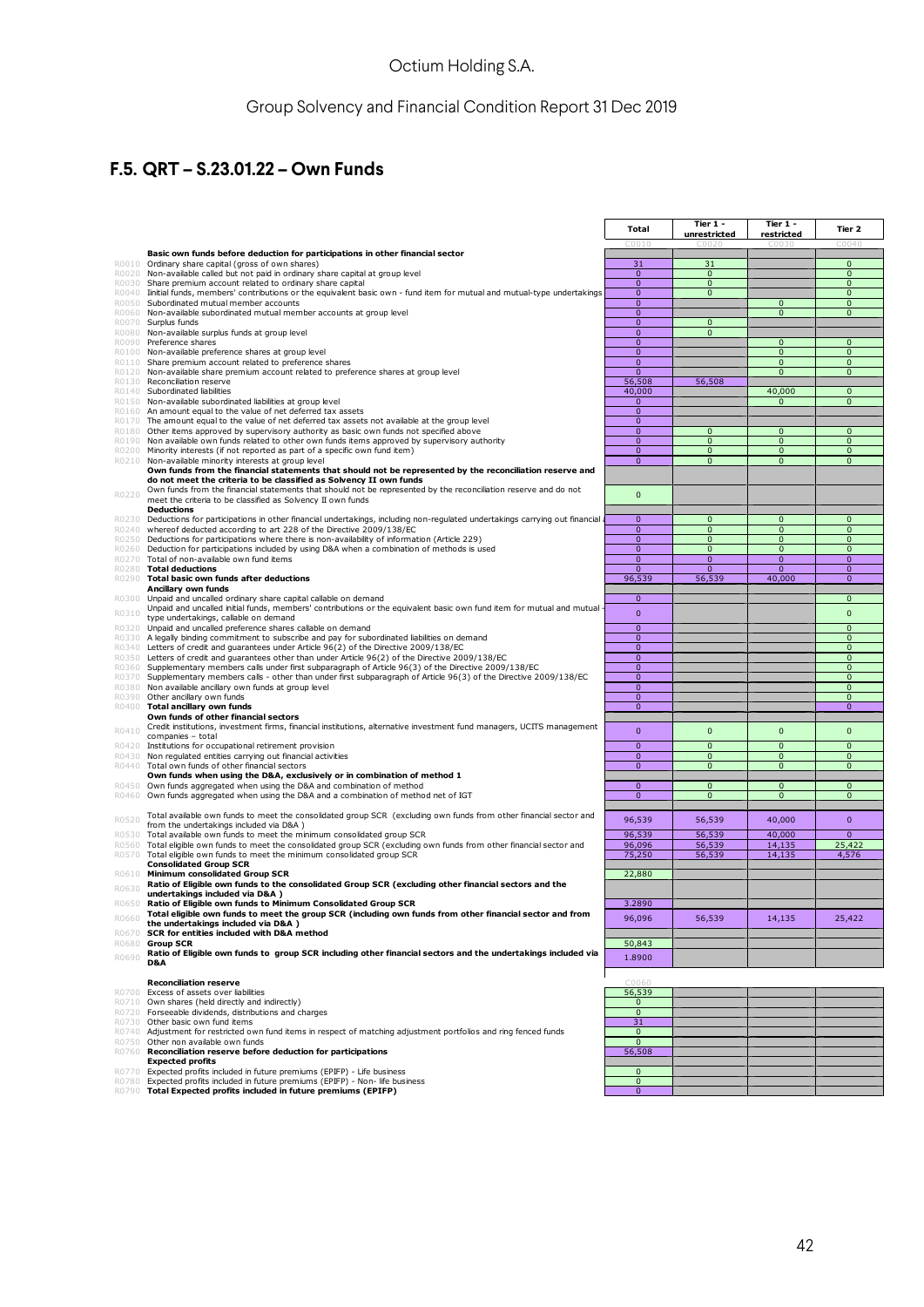# **F.6. QRT – S.25.01.22 – Solvency Capital Requirement – for groups on standard formula**

|       |                                                                                              | C0110          |
|-------|----------------------------------------------------------------------------------------------|----------------|
|       | R0010 Market risk                                                                            | 35,606         |
|       | R0020 Counterparty default risk                                                              | 1,113          |
|       | R0030 Life underwriting risk                                                                 | 30,900         |
|       | R0040 Health underwriting risk                                                               | 0              |
|       | R0050 Non-life underwriting risk                                                             | $\mathbf{0}$   |
|       | R0060 Diversification                                                                        | $-14,601$      |
|       | R0070 Intangible asset risk                                                                  | $\Omega$       |
|       | R0100 Basic Solvency Capital Requirement                                                     | 53,019         |
|       |                                                                                              |                |
|       |                                                                                              |                |
|       | <b>Calculation of Solvency Capital Requirement</b>                                           | C0100          |
|       | R0130 Operational risk                                                                       | 1,822          |
|       | R0140 Loss-absorbing capacity of technical provisions                                        | 0              |
|       | R0150 Loss-absorbing capacity of deferred taxes                                              | $-3,998$       |
| R0160 | Capital requirement for business operated in accordance with Art. 4 of Directive             | $\mathbf 0$    |
|       | 2003/41/EC                                                                                   |                |
|       | R0200 Solvency capital requirement excluding capital add-on                                  | 50,843         |
|       | R0210 Capital add-on already set                                                             | 0              |
|       | R0220 Solvency capital requirement                                                           | 50,843         |
|       | <b>Other information on SCR</b>                                                              |                |
|       | R0400 Capital requirement for duration-based equity risk sub-module                          | $\mathbf 0$    |
|       | R0410 Total amount of Notional Solvency Capital Requirements for remaining part              | $\overline{0}$ |
|       | R0420 Total amount of Notional Solvency Capital Requirements for ring fenced funds           | $\overline{0}$ |
| R0430 | Total amount of Notional Solvency Capital Requirements for matching adjustment<br>portfolios | $\mathbf 0$    |
| R0440 | Diversification effects due to RFF nSCR aggregation for article 304                          | $\overline{0}$ |
|       | R0470 Minimum consolidated group solvency capital requirement                                | 22,880         |
|       | <b>Information on other entities</b>                                                         |                |
|       |                                                                                              |                |
| R0500 | Capital requirement for other financial sectors (Non-insurance capital requirements)         | $\overline{0}$ |
|       | Capital requirement for other financial sectors (Non-insurance capital requirements) -       |                |
| R0510 | Credit institutions, investment firms and financial institutions, alternative investment     | 0              |
|       | funds managers, UCITS management companies                                                   |                |
| R0520 | Capital requirement for other financial sectors (Non-insurance capital requirements) -       | $\mathbf{0}$   |
|       | Institutions for occupational retirement provisions                                          |                |
|       | Capital requirement for other financial sectors (Non-insurance capital requirements) -       |                |
| R0530 | Capital requirement for non- regulated entities carrying out financial activities            | $\mathbf 0$    |
|       |                                                                                              |                |
|       | R0540 Capital requirement for non-controlled participation requirements                      | $\mathbf 0$    |
|       | R0550 Capital requirement for residual undertakings                                          | $\Omega$       |
|       | <b>Overall SCR</b>                                                                           |                |
|       | R0560 SCR for undertakings included via D and A                                              | 0              |
| R0570 | Solvency capital requirement                                                                 | 50,843         |

**Gross solvency capital requirement**